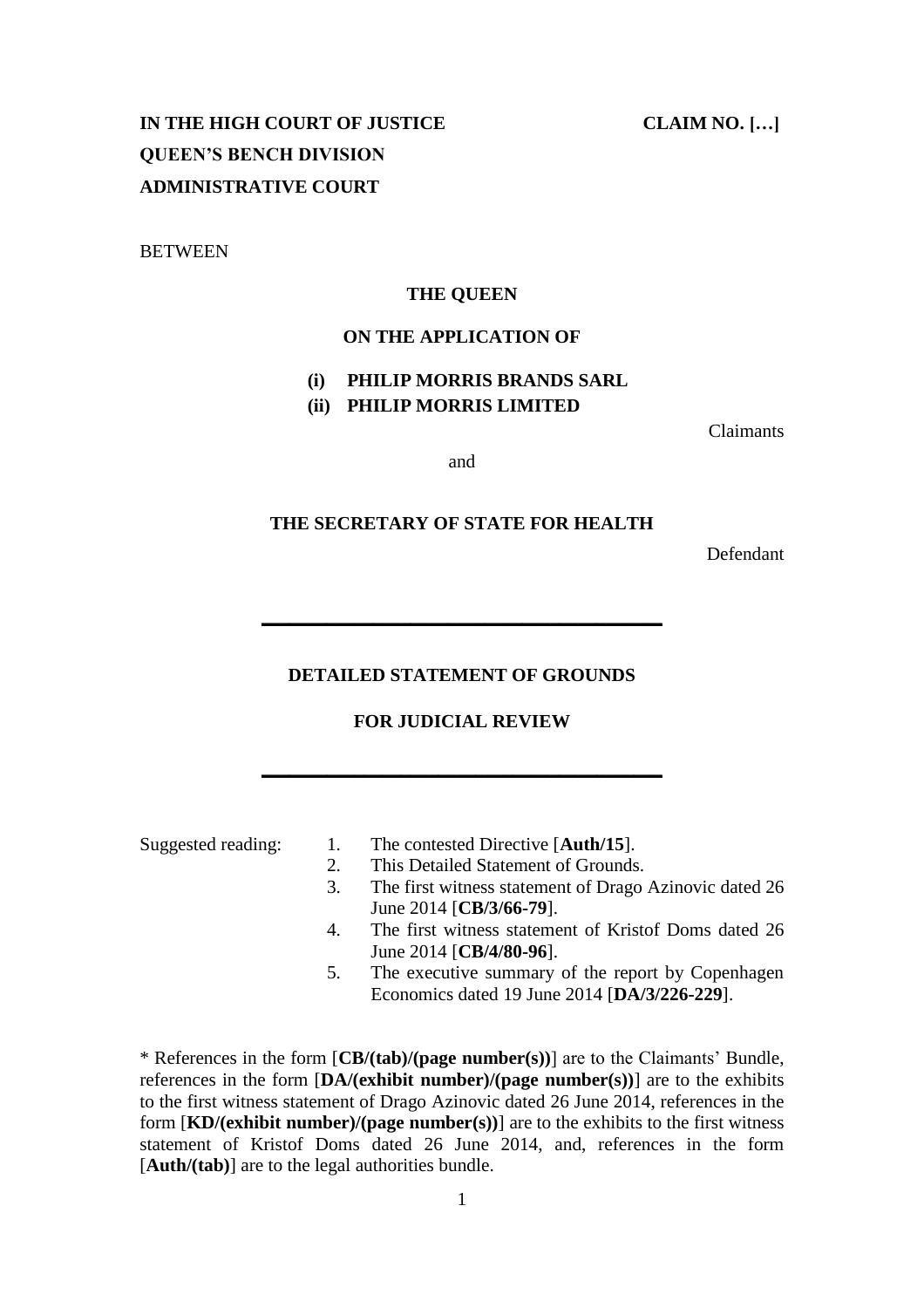# **A. INTRODUCTION AND SUMMARY**

- 1. This case is about the proper constitutional boundaries between the powers of the European Union (the "EU") and those of the Member States. It is no coincidence that some of the most significant judgments of the Court of Justice of the European Union (the "CJEU") in relation to this issue have concerned EU legislation regulating tobacco. This is because the EU purported to enact those measures on the basis of its power to improve the internal market, a claim that is very far from self-evident and that, if left untested, would have far reaching consequences and expand the powers of the EU in a manner that is plainly prohibited by the EU Treaties (the "Treaties")<sup>1</sup>. It is precisely for this reason that the CJEU, in a similar case, struck down other tobacco-related legislation. This case calls for the same result.
- 2. The EU Legislature<sup>2</sup> is, as the Treaties state, a body of limited powers. While its powers are many, it does not have any power to enact measures solely on the basis of public health considerations. That power resides instead with the Member States, which, as can be expected in a "Union of Diversity",  $3 \text{ may}$ have very different views on which policy choices make the most sense for the health of their citizens. Indeed, the Treaties expressly prohibit the EU Legislature from harmonising the laws of the Member States, including tobacco laws, solely for reasons of public health.
- 3. Of course, the EU Legislature is not powerless to legislate in relation to public health matters. In order to do so, however, it must first establish that it has an independent legal basis to do so under the Treaties. Directive 2014/40/EU, the Second Tobacco Products Directive ("TPD2" or the "Directive")<sup>4</sup> fails to meet that requirement.
- 4. The EU Legislature purports to have enacted TPD2 on the basis of its internal market powers. According to the CJEU, however, the EU Legislature does not have a general power to regulate the internal market. Rather, the EU Legislature can only invoke its internal market powers if it can show – on the basis of objective evidence that is capable of judicial review – that the measure in question genuinely has as its object the *improvement* of the internal market

<sup>&</sup>lt;sup>1</sup> The term "Treaties" refers to the Treaty on European Union and the Treaty on the Functioning of the European Union.

<sup>&</sup>lt;sup>2</sup> The term "EU Legislature" is used throughout these grounds to refer to the Council and the Parliament, which are the institutions that adopted the Directive. However, in adopting the Directive, the decisions of those institutions were informed largely by the work (including proposals and impact assessments) carried out by the European Commission. Any assessment of the legality of the Directive must therefore necessarily scrutinise the findings of the European Commission.

<sup>&</sup>lt;sup>3</sup> The EU motto, which came into use in 2000, is "United in Diversity".

<sup>4</sup> Published in the Official Journal on 29 April 2014 [**Auth/15**].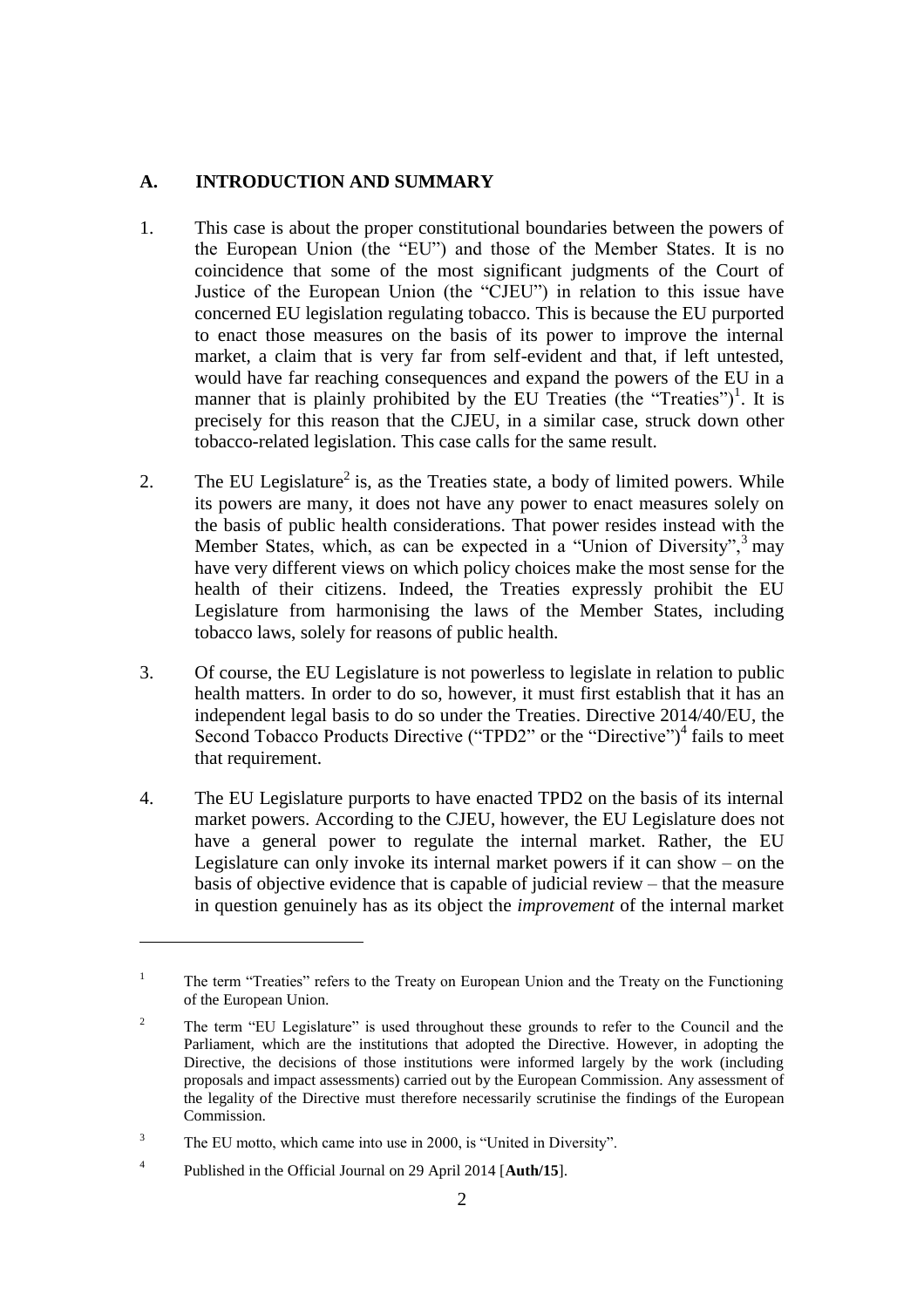by contributing in some appreciable degree to the elimination of *actual* or *likely* barriers to trade or distortions to competition caused by differences in Member State regulations. Otherwise, as the CJEU has emphasised, the powers of the EU Legislature "*would be practically unlimited*" 5 and the careful allocation of responsibilities between it and the Member States would be destroyed. This was the basis on which the CJEU struck down the Tobacco Advertising Directive<sup>6</sup> and on which its Grand Chamber carefully scrutinised the validity of the revised incarnation of that directive<sup>7</sup> and of Directive 2001/37/EC, *i.e.* the First Tobacco Products Directive ("TPD1").<sup>8</sup>

- 5. As the European Parliament's own Committee on Legal Affairs (the "Legal Affairs Committee") found, TPD2 does not fall within the scope of the EU Legislature's internal market powers because it fails to improve the internal market in tobacco products, and actually undermines it in several key respects. For example, it: (i) eliminates the internal market for certain products by banning them throughout the EU; (ii) distorts competition by substantially limiting the ability of producers to differentiate their products via their packaging; (iii) unlike TPD1, contains no provision that ensures the free movement of products that comply with the Directive; and (iv) invites Member States to adopt additional barriers to intra-EU trade in the form of further product bans and packaging requirements.
- 6. TPD2 also offends other essential limitations on the EU Legislature's powers as contained in the Treaties and the Charter of Fundamental Rights of the European Union (the "Charter"). In particular, TPD2 prohibits tobacco manufacturers from making true and non-misleading claims about their products on their product packaging, but without any evidential basis in the legislative record to demonstrate that this restriction is proportionate. Further, TPD2 disregards the strict limits placed by the Treaties on the EU Legislature's ability to delegate powers to the European Commission (the "Commission"). As the Legal Affairs Committee itself noted, the EU Legislature has impermissibly given the Commission powers to amend fundamental aspects of the Directive without the approval of the Member States or the checks and balances that otherwise exist within the EU's democratic system of government.<sup>10</sup> Finally, TPD2 fails to respect the principle of subsidiarity, which requires the EU to refrain from regulating on issues that the Member States are capable of regulating themselves. That principle is especially relevant here, where Member States have very different views on which policy choices make the most sense for protecting the health

<sup>5</sup> Case C-376/98 *Germany v Parliament and Council* [2000] ECR I-8423, at [107] [**Auth/24**].

<sup>6</sup> *Ibid.*, at [118].

<sup>7</sup> Case C-380/03 *Germany v Parliament and Council* [2006] ECR I-11573 [**Auth/30**].

<sup>8</sup> Case C-491/01 *British American Tobacco and Imperial Tobacco* [2002] ECR I-11461 [**Auth/26**]; see also Case C-434/02 *Arnold André* [2004] ECR I-11825 [**Auth/28**]; and Case C-210/03 *Swedish Match* [2004] ECR I-11893 [**Auth/29**] ("*Swedish Match*").

<sup>9</sup> [**KD/40/156-199**].

<sup>10</sup> [**KD/41/200-217**].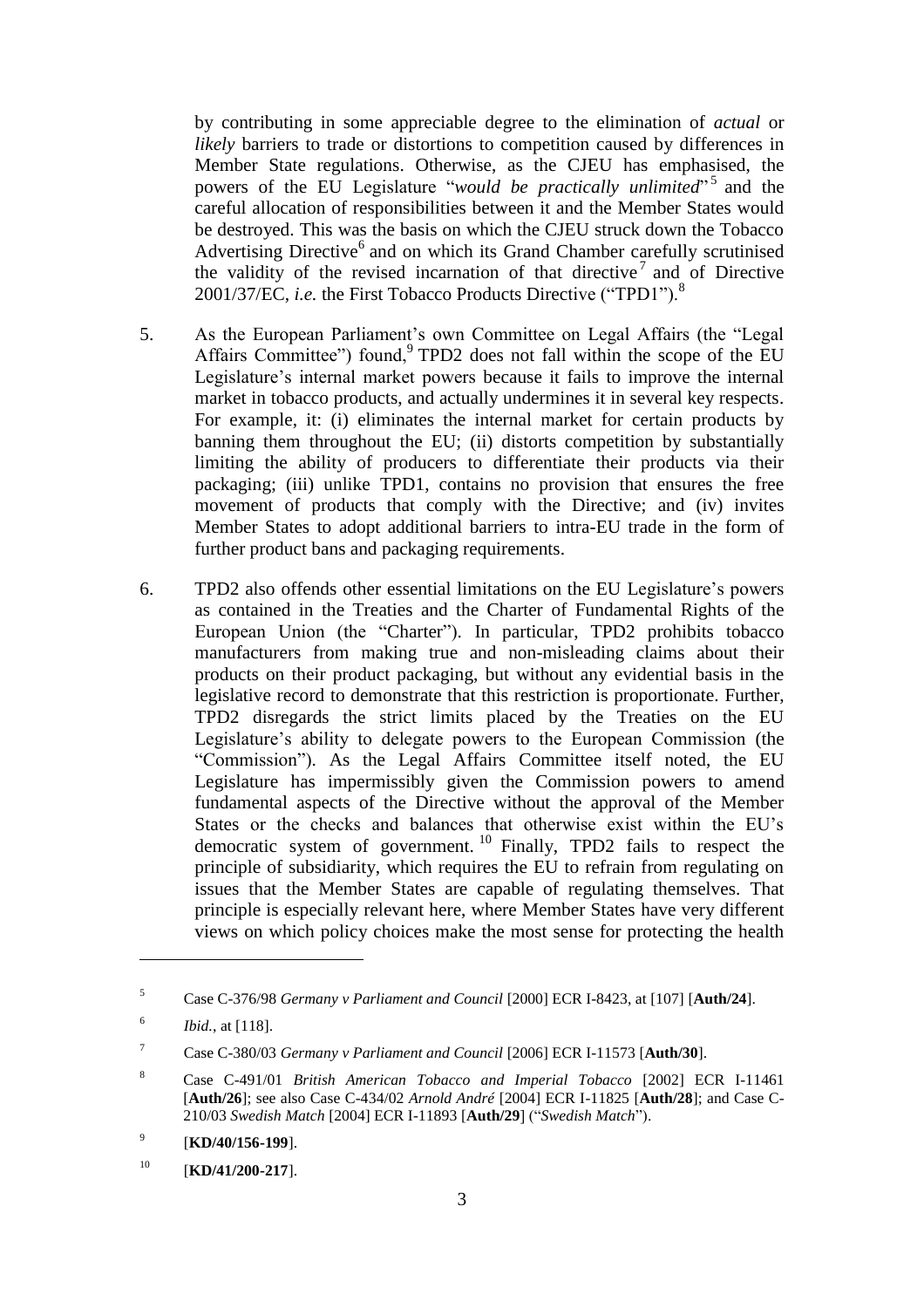of their citizens.

- 7. For all of these reasons, the Claimants seek to challenge the intention and/or obligation of Her Majesty's Principal Secretary of State for Health (the "Secretary of State for Health") to implement TPD2 on the ground that TPD2 is unlawful. As explained below, the Claimants contend that the EU Legislature had no power to adopt TPD2 for the following reasons:
	- (a) The EU Legislature purported to adopt TPD2 on the basis of Article 114 of the Treaty on the Functioning of the European Union ("TFEU") as a measure intended to improve the functioning of the internal market. But TPD2 does not meet the conditions for invoking Article 114 TFEU. The EU has therefore exceeded the limits of its legislative power;
	- (b) Article 13 of TPD2, which prohibits the display on tobacco packaging of true and non-misleading statements, disproportionately infringes Article 11 of the Charter, which protects freedom of expression and the right of consumers to receive information. Article 13 of TPD2 is therefore unlawful;
	- (c) TPD2 unlawfully delegates essential powers to the Commission, including a power (in Article 3(2) of TPD2) that would enable the Commission to prohibit the sale of every single type of cigarette in the EU; and
	- (d) The prohibition on the sale of menthol tobacco products ("menthol cigarettes") in Article 7 of TPD2 violates the principle of subsidiarity because it fails to respect the substantial diversity that exists with respect to the Member States' views on menthol or to explain adequately why menthol cigarettes could not be regulated at the Member State level.

# **B. FACTUAL AND REGULATORY CONTEXT**

### **Factual context**

### The Claimants

8. The Claimants are Philip Morris Brands SARL, a holding company based in Switzerland that directly and indirectly owns a number of subsidiaries that manufacture and sell tobacco products throughout the European Union and the rest of the world (excluding the United States), and Philip Morris Limited, a company based in the United Kingdom that has overall responsibility for and provides marketing services in relation to the sale of tobacco products in the UK. The Claimants are hereinafter collectively referred to as "PMI". References to "PMI" also include, where appropriate, references to their subsidiaries and affiliates.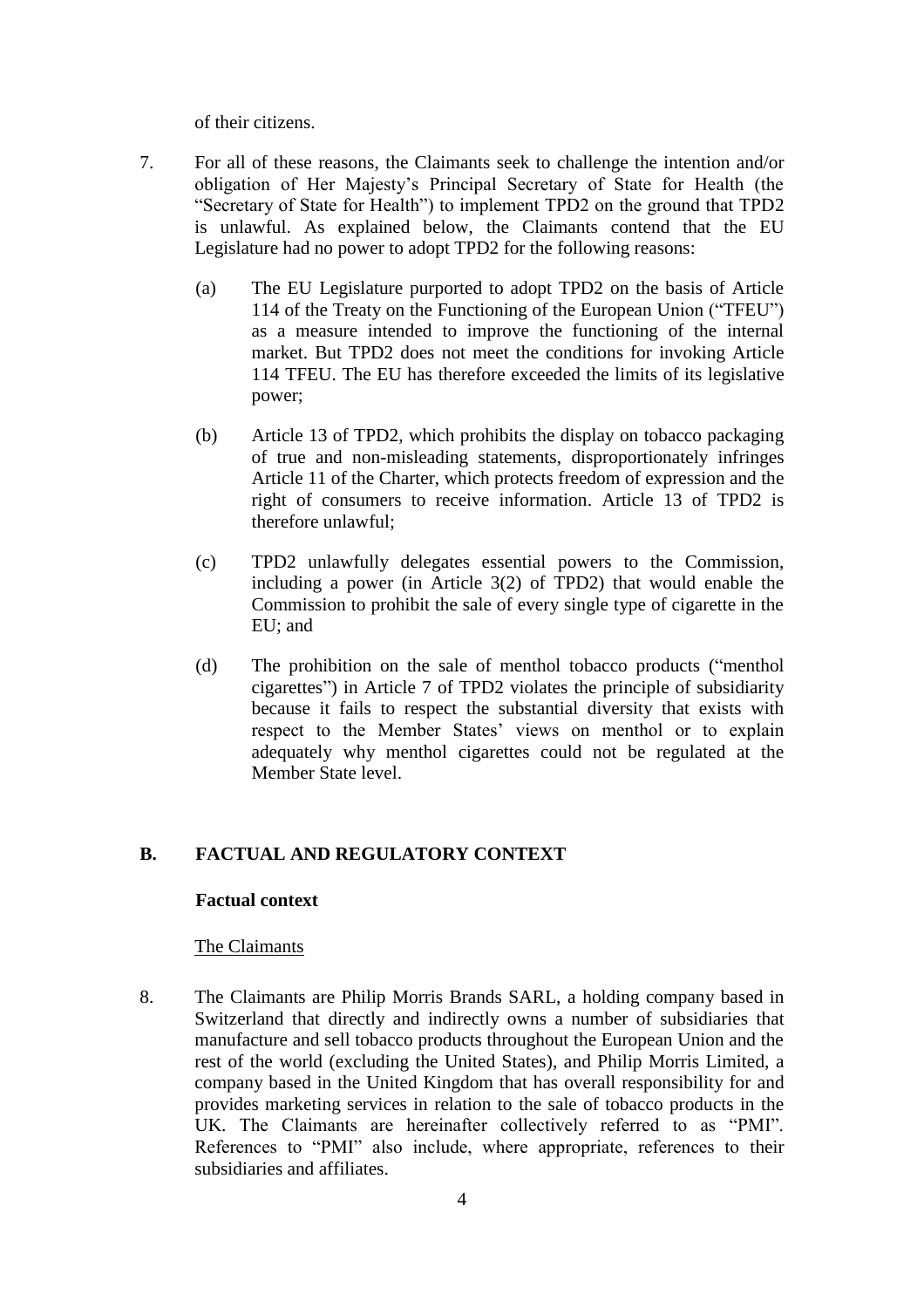- 9. PMI manufactures and sells cigarettes and other tobacco products in more than 180 markets. As the witness statement of Mr Drago Azinovic, President of PMI's European region, notes "*PMI's operations in the EU comprise a significant part of PMI's business*".<sup>11</sup> In 2013, PMI's share of cigarette sales in PMI's "European Region"<sup>12</sup> was roughly 38.5%.<sup>13</sup> PMI's share of cigarette sales in the UK was approximately  $7.3\%$ .<sup>14</sup> PMI's European Region generated approximately US\$8.6 billion of revenues in 2013.<sup>15</sup> PMI employs around 11,500 people in the EU.<sup>16</sup>
- 10. As explained below, tobacco advertising and promotion is severely restricted in the EU and, indeed, largely prohibited in many Member States. As a result, manufacturers like PMI rely on price, product characteristics and packaging to differentiate their products from those of their competitors. As Mr Azinovic explains in his witness statement, product differentiation is "[t]*he key*" to PMI's strategy of "*capturing market share from* [its] *competitors*".<sup>17</sup>
- 11. Mr Azinovic explains that TPD2 will significantly affect PMI's activities. For example, the prohibition in Article 13 of TPD2 on manufacturers providing consumers with information about their products (including information about reduced health risks) on the product packaging would be "*deeply problematic for PMI and for consumers generally*" <sup>18</sup> and would "*distort competition in favor of companies who have not made any investments to develop* [reducedrisk products]"<sup>19</sup>. The menthol ban in Article 7 of TPD2 will also prevent an important aspect of competition between tobacco companies given that menthol cigarettes represent "*the most important point of taste differentiation in the EU cigarette market at the present time*".<sup>20</sup> The packaging and labelling elements of TPD2 will also "*significantly* [reduce PMI's] *ability to differentiate cigarette packets in relation to their shape, material, opening and dimensions*".<sup>21</sup>

- <sup>14</sup> *Ibid.*, at [12] [**CB/3/69**].
- <sup>15</sup> *Ibid.*, at [11] [**CB/3/68**].
- <sup>16</sup> *Ibid*.

- <sup>17</sup> *Ibid.*, at [21] [**CB/3/71**].
- <sup>18</sup> *Ibid.*, at [45] [**CB/3/77**].
- <sup>19</sup> *Ibid.*, at [53] [**CB/3/79**].
- <sup>20</sup> *Ibid.*, at [32] [**CB/3/74-75**].
- <sup>21</sup> *Ibid.*, at [39] [**CB/3/76**].

<sup>11</sup> See [11] [**CB/3/68**].

<sup>&</sup>lt;sup>12</sup> As noted in [1] of the witness statement of Mr Azinovic, PMI's European Region comprises PMI's operations in the EU other than in Slovenia, Bulgaria, Croatia and Romania, and also includes Switzerland, Norway and Iceland.

<sup>13</sup> See [11] [**CB/3/68**].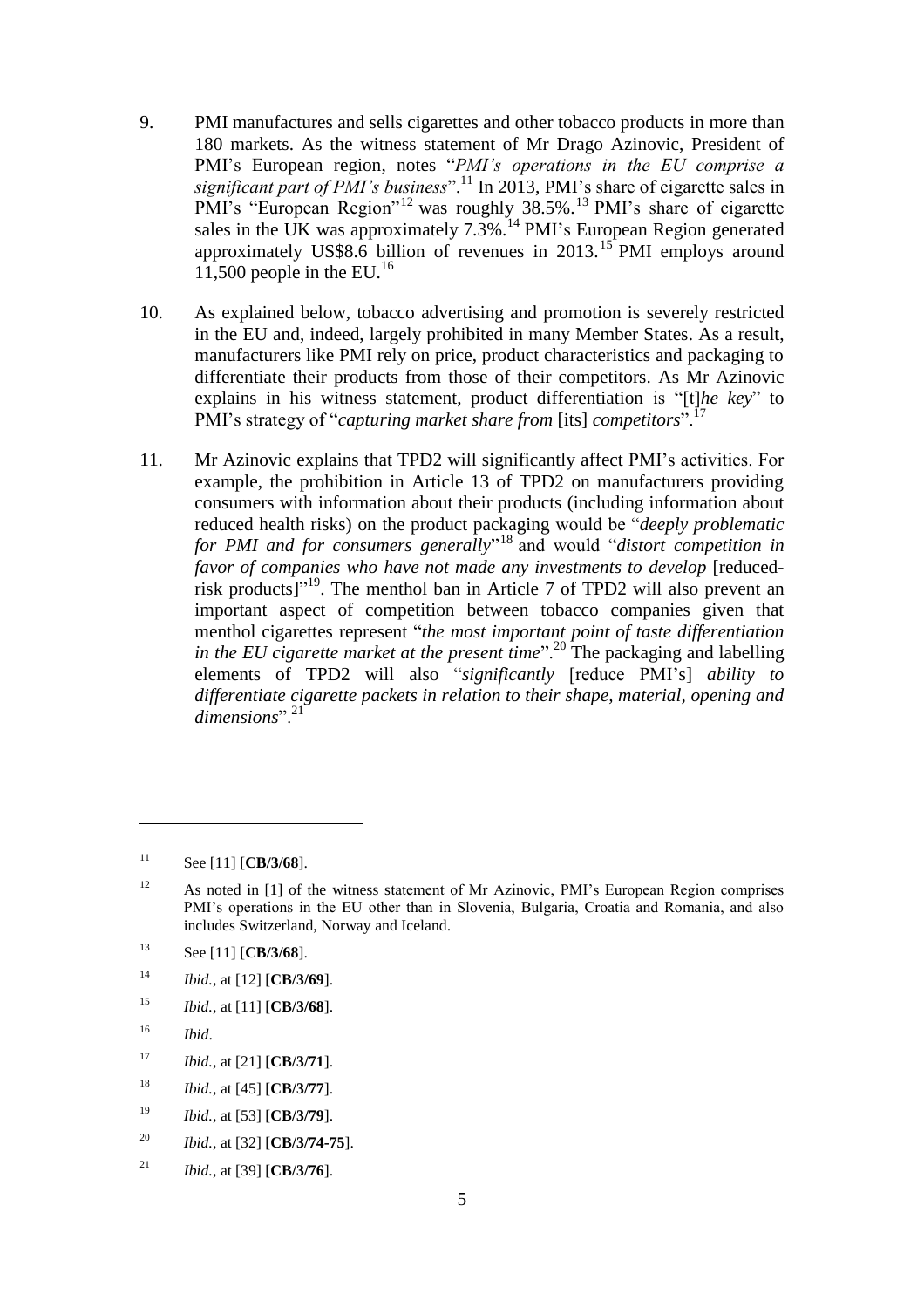#### Overview of the tobacco industry in the EU

- 12. In 2010, the total value of the EU tobacco market was  $\epsilon$ 136.5 billion.<sup>22</sup> Cigarette sales represented 88.1% of that market and sales of "*roll your own*" tobacco products represented  $6.8\%$ <sup>23</sup> Around 90% of EU cigarette sales in 2010 derived from products produced by the four major manufacturers: PMI, British American Tobacco, Japan Tobacco International and Imperial Tobacco. <sup>24</sup> As Mr Azinovic explains, smoking prevalence in the EU has declined in recent years, in line with other OECD countries. Eurobarometer reports have registered a decline from 39.4% in 2003 (for the EU-15, as it then was) to 32% in 2006 and 28% in 2012 (both for the EU-27).<sup>25</sup>
- 13. Cigarette production in the EU is concentrated in nine Member States.<sup>26</sup> Thus, as Mr Azinovic explains, PMI is already "*able to benefit from the internal market by concentrating manufacturing activities in the most efficient locations and at the most efficient scale*." <sup>27</sup> Nevertheless, consumer preferences, both as to taste and as to packing, vary significantly across the EU. In relation to taste, the most important example is menthol.<sup>28</sup> Although menthol cigarettes are permitted in every Member State and account for 5% of the EU tobacco market, demand varies greatly between Member States.<sup>29</sup> For example, menthol cigarettes represent about 25% of the tobacco market in Finland and only 0.1% in Greece.<sup>30</sup> Similarly, consumer tastes in relation to packaging also vary across the EU. For example, in Germany there is a growing market for "big packs" containing more than 20 cigarettes. As Mr Azinovic explains, PMI therefore introduced a number of products in this category in Germany but not in most other EU countries. $31$
- 14. Illicit trade in tobacco products is a serious problem. Sales of illicit cigarettes

<sup>22</sup> See the report by Matrix Insight (the "Matrix Report") entitled "*Economic analysis of the EU market of tobacco, nicotine and related products*", p. 21 [**KD/23/24**].

<sup>23</sup> *Ibid*., at pp. 20-21 [**KD/23/23-24**].

<sup>24</sup> *Ibid*., at p. 61 [**KD/23/64**].

<sup>25</sup> See the witness statement of Mr Azinovic at [13] [**CB/3/69**].

<sup>26</sup> See the Commission's Impact Assessment (the "Impact Assessment"), pp. 9-10 [**KD/25/79-80**] and the Matrix Report, pp. 60-61 [**KD/23/63-64**]. See also the report by Copenhagen Economics [**DA/3/244**].

<sup>27</sup> See the witness statement of Mr Azinovic at [22] [**CB/3/71-72**].

<sup>28</sup> *Ibid.*, at [32] [**CB/3/74-75**].

<sup>29</sup> *Ibid.*, at [17] [**CB/3/70**]. See also the Roland Berger Strategy Consultants paper entitled "*The New Tobacco Products Directive – Potential Economic Impact*" (the "Roland Berger Paper"), p. 10 [**KD/37/48**].

<sup>30</sup> Impact Assessment, p. 13 [**KD/25/83**]; see also the Matrix Report, p. 32 [**KD/23/35**].

<sup>31</sup> See the witness statement of Mr Azinovic at [18] [**CB/3/70**].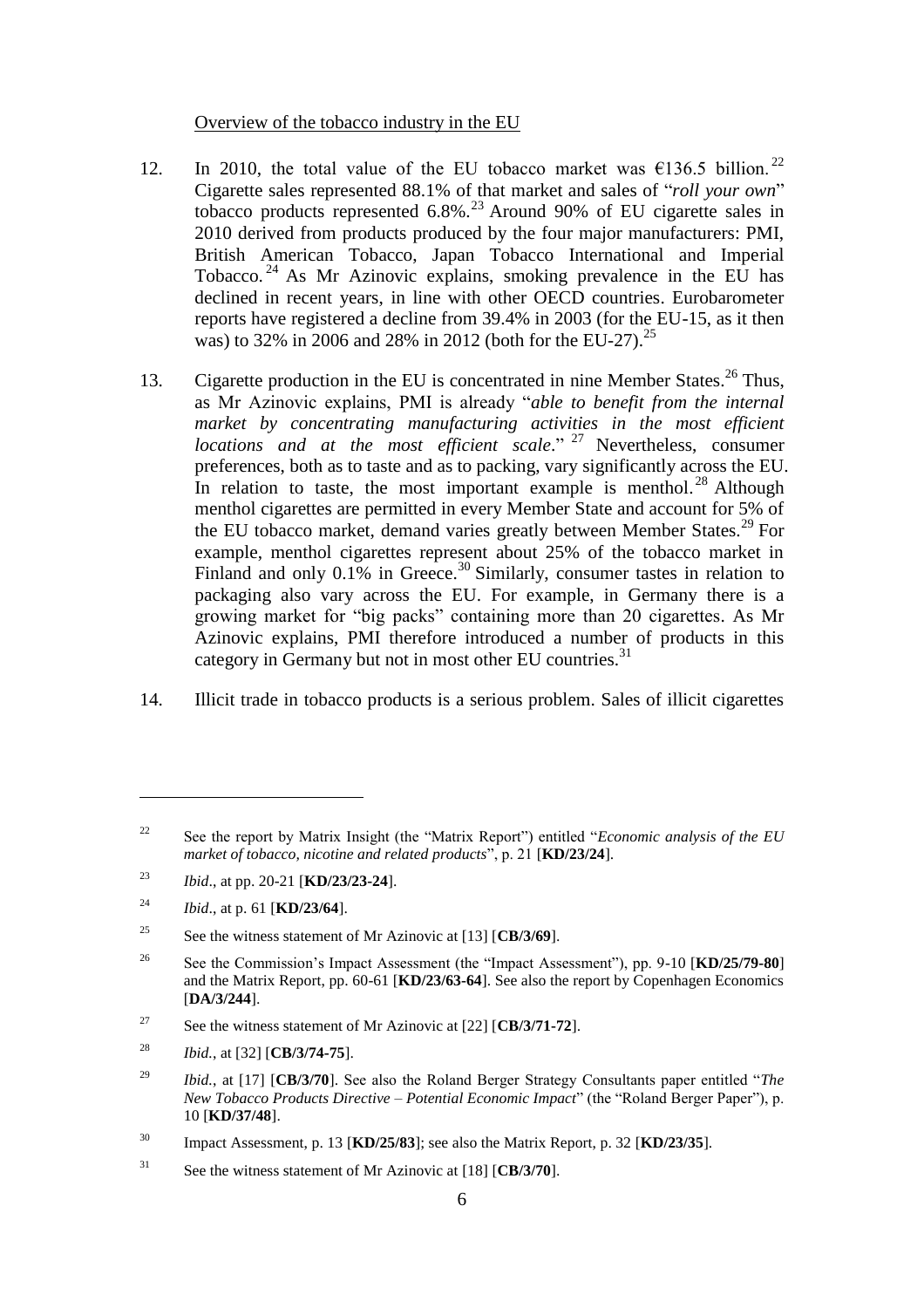represent around 11% of total consumption in the  $EU$ <sup>32</sup>. The volume of illicit trade in the EU is expected to reach around 83.25 billion cigarettes by  $2015^{33}$ It has been estimated that the EU and the Member States lose around  $\epsilon$ 10 billion each year in unpaid taxes as a result of illicit sales of tobacco products.<sup>34</sup>

# **Legislative context**

TPD1

- 15. TPD2 repeals and replaces TPD1.<sup>35</sup> TPD1 contains a number of harmonisation measures. In particular, it imposes limits on the maximum tar, nicotine and carbon monoxide ("TNCO") yields of cigarettes;<sup>36</sup> specifies how those yields are to be measured; $37$  and requires TNCO yields to be printed on cigarette packaging <sup>38</sup> TPD1 prohibits manufacturers from including misleading statements on tobacco packaging<sup>39</sup> (for example, terms such as "*low-tar*", "*light*" and "*mild*" <sup>40</sup>).
- 16. TPD1 also requires tobacco packaging to include a general warning that must cover 30% of the front of the packet (for example, "*Smoking kills*") and an additional warning covering 40% of the back of the packet (for example, "*Smokers die younger*").<sup>41</sup> The packaging of smokeless tobacco products must also carry a health warning ("*This tobacco product can damage your health and is addictive*").<sup>42</sup> TPD1 also prohibits the sale of tobacco for oral use,<sup>43</sup> although Sweden has an exemption from that provision for snus.
- 17. Challenges to TPD1 were brought in Case C-491/01 *R v Secretary of State for Health ex p. British American Tobacco (Investments) Ltd* (the "*BAT* case"), 44

 $\overline{a}$ 

- <sup>38</sup> *Ibid.*, at Article 5(1).
- <sup>39</sup> *Ibid*., at Article 7.
- <sup>40</sup> *Ibid*., at recital 27.

<sup>44</sup> [2002] ECR I-11453 [**Auth/26**].

<sup>&</sup>lt;sup>32</sup> See a report by the Huggard Consulting Group dated May 2013 (the "Huggard Report"), p. 21, footnote 45 [**KD/39/149**]. See also: the Matrix Report, p. 30 [**KD/23/33**]; and the illicit trade data sheet sent to the Commission by PMI, p. 1 [**KD/16/1-3**].

<sup>33</sup> Matrix Report, p. 29 [**KD/23/32**].

<sup>34</sup> *Ibid*., at p. 27 [**KD/23/30**].

<sup>&</sup>lt;sup>35</sup> Directive 2001/37/EC of the European Parliament and of the Council of 5 June 2001 on the approximation of laws, regulations and administrative provisions of the Member States concerning the manufacture, presentation and sale of tobacco products [**Auth/11**].

<sup>36</sup> *Ibid*., at Article 3.

<sup>37</sup> *Ibid.*, at Article 4.

<sup>&</sup>lt;sup>41</sup> *Ibid.*, at Articles 2 and 5. The percentages differ for Member States with more than one official language.

<sup>42</sup> *Ibid*., at Article 5(4).

<sup>43</sup> *Ibid*., at Article 8.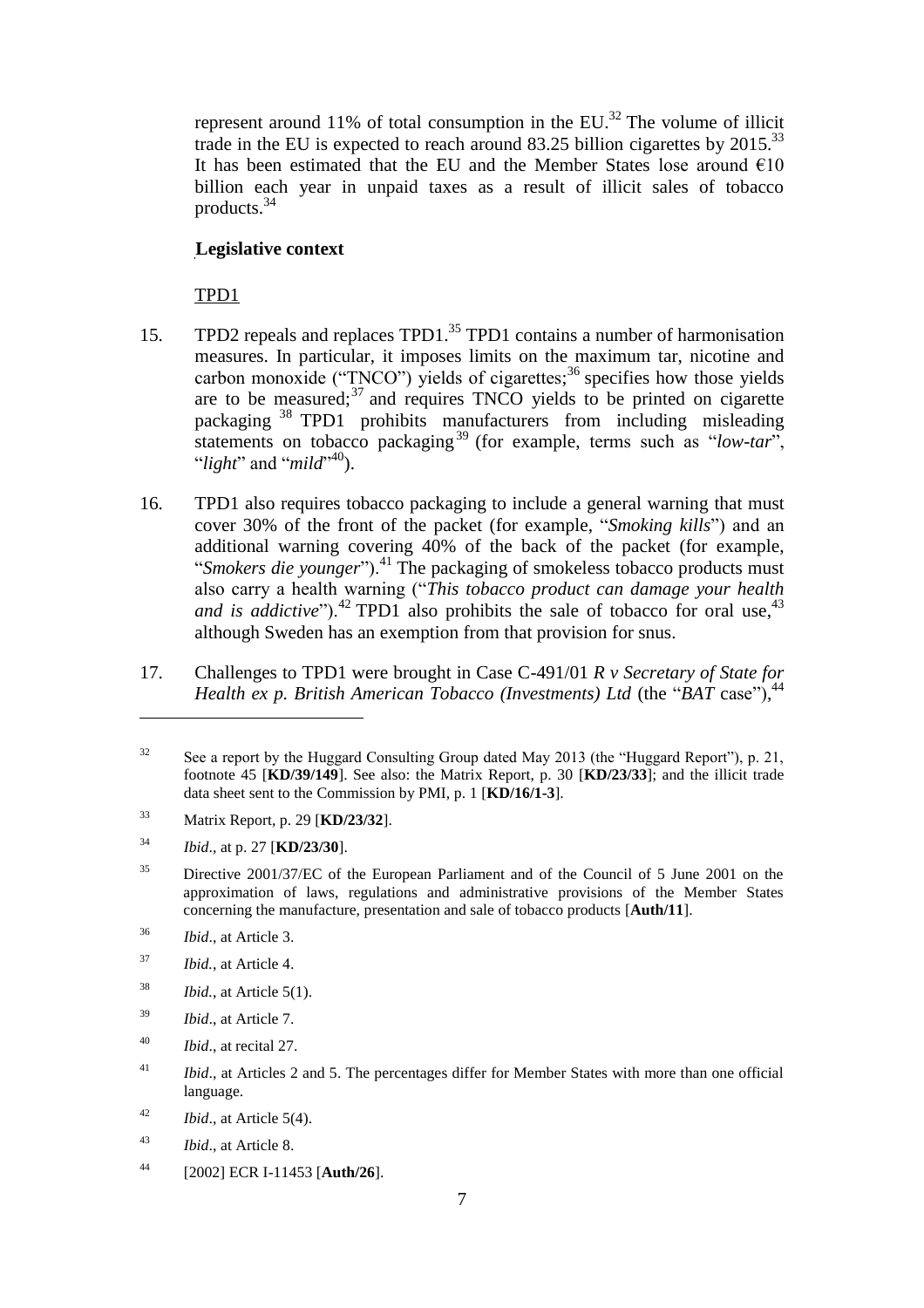Case 210/03 *R* (Swedish Match AB) *v* Secretary of State for Health<sup>45</sup> and Case C-434/02 *Arnold André GmbH & Co. KG v Landrat des Kreises Herford*. 46 Each of these references was considered and rejected by the Grand Chamber of the CJEU. As explained below, the CJEU's reasons for rejecting those challenges have important implications and, in fact, support the case that TPD2 is unlawful.

The Tobacco Advertising Directive

- 18. The First Tobacco Advertising Directive, Directive 98/43/EC,<sup>47</sup> prohibited all forms of tobacco advertising and sponsorship within the EU. That directive was adopted on the basis of what is now Article 114 TFEU. It was annulled by the CJEU in Case C-376/98 *Germany v Parliament and Council* (the "*First Tobacco Advertising* case")<sup>48</sup> on the grounds that the requirements of Article 114 TFEU were not fulfilled.
- 19. The invalidated directive was replaced by the Second Tobacco Advertising Directive, Directive  $2003/33/EC$ ,<sup>49</sup> which prohibits tobacco advertising in the print media, on the radio and internet, and also prohibits tobacco sponsorship at events involving multiple Member States (such as Formula One races). That directive was upheld in Case C-380/03 *Germany v Parliament and Council*  (the "*Second Tobacco Advertising* case"). <sup>50</sup> Tobacco advertising and sponsorship via audio-visual media is prohibited by Directive 2007/65/EC, the Audio-visual Media Services Directive.<sup>51</sup> These measures leave packaging as a particularly important channel of communication between tobacco manufacturers and consumers. Packaging is also an important tool to enable competition between manufacturers.

# **C. THE CONTESTED DIRECTIVE**

# **Legislative process**

20. As explained in the witness statement of Mr Kristof Doms, Vice President of European Union Affairs at PMI, and as summarised below, the tobacco industry and many other interested parties, including PMI, made a number of submissions and adduced material evidence to the Commission and the EU

- <sup>48</sup> [2000] ECR I-8419 [**Auth/24**].
- <sup>49</sup> [**Auth/12**].
- <sup>50</sup> [2006] ECR I-11573 [**Auth/30**].
- <sup>51</sup> [**Auth/14**].

<sup>45</sup> [2004] ECR I-11893 [**Auth/29**].

<sup>46</sup> [2004] ECR I-11825 [**Auth/28**].

<sup>47</sup> [**Auth/10**].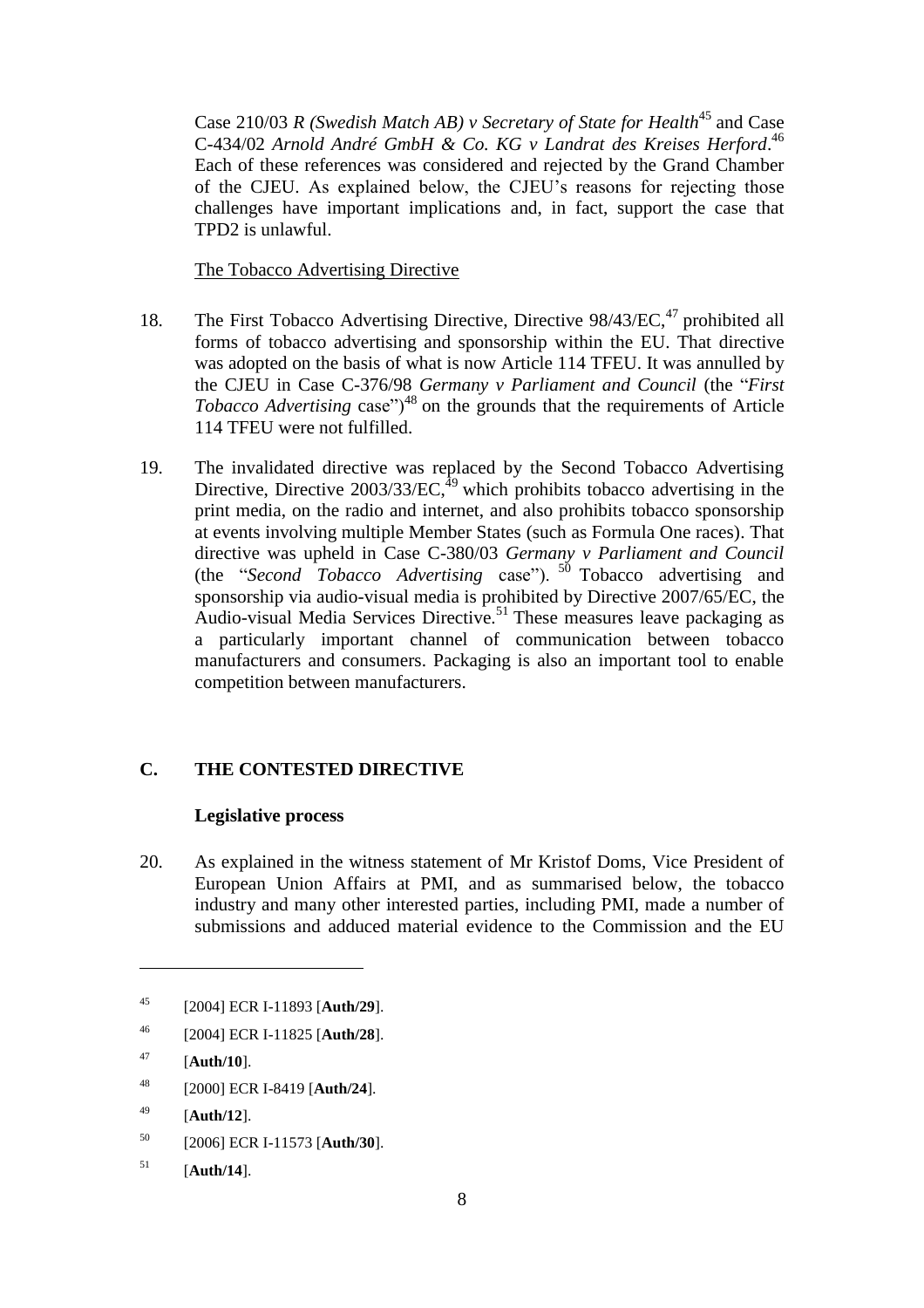Legislature at every stage of the legislative process that led to the adoption of TPD2.

- 21. In November 2009, RAND Europe ("RAND Europe"), third-party consultants for the Commission's Health and Consumer Directorate-General ("DG SANCO"), produced an interim report assessing the impacts of various policy options concerning the revision of TPD1.<sup>52</sup> As Mr Doms explains, on 18 January 2010, PMI provided detailed submissions in response, highlighting, among other things, that the interim report failed to analyse how the proposed measures could improve the functioning of the internal market.<sup>53</sup>
- 22. RAND Europe failed to take account of those submissions and published its final report on 22 September 2010.<sup>54</sup> As Mr Doms explains, PMI responded to the final report as well, both in writing and at a meeting with the Commission on 20 October 2010. PMI made detailed submissions noting that RAND Europe's final report suffered from the same fundamental defects as its interim report.<sup>55</sup> Although the Commission never addressed those concerns, it appeared to distance itself from RAND Europe's final report, stating on its website that "*This document does not represent the point of view of the European Commission. The interpretations and opinions contained in it are*  solely those of the authors".<sup>56</sup> Moreover, the Commission, in its impact assessment (the "Impact Assessment"), acknowledged that the report "*was criticised by many stakeholders for its actual and perceived inaccuracies"* and that the information in that report "*was verified on the basis of other sources*".<sup>57</sup> As Mr Doms notes, however, the Commission has never identified those "*other sources*", notwithstanding that PMI filed an access request for any such documents under the Transparency Regulation.<sup>58</sup>
- 23. Between 24 September and 17 December 2010 the Commission conducted a public consultation seeking views on the policy options that it was considering. Notably, the consultation document stated: "*At the present stage, the Union competence to adopt the different options, their implications on the functioning of the internal market and their proportionality have not yet been fully examined*".<sup>59</sup> As Mr Doms explains, PMI submitted to DG SANCO substantial responses to the consultation questions on 15 December 2010, making many of the points that it had made previously in response to the

- <sup>57</sup> Impact Assessment, p. 7 [**KD/25/77**].
- <sup>58</sup> See [28] [**CB/4/87-88**].
- <sup>59</sup> DG SANCO, Public Consultation Document Possible Revision of the Tobacco Products Directive 2001/37/EC, at p. 3 [**KD/9/74**].

<sup>52</sup> [**KD/3/7-89**].

<sup>53</sup> See [13] [**CB/4/83-84**].

<sup>54</sup> [**KD/5/1-334**].

<sup>55</sup> See the witness statement of Mr Doms at [14] [**CB/4/84**].

<sup>56</sup> [**KD/8/62**]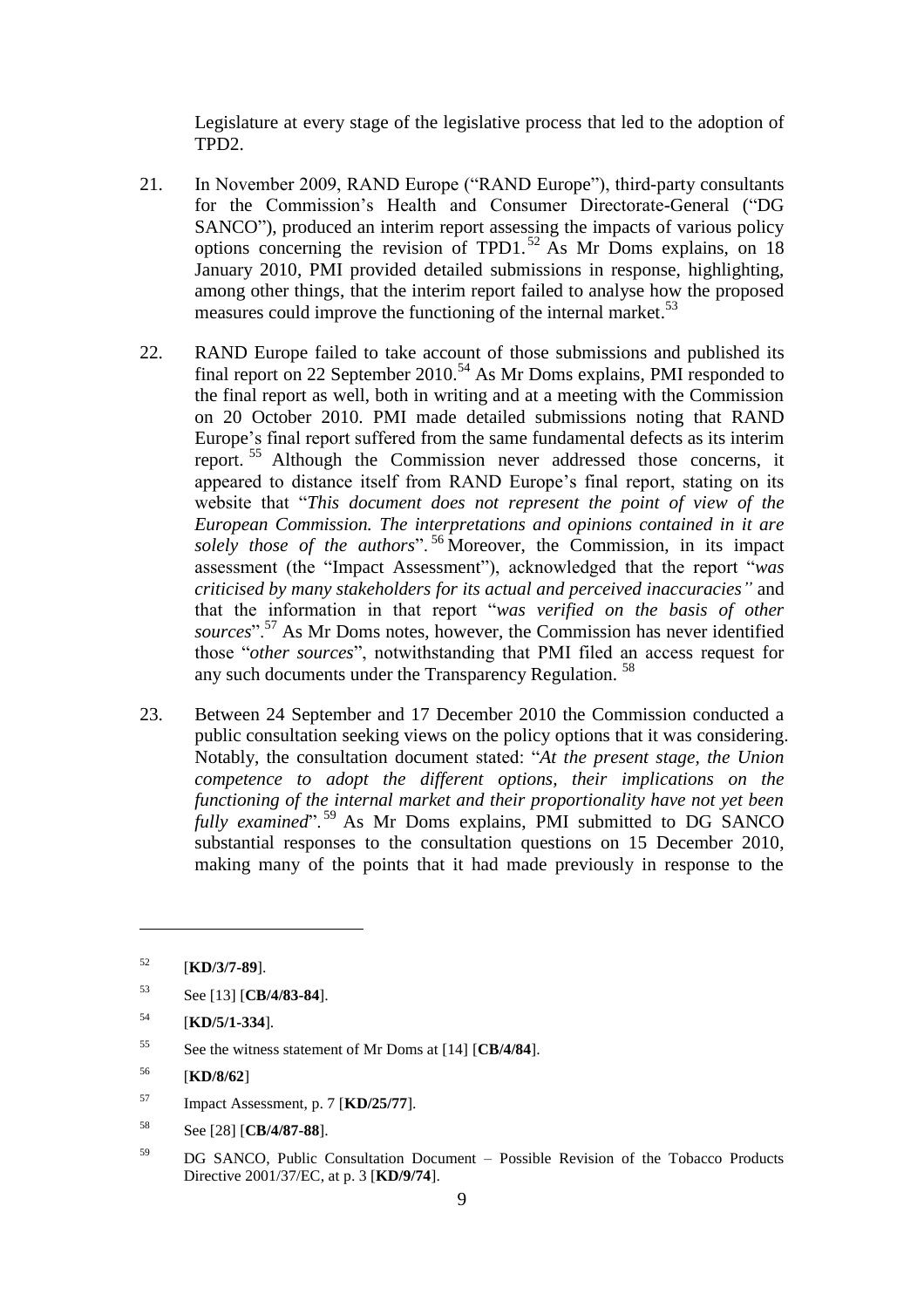RAND Europe reports.<sup>60</sup>

- 24. The Commission published the results of the consultation in July 2011. As Mr Doms explains, the overwhelming majority of responses were opposed to the proposals.<sup>61</sup>
- 25. As Mr Doms explains, on 2 December 2011 PMI attended a meeting with the Commission, held at the request of PMI and other companies in order to discuss their concerns about the proposed Directive. PMI and the other companies explained their criticisms of the Commission's proposals and "*stressed that any measures needed to be effective and proportionate and actually improve the functioning of the internal market in tobacco products*".<sup>62</sup>
- 26. The Commission produced draft impact assessments in March<sup>63</sup> and June<sup>64</sup> 2012. The Commission's Impact Assessment Board (the "IAB", a central quality control function working under the authority of the Commission President that is responsible for reviewing and issuing opinions on all of the Commission's draft impact assessments) published opinions in respect of those drafts in April and July 2012.  $\overline{65}$  Both opinions criticised the Commission's draft impact assessments because, *inter alia*, they did not adequately assess whether the proposed measures were needed in order to improve the functioning of the internal market (the purported legal basis for the legislation) and because they failed adequately to assess the effectiveness of the proposed measures.
- 27. Notwithstanding those criticisms, the Commission proceeded to publish its proposal and the Impact Assessment on 19 December 2012. The Commission's preferred policy options, set out in the Impact Assessment, included: (i) banning all tobacco products with a "*characterising flavour*" (including menthol cigarettes); (ii) requiring health warnings on smokeless tobacco products; (iii) restricting the information that a tobacco manufacturer may provide about its products to consumers; (iv) requiring health warnings covering 75% of the front and back of cigarette packages; and (v) introducing minimum packet sizes for cigarettes.
- 28. The Impact Assessment suffered from many of the same defects as the IAB had identified in its opinion on the second draft. In the months following the publication of the Commission's proposal, as Mr Doms explains, PMI and other tobacco product manufacturers submitted numerous documents to the various participants in the legislative process detailing the flaws in the Impact

<sup>60</sup> See [16] [**CB/4/84**].

<sup>61</sup> See [17] [**CB/4/84-85**].

<sup>62</sup> See [19] [**CB/4/85**].

<sup>63</sup> [**KD/19/26-100**].

<sup>64</sup> [**KD/21/104-235]**.

<sup>65</sup> [**KD/20/101-103**] and [**KD/22/1-3**].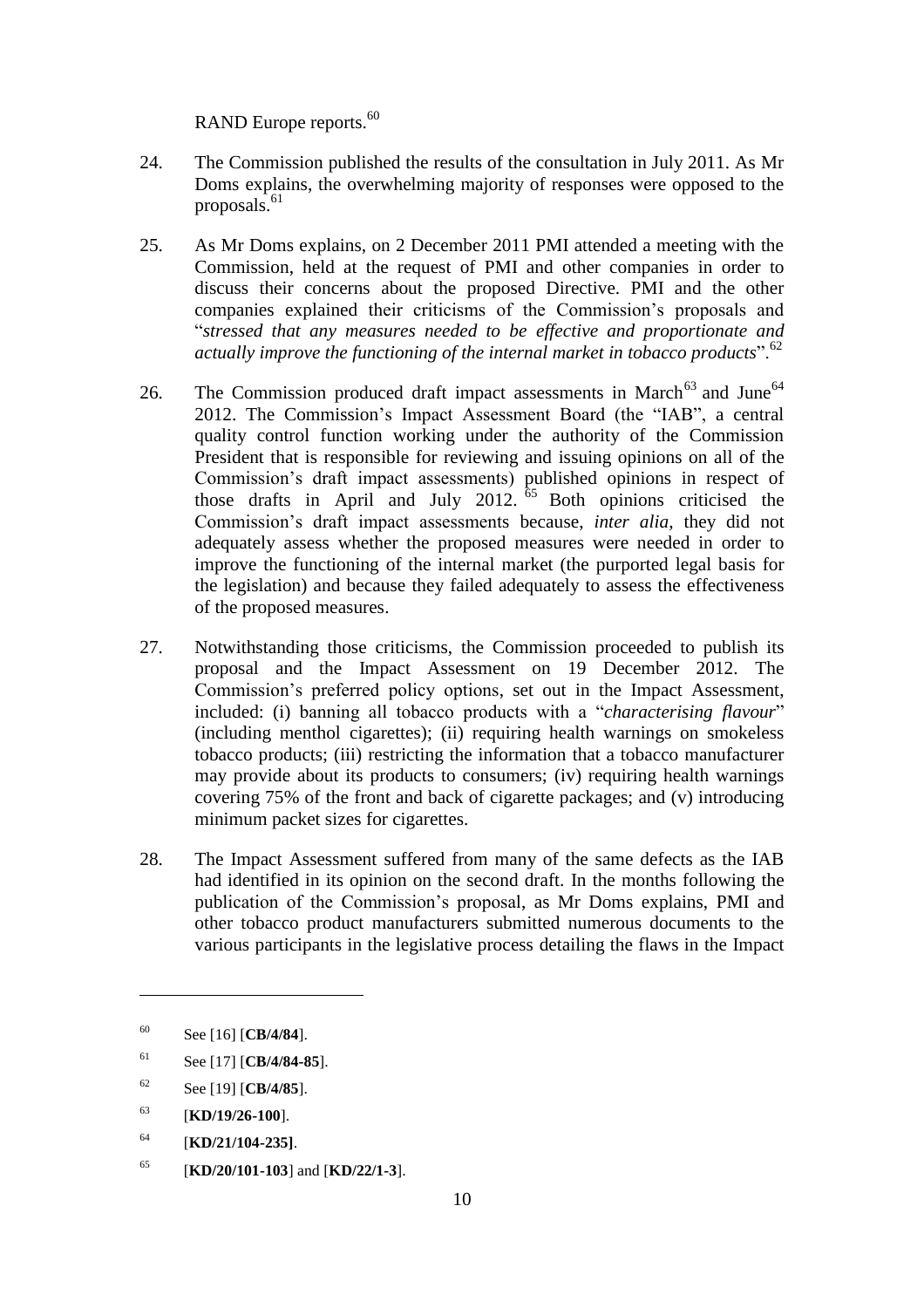Assessment and the Commission's proposals.<sup>66</sup>

- 29. Several committees of the European Parliament reviewed the Commission's proposal and expressed concerns. The Committee on Legal Affairs, which is responsible for scrutinising the legality of draft EU legislation, published two opinions, in June and July 2013, respectively. The opinions stated that there was no legal basis for the proposed measures and that they involved excessive delegation of powers to the Commission. <sup>67</sup> Similarly, the Parliament's Impact Assessment Unit expressed criticisms about the Impact Assessment, including its failure to analyse the potential impact of the Directive on the illicit trade.<sup>68</sup> The Committees on Agriculture and Rural Development and Industry Research and Energy also voiced concerns about the excessive delegation of powers in the proposal or the lack of evidence as to the effectiveness of the proposed measures in terms of reducing smoking prevalence.<sup>69</sup>Furthermore, the Parliament and Council consulted the European Economic and Social Committee, which stated that the proposed packaging standardisation measures would lead to lower prices and increased consumption of cigarettes.<sup>70</sup> So too was the Committee of the Regions, which voiced concerns about the legality of the delegation of powers to the Commission.<sup>71</sup>
- 30. National parliaments also expressed reservations about the proposal. In fact, nine parliamentary chambers issued reasoned opinions<sup>72</sup> expressing serious doubts about whether the proposal complied with the principle of subsidiarity.<sup>73</sup>
- 31. Despite these substantial concerns raised by a number of legislative committees and by several national parliaments, the Council and the European Parliament approved a final text of TPD2 via the "*trilogue*" procedure. It was signed on 3 April 2014 and was published in the Official Journal on 29 April 2014.

### **Overview of TPD2**

32. Articles 1 and 2 of TPD2 set out the scope of the Directive and provide

- <sup>69</sup> [**KD/44/35-76**] and [**KD/45/77-122**].
- <sup>70</sup> [**KD/46/123-152**].

- $72$  Bulgaria, the Czech Republic, Denmark, Greece, Italy (a reasoned opinion was issued by each of the two chambers of the Italian legislature), Portugal, Romania, Sweden.
- <sup>73</sup> In accordance with the Protocol on the Application of the Principles of Subsidiarity and Proportionality [**Auth/2**].

<sup>66</sup> In particular, Mr Doms refers at [31] to: (i) a submission by António Vitorino (a former EU Commissioner for Justice and Home Affairs) [**KD/36/28-36**]; (ii) the Roland Berger Paper [**KD/37/37-90**]; (iii) a report by Oxera, an economic advisory firm engaged by JTI [**KD/38/91- 128**]; and (iv) the Huggard Report [**KD/39/129-155**].

<sup>67</sup> [**KD/40/156-199**] and [**KD/41/200-217**].

<sup>68</sup> [**KD/42/218-229**].

 $^{71}$  [**KD/47/153-167**].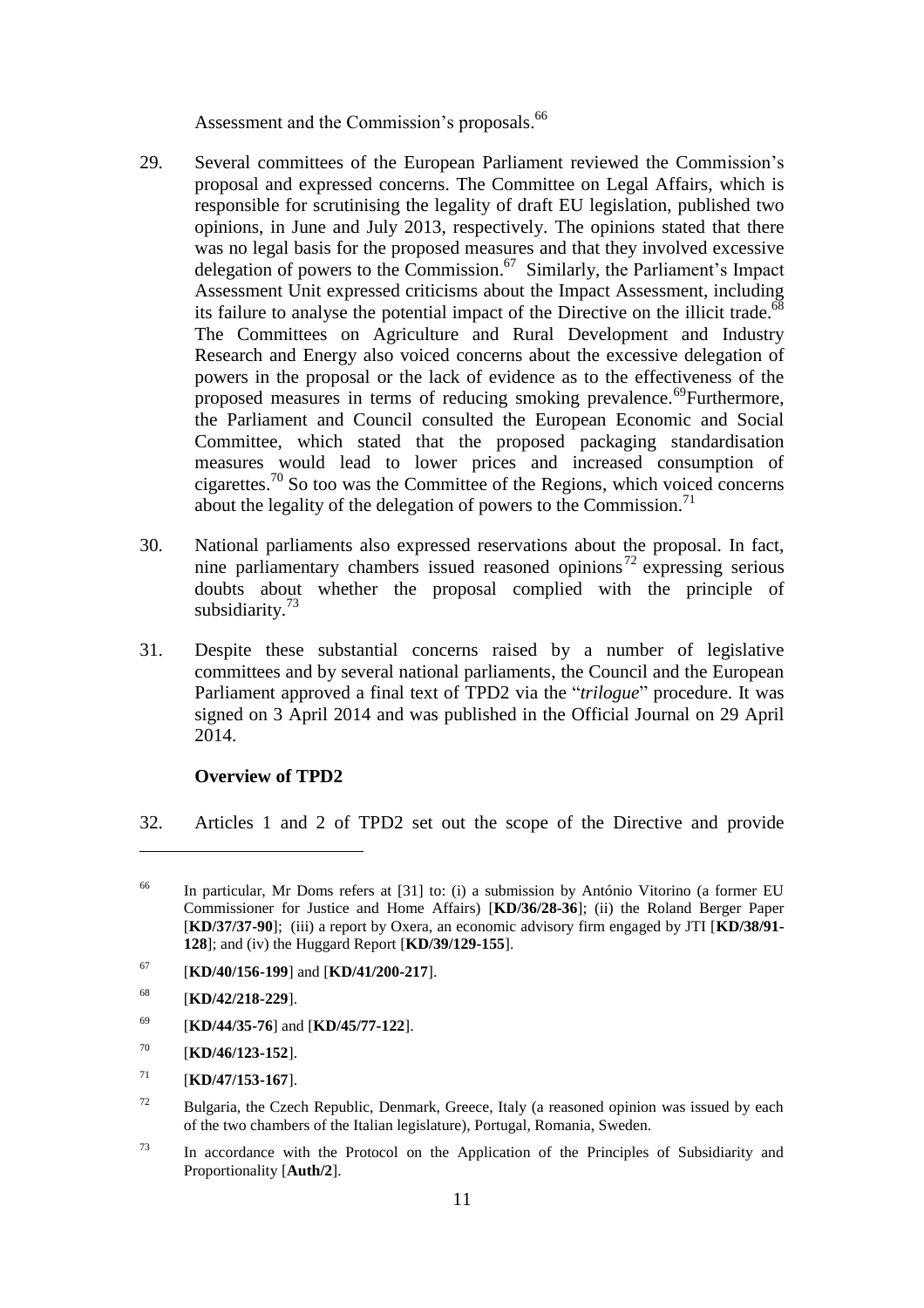relevant definitions. Articles 3 to 7 regulate the reporting and use of certain ingredients in tobacco products. In particular, Article 3 sets maximum cigarette emission levels for TNCO and Article 4 prescribes the method for measuring those levels. Article 7 prohibits the placing on the market of tobacco products with a characterising flavour, including menthol.

- 33. Articles 8 to 16 (which together form Chapter II of Title II of the Directive) set out requirements for tobacco packaging and labelling. In particular, Article 9 specifies the general health warnings required on the packaging of tobacco products (for example "*Smoking kills*"). Article 10 requires combined text and pictorial warnings covering 65% of the front and back of the packaging in addition to the display of smoking cessation information. Article 12 sets out the warning that must appear on the packaging of smokeless tobacco products, such as nasal tobacco ("*This tobacco product damages your health and is addictive*").<sup>74</sup> Article 13 prohibits tobacco manufactures from printing certain statements about their products on the product packaging (regardless of the accuracy of such statements). Article 14 requires cigarette packets to have a cuboid shape and to include a minimum of 20 cigarettes.
- 34. Articles 17 to 22 contain various provisions concerning tobacco for oral use, cross-border sales, novel tobacco products, electronic cigarettes and herbal products for smoking. Articles 23 to 33 contain general provisions, including the date for transposition of TPD2 and transitional provisions.
- 35. Article 24(2) permits Member States to adopt more restrictive measures concerning tobacco packaging than those contained in TPD2. Article 24(3) permits Member States to ban additional categories of tobacco or related products.

# **Provisions under challenge**

- 36. PMI contends that Article 7, Chapter II of Title II and Article 24(2) and (3) of TPD2 are invalid for lack of a legal basis. As explained in Section D below, the EU does not have competence to enact those measures under Article 114 TFEU. Article 13 is also invalid on the basis that it constitutes a disproportionate infringement of rights guaranteed by the Charter, namely freedom of expression and the right of consumers to receive information (see Section E below).
- 37. In addition, Articles 3, 4, 7, 9, 10 and 12 are unlawful because they involve excessive delegation of powers to the Commission and, accordingly, infringe Article 290 TFEU (see Section F below). A further reason for the invalidity of Article 7 is the fact that it violates the principle of subsidiarity, as explained in Section G below.

<sup>74</sup> [**Auth/15**].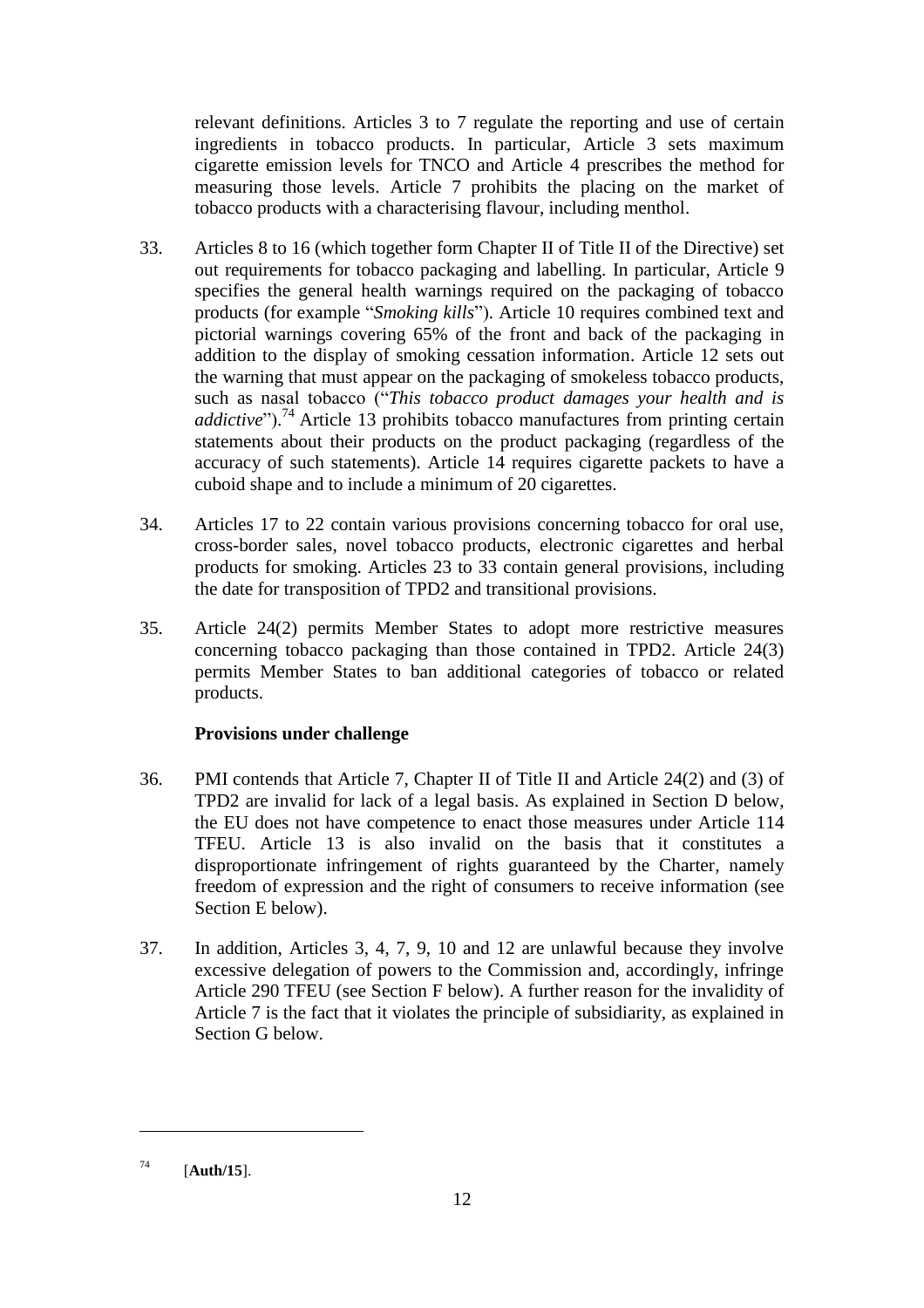# **D. GROUND OF CHALLENGE 1: NO LEGAL BASIS**

### **Overview**

38. PMI's first ground of challenge is that the EU Legislature had no power to adopt TPD2. Whilst it has purported to rely on its powers to adopt measures designed to improve the functioning of the internal market, the EU Legislature has failed to demonstrate that the Directive does in fact genuinely have as its object the improvement of the functioning of the internal market and that the legal requirements for legislating on the basis of Article 114 TFEU are fulfilled.

# **Applicable legal principles**

# The relevant Treaty provisions

39. The EU has no inherent powers to legislate. It can only act if the Member States have, through the Treaties, conferred powers upon it. The principle of conferral is enshrined in Articles 4 and 5 of the Treaty on European Union (the "TEU"), which embody the important constitutional agreement reached by the Member States in relation to the division between their competences, on the one hand, and those of the EU, on the other. Thus, Article 4 TEU provides that:

> In accordance with Article 5, competences not conferred upon the Union in the Treaties remain with the Member States.<sup>75</sup>

40. Article 5 TEU provides:

1. The limits of Union competences are governed by the principle of conferral. The use of Union competences are governed by the principles of subsidiarity and proportionality.

2. Under the principle of conferral, the Union shall act only within the limits of the competences conferred upon it by the Member States in the Treaties to attain the objectives set out therein. Competences not conferred upon the Union in the Treaties remain with the Member States.<sup>76</sup>

41. TPD2 is purportedly based on Articles 53(1), 62 and 114 TFEU.<sup>77</sup> These three provisions confer powers on the EU to adopt internal market legislation. However, Article 53(1) (freedom of establishment) and Article 62 (freedom to provide services) are each specific aspects of the internal market and do not

<sup>75</sup> [**Auth/3**].

<sup>76</sup> *Ibid.*

<sup>77</sup> See the preamble to TPD2 [**Auth/15**].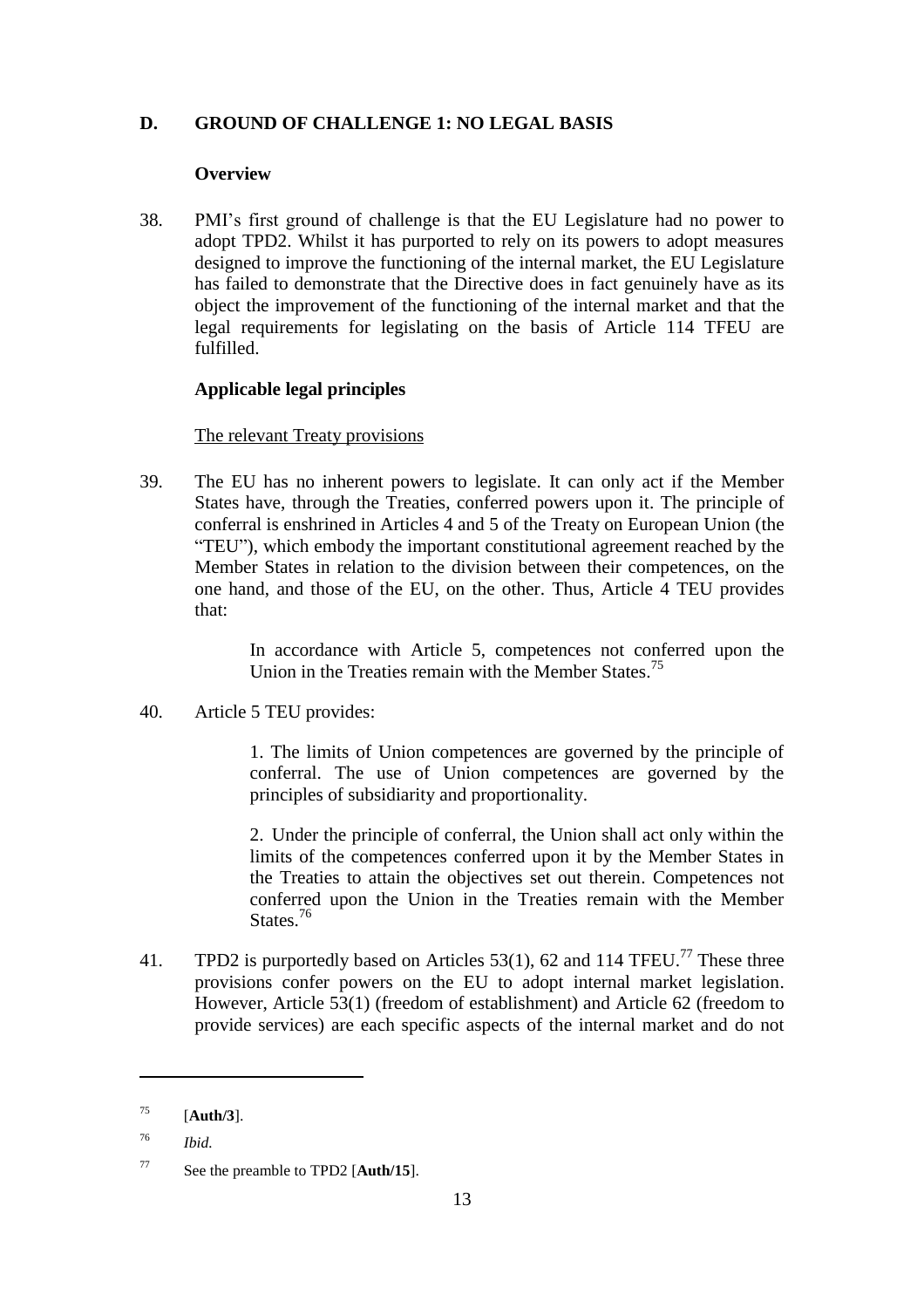serve to expand the scope of the powers conferred by Article 114 TFEU.<sup>78</sup> The following analysis therefore proceeds by reference to Article 114 TFEU.

#### <span id="page-13-0"></span>42. Article 114 TFEU provides:

…

1. Save where otherwise provided in the Treaties, the following provisions shall apply for the achievement of the objectives set out in Article 26.<sup>79</sup> The European Parliament and the Council shall, acting in accordance with the ordinary legislative procedure and after consulting the Economic and Social Committee, adopt the measures for the approximation of the provisions laid down by law, regulation or administrative action in Member States which have as their object the establishment and functioning of the internal market.

3. The Commission, in its proposals envisaged in paragraph 1 concerning health, safety, environmental protection and consumer protection, will take as a base a high level of protection, taking account in particular of any new development based on scientific facts. Within their respective powers, the European Parliament and the Council will also seek to achieve this objective.

4. If, after the adoption of a harmonisation measure by the European Parliament and the Council, by the Council or by the Commission, a Member State deems it necessary to maintain national provisions on grounds of major needs referred to in Article 36, or relating to the protection of the environment or the working environment, it shall notify the Commission of these provisions as well as the grounds for maintaining them.

5. Moreover, without prejudice to paragraph 4, if, after the adoption of a harmonisation measure by the European Parliament and the Council, by the Council or by the Commission, a Member State deems it necessary to introduce national provisions based on new scientific evidence relating to the protection of the environment or the working environment, it shall notify the Commission of these provisions as well as the grounds for maintaining them.

6. The Commission shall, within six months of the notifications referred to in paragraphs 4 and 5, approve or reject the national provisions involved after having verified whether or not they are a means of arbitrary discrimination or a disguised restriction on trade

<sup>78</sup> The *First Tobacco Advertising* case at [87] [**Auth/24**].

<sup>79</sup> Article 26 provides, materially, as follows: "*(1) The Union shall adopt measures with the aim of establishing or ensuring the functioning of the internal market, in accordance with the relevant provisions of the Treaties. (2) The internal market shall comprise an area without internal frontiers in which the free movement of goods, persons, services and capital is ensured in accordance with the provisions of the Treaties.*"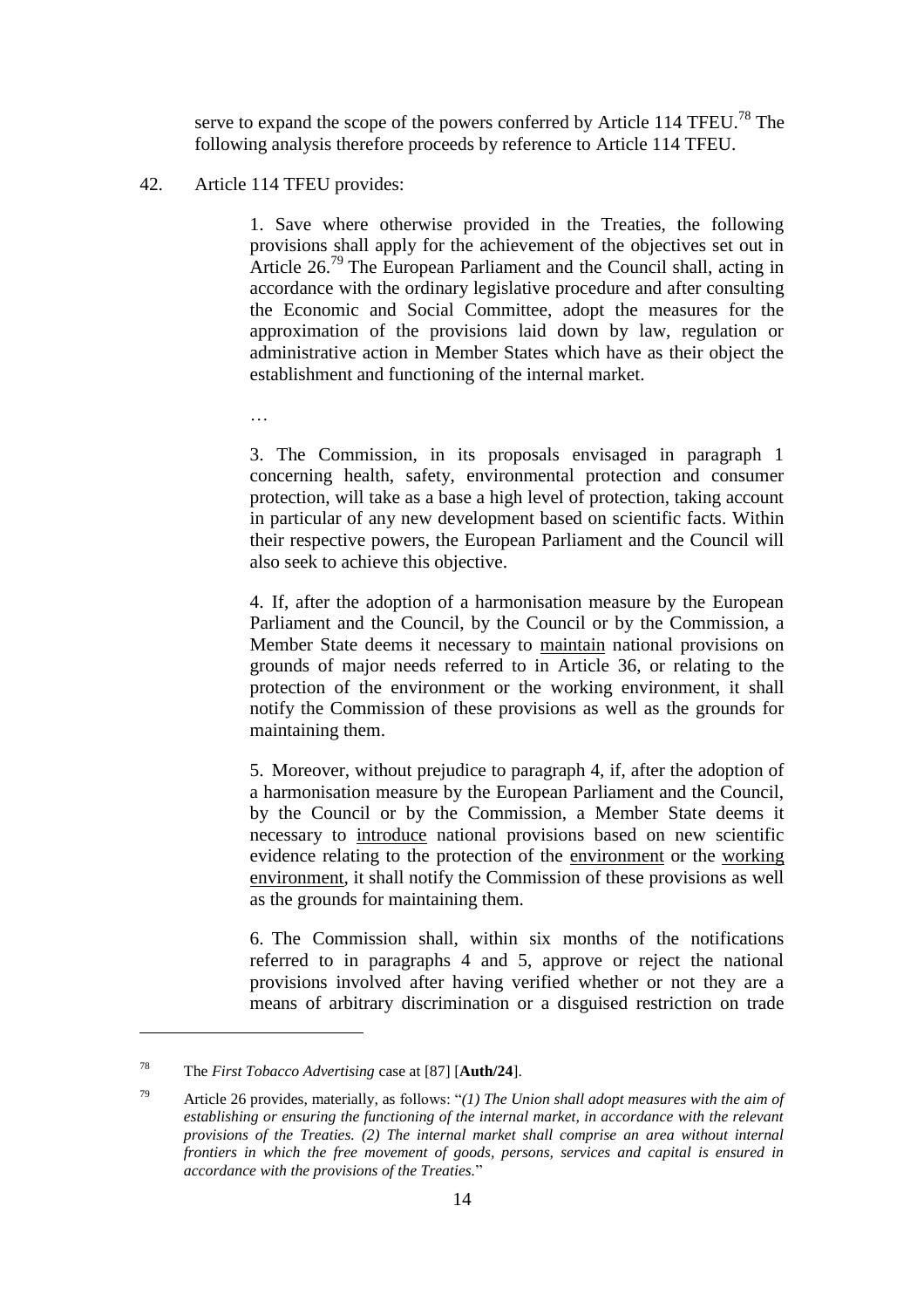between Member States and whether or not they shall constitute an obstacle to the functioning of the internal market. In the absence of a decision by the Commission within this period the national provisions shall be deemed to have been approved.

7. When pursuant to paragraph 6, a Member State is authorised to maintain or introduce national provisions derogating from a harmonisation measure, the Commission shall immediately examine whether to propose an adaptation to that measure.

8. When a Member State raises a specific problem on public health in a field which has been the subject of prior harmonisation measures, it shall bring it to the attention of the Commission which shall immediately examine whether to propose appropriate measures to the Council.

9. By way of derogation from the procedure laid down in Articles 258 and 259, the Commission and any Member State may bring the matter directly before the Court of Justice of the European Union if it considers that another Member State is making improper use of the powers provided for in this Article.

10. The harmonisation measures referred to above shall, in appropriate cases, include a safeguard clause authorising the Member States to take, for one or more of the non-economic reasons referred to in Article 36, provisional measures subject to a Union control procedure.<sup>80</sup>

43. Article 168 TFEU sets out the EU's powers to adopt measures on grounds relating to public health. Article 168(1) provides that a "*high level of public health protection shall be ensured in the definition and implementation of all Union policies and activities*".<sup>81</sup> Critically, however, Article 168(5) makes clear that the EU has no power to adopt harmonisation measures directed solely at the protection of public health:

> 5. The European Parliament and the Council, acting in accordance with the ordinary legislative procedure and after consulting the Economic and Social Committee and the Committee of the Regions, may also adopt incentive measures designed to protect and improve human health and in particular to combat the major cross-border health scourges, measures concerning monitoring, early warning of and combating serious cross-border threats to health, and measures which have as their direct object the protection of public health regarding tobacco and the abuse of alcohol, excluding any harmonisation of the laws and regulations of the Member States.<sup>82</sup>

<sup>80</sup> [**Auth/1**]. Emphasis added.

<sup>81</sup> *Ibid.*

<sup>82</sup> *Ibid.* Emphasis added.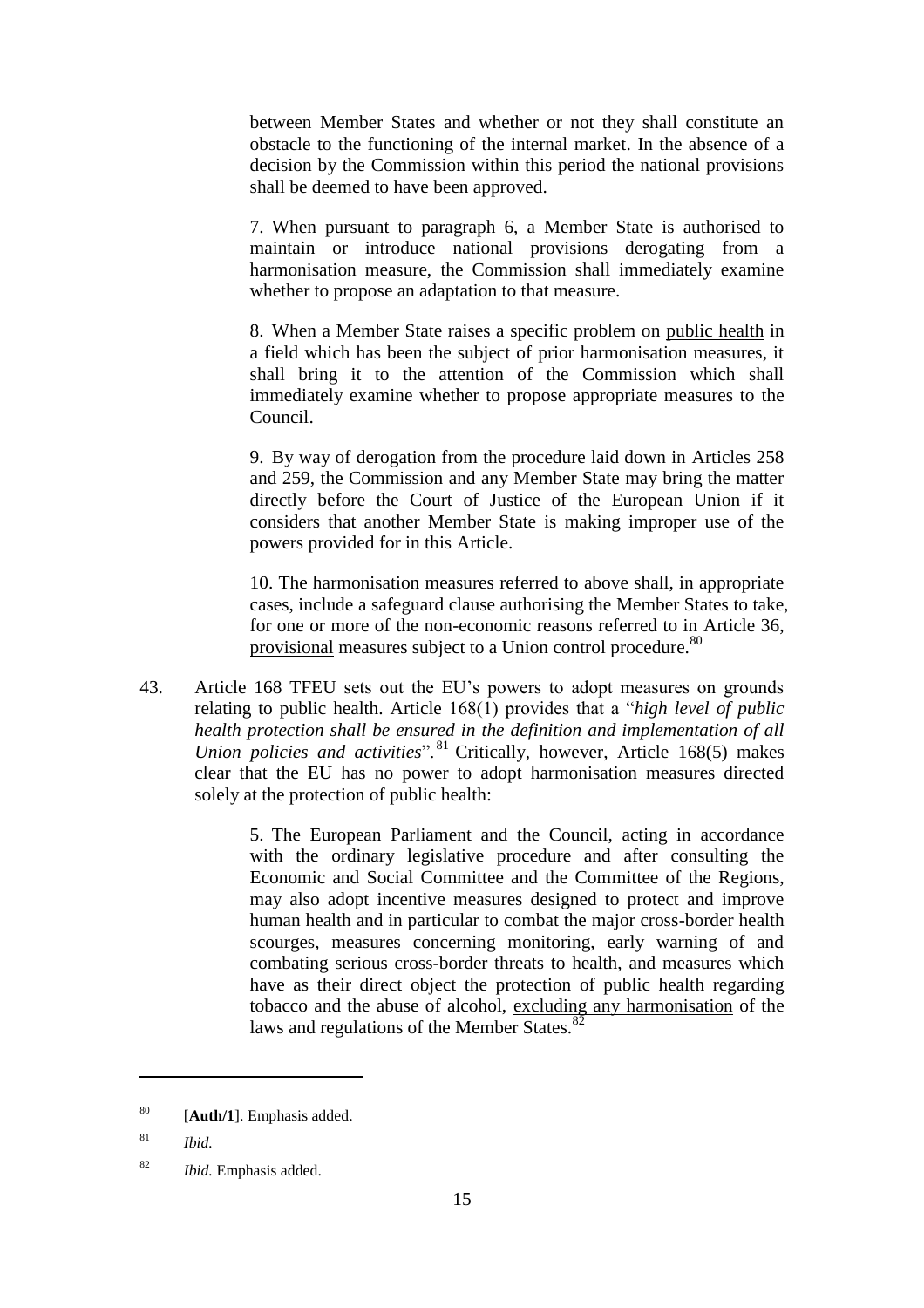44. Article 168 TFEU therefore states in terms that the EU Legislature has no power to adopt measures that have as their "*direct object the protection of public health regarding tobacco*" <sup>83</sup> and that harmonise the laws and regulations of the Member States. Member States retain the exclusive power to choose their own level of protection of public health, subject only to the other express conferrals of power to legislate found elsewhere in the Treaties. The CJEU has made clear that the EU Legislature cannot "*circumvent the express exclusion of harmonisation laid down in* [Article 168(5)]".<sup>84</sup>

The EU's internal market powers are strictly circumscribed

45. In the *First Tobacco Advertising* case, the CJEU addressed the proper ambit of Article 114 TFEU and laid down its limits.<sup>85</sup> That case raised the issue of whether the EU's internal market powers provided a broad power to regulate the internal market. The CJEU rejected that proposition. The CJEU said that:

> [to construe Article 114 TFEU] as meaning that it vests in the Community legislature a general power to regulate the internal market would not only be contrary to the express wording of [the various Treaty provisions concerning the internal market] but would also be incompatible with the principle embodied in [Article 5 TEU] that the powers of the Community are limited to those specifically conferred on  $\frac{1}{1}$   $\frac{86}{1}$

- 46. Instead of endorsing a broad interpretation of Article 114 TFEU, the CJEU set out the following limiting principles that it has repeated in its subsequent case law and that are applicable in the present case:
	- (a) **First**, a measure adopted on the basis of Article 114 TFEU "*must genuinely have as its object the improvement of the conditions for the*  establishment and functioning of the internal market";<sup>87</sup>
	- (b) **Second**, a "*mere finding of disparities between national rules and of the abstract risk of obstacles to the exercise of fundamental freedoms or of distortions of competition liable to result therefrom*" is insufficient to engage Article 114 TFEU;<sup>88</sup>
	- (c) **Third**, the EU Legislature may base a measure on Article 114 TFEU where "*there are differences between national rules which are such as*

<sup>83</sup> *Ibid.*

<sup>84</sup> The *First Tobacco Advertising* case at [79] [**Auth/24**].

<sup>85</sup> Referred to in that judgment by its old numbering, *i.e.* Article 100a of the EC Treaty [**Auth/5**].

<sup>86</sup> The *First Tobacco Advertising* case at [83] [**Auth/24**].

<sup>87</sup> *Ibid.*, at [84] [**Auth/24**]; the *BAT* case at [60] [**Auth/26**]; Case C-58/08 *Vodafone Ltd and others v Secretary of State for Business, Enterprise and Regulatory Reform* [2010] ECR I-04999 (the "*Vodafone* case") at [32] [**Auth/33**].

<sup>88</sup> The *First Tobacco Advertising* case at [84] [**Auth/24**]; the *Vodafone* case at [32] [**Auth/33**].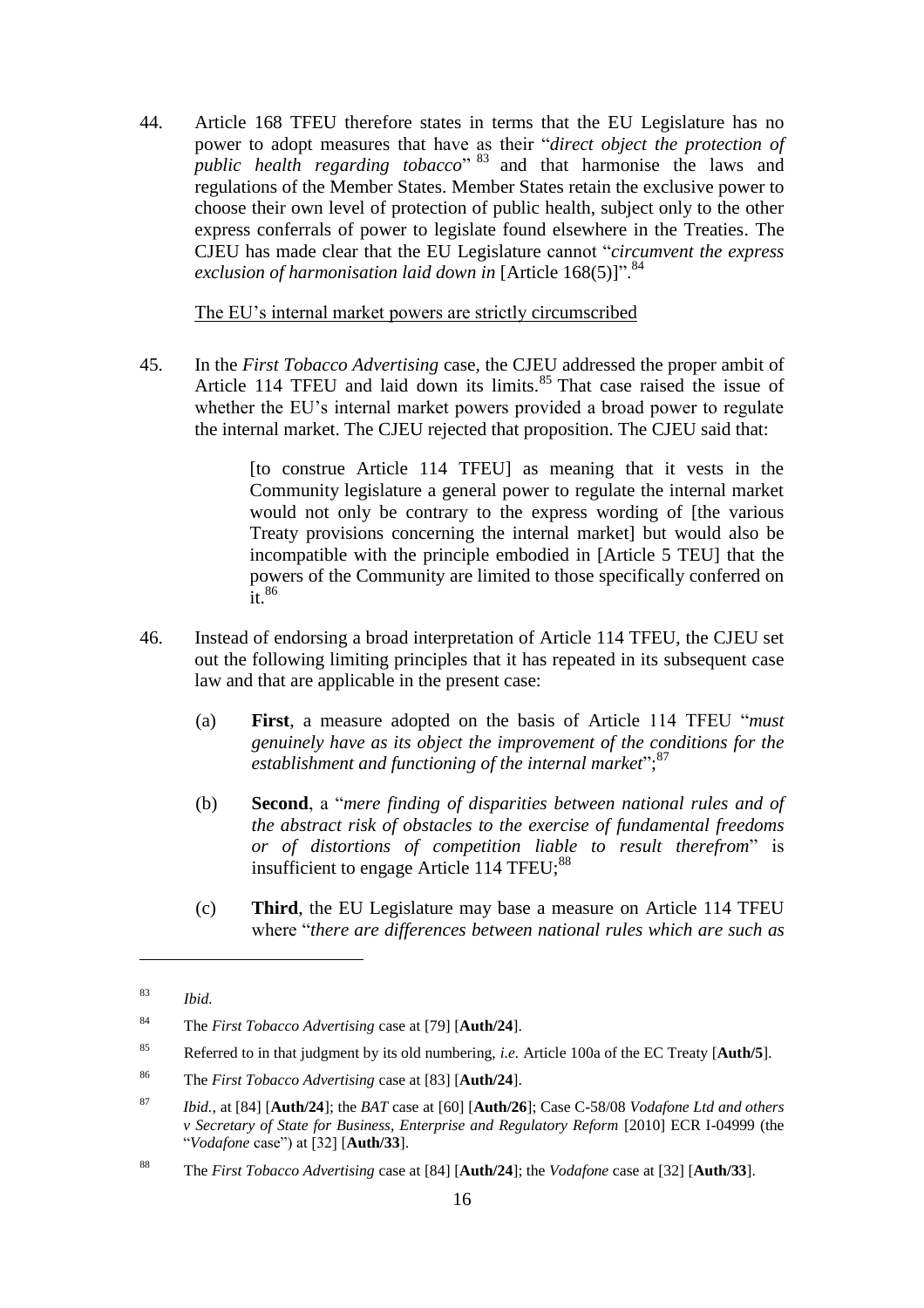*to obstruct the fundamental freedoms and thus have a direct effect on the functioning of the internal market*" <sup>89</sup> and where "*the distortion of*  competition which the measure purports to eliminate is <u>appreciable</u>";<sup>90</sup>

- <span id="page-16-1"></span>(d) **Fourth**, recourse to Article 114 TFEU is also possible "*if the aim is to prevent the emergence of such obstacles to trade resulting from the divergent development of national laws. However, the emergence of such obstacles must be likely and the measure in question must be*  designed to prevent them<sup>";91</sup> and
- (e) **Fifth**, where an act based on Article 114 TFEU has already removed any obstacle to trade in the area that it harmonises, "*the Community legislature cannot be denied the possibility of adapting that act to any change in circumstances or development of knowledge having regard to its task of safeguarding the general interests recognised by the Treaty*".<sup>92</sup>
- <span id="page-16-0"></span>47. The purpose of harmonising disparate national rules would be defeated if Member States were then individually permitted to adopt stricter standards. That is why Advocate General Ruiz-Jarabo Colomer stated in Case C-374/05 *Gintec International Import-Export GmbH v. Verband Sozialer Wettbewerb*  (the "*Gintec case*") [2007] ECR I-9517, at paragraphs 26-29,  $^{93}$  that harmonisation under Article 114 TFEU must be exhaustive (*i.e.* comprehensive) subject only to the exceptions provided under that Article (as set out at paragraph [42](#page-13-0) above). If a directive adopted under Article 114 TFEU permits Member States to adopt stricter standards than the harmonised standards, then it must contain a "*mutual recognition*" provision that guarantees free movement for products that comply with the directive. <sup>94</sup> Otherwise, a Member State would be able to defeat the internal market objective of the directive by blocking imports of products that comply with the standards contained in it but that do not comply with the stricter standards the Member State has unilaterally adopted.
- 48. The CJEU struck down the First Tobacco Advertising Directive because it failed to provide for mutual recognition of the minimum standards laid down by that directive. In particular, the CJEU held that this directive did not pursue

<sup>89</sup> The *Vodafone* case at [32] [**Auth/33**]. Emphasis added.

<sup>90</sup> The *First Tobacco Advertising* case at [106] [**Auth/24**]. Emphasis added.

<sup>91</sup> *Ibid.*, at [86]; the *Vodafone* case at [33] [**Auth/33**]. Emphasis added.

<sup>92</sup> The *BAT* case at [77-78] [**Auth/26**]; the *Vodafone* case at [34] [**Auth/33**].

<sup>93</sup> [**Auth/31**].

 $94$  A mutual recognition provision would permit a Member State from applying stricter standards to its own domestic products but preclude it from applying them to products from other Member States which comply with the standards contained in the Directive. For an example of a case in which stricter standards were applied to domestic production in the context of tobacco regulation, see Case C-11/92 *R (Gallaher) v Secretary of State for Health* [1993] ECR I-3545 [**Auth/21**].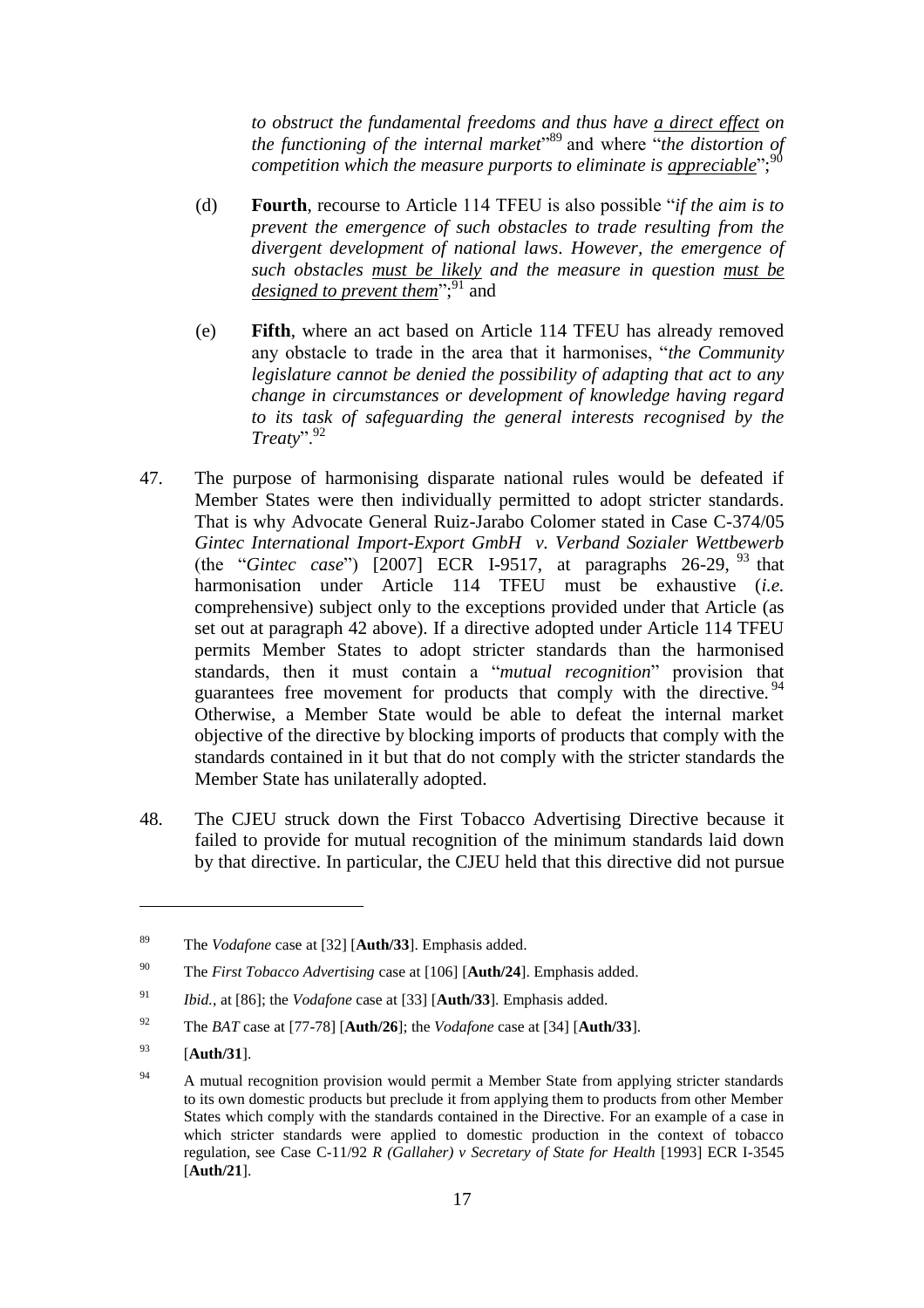an internal market objective because, in contrast to other directives allowing Member States to introduce stricter standards, it contained "*no provision*  ensuring the free movement of products which conform to its provisions".<sup>95</sup> By contrast, the CJEU considered the Second Tobacco Advertising Directive to be lawful because it did not permit Member States to institute stricter measures and because it guaranteed the free movement of goods that complied with that directive.<sup>96</sup>

<span id="page-17-0"></span>49. TPD1 was held to be lawful for the same reason. The CJEU held that, "*unlike the* [First Tobacco Advertising Directive]*, the Directive contains a provision, Article 13(1), which guarantees the free movement of products which comply with its requirements. By forbidding the Member States to prevent, on grounds relating to the matters harmonised by the Directive, the import, sale or consumption of tobacco products which do comply, that provision gives the Directive its full effect in relation to its object of improving the conditions for the functioning of the internal market*".<sup>97</sup>

# Summary of legal principles

- 50. As explained above, the Treaties are thus explicit as to the limits of the EU's legislative power:
	- (a) The EU does not have any general power to regulate the internal market; it may only enact measures that *genuinely* have as their object the improvement of the internal market;
	- (b) The EU does not have any general power to regulate on public health grounds. It can only regulate on public health grounds if it has an independent legal basis to act (such as its internal market competence);
	- (c) As a corollary, the EU is not empowered to harmonise Member State tobacco regulations solely for reasons of public health. Rather, it must have some other legal basis (such as its internal market competence) in order to enact such legislation; and
	- (d) Accordingly, the EU's power to legislate on these matters depends entirely on its ability to show that TPD2, even if motivated primarily by concerns relating to public health, genuinely has as its object the improvement of the internal market in tobacco products.

# Legal basis must be subject to proper scrutiny

51. It is essential that the CJEU can properly scrutinise whether or not the conditions for the application of Article 114 TFEU have been satisfied in

<sup>95</sup> The *First Tobacco Advertising* case at [104] [**Auth/24**].

<sup>96</sup> The *Second Tobacco Advertising* case at [73] [**Auth/30**].

<sup>97</sup> The *BAT* case at [74] [**Auth/26**].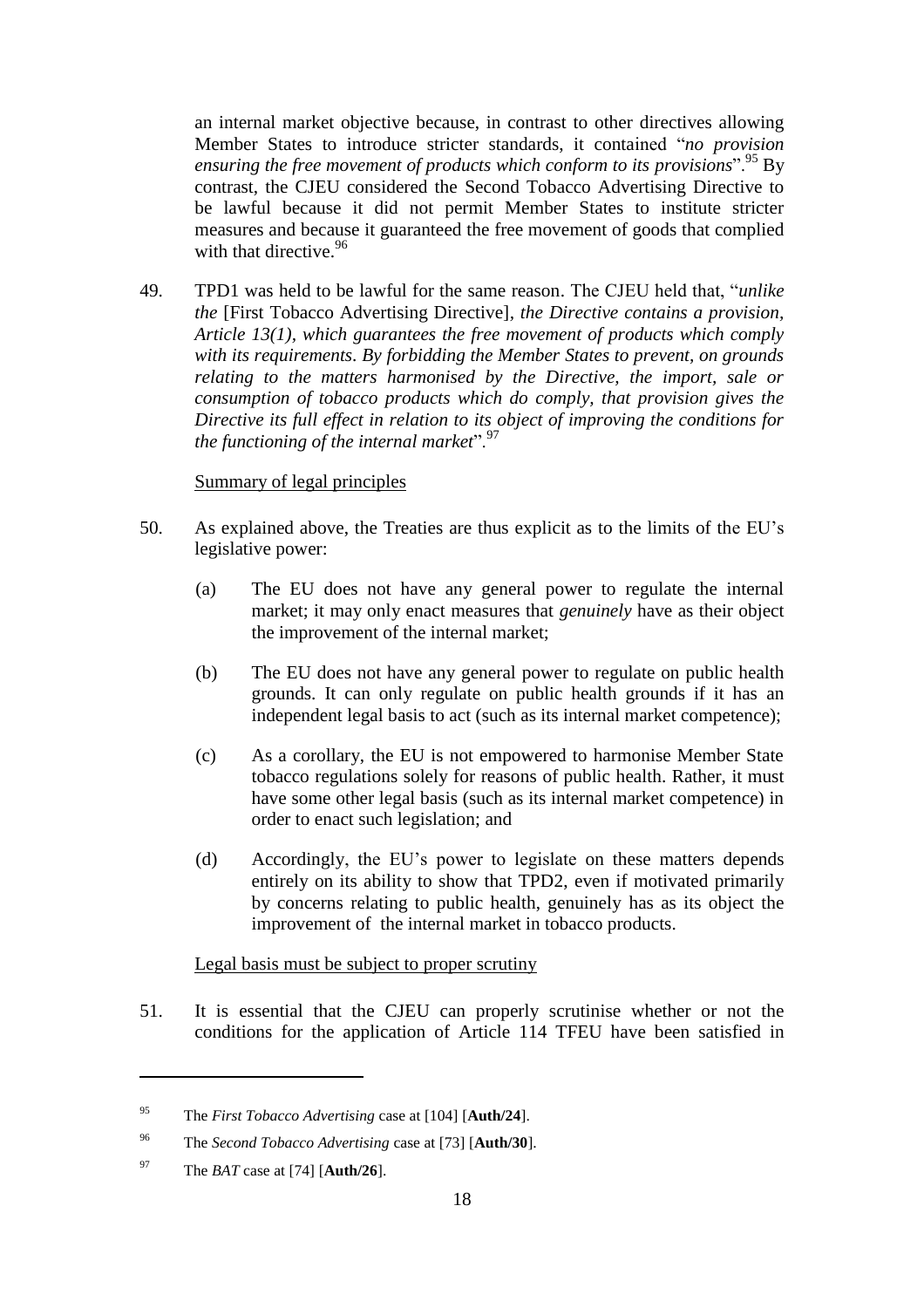every case where the EU Legislature seeks to rely on that provision. This is especially important in the present context given the prohibition contained in Article 168(5) and the risk that an overly broad approach to its powers under Article 114 may lead the EU Legislature to trespass into areas that remain within the exclusive remit of the Member States.

- 52. The CJEU emphasised the importance of rigorous judicial review of legislation made under Article 114 TFEU at paragraph 84 of its judgment in the *First Tobacco Advertising* case. <sup>98</sup> The need for such judicial review follows from the principle of effective judicial protection enshrined in Article 47 of the Charter. Article 47 requires that the EU Legislature properly explain the basis on which it has determined that a measure is lawful and appropriate so that the CJEU is in a position effectively to review it.<sup>99</sup> In the present case, the principle of effective judicial protection required the EU Legislature properly to explain during the course of the legislative process the basis on which its recourse to Article 114 TFEU was justified in light of the conditions laid down by the CJEU and summarised above.
- 53. In order to carry out the task entrusted to it by the Treaties of ensuring that the EU Legislature acts within the bounds of its powers, the CJEU must examine the documentary record of deliberation created during the legislative process. The Treaties require all EU legislation to provide a short but clear statement of reasons in its recitals. Those recitals are then supported by a large volume of *travaux préparatoires*, including an explanatory memorandum and impact assessment produced by the Commission, public reviews of the quality of the impact assessment by the IAB, and scrutiny by various committees of the European Parliament and the Council. There is no equivalent in EU law of the English law rule in *Pepper v Hart*. On the contrary, these *travaux* provide the material with which the CJEU interprets EU legislation and with which the CJEU tests whether the EU Legislature has satisfied the strict constitutional limits on the EU's legislative power laid down by the Treaties.

# **Submissions**

- 54. PMI contends that the EU Legislature exceeded the powers conferred on it by Articles 53(1), 62 and 114 TFEU in adopting the following provisions of TPD2:
	- (a) Article 24(2), which permits Member States to adopt measures stricter than those contained in the Directive in relation to the standardisation of the packaging of tobacco products;
	- (b) Chapter II of Title II (Articles 8 to 16), relating to "*labelling and packaging*";

<sup>98</sup> [**Auth/24**].

<sup>99</sup> See, for example, Joined Cases C-584/10 P, C-593/10 P and C-595/10 P *European Commission and others v Kadi (Bulgaria and others, intervening)*, 18 July 2013 at [100] [**Auth/36**].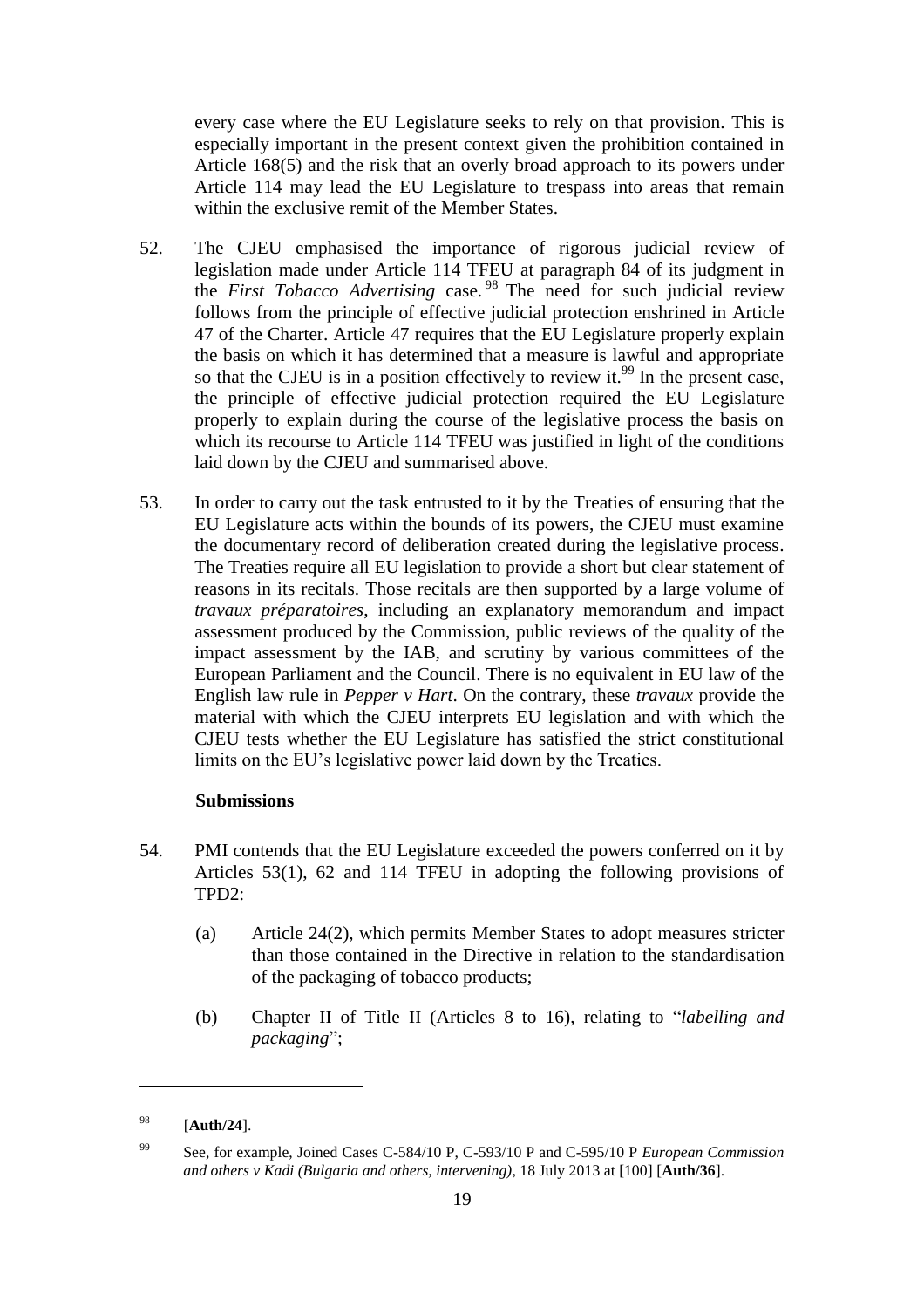- (c) Article 7, which imposes a ban on tobacco products with a characterising flavour, including menthol cigarettes; and
- (d) Article 24(3), which permits Member States to prohibit yet further categories of tobacco products.
- 55. As explained in greater detail below, TPD2 does not genuinely have as its object the improvement of the functioning of the internal market. The evidence on which the EU Legislature relies is not sufficient to make out its case. For that reason, TPD2 is unlawful. Before turning to that evidence, however, PMI draws to the Court's attention a report by Copenhagen Economics, commissioned by PMI, to put these measures in their relevant economic context.<sup>100</sup> The key points of the report are summarised below by way of introduction, but it bears reading in its entirety.
- 56. Unlike the Commission, Copenhagen Economics started with an analysis of how the internal market in tobacco products is currently functioning. It pointed out that tobacco manufacturers such as PMI already "*flexibly supply their products across EU borders to meet different consumer preferences in individual Member State markets, taking advantage of the free movement of goods to achieve economies of scale*".<sup>101</sup> It follows that differences in national regulations "*do not constitute a barrier for manufacturers*".<sup>102</sup> Thus, despite the fact that tobacco manufacturers such as PMI produce different packages for different Member States, there are no internal market obstacles that need to be dismantled. That starting point sets a high hurdle for the EU Legislature to show that TPD2 will genuinely improve the functioning of the internal market.
- 57. Copenhagen Economics also analysed the impact that TPD2's packaging and labelling provisions and its menthol ban would have on the internal market. Those are two of the aspects of TPD2 in relation to which PMI contends that the EU Legislature failed to establish any internal market competence.
- 58. In relation to packaging and labelling, Copenhagen Economics pointed out that "*cigarette packaging will remain country-specific under TPD2 and manufacturers will still have to familiarise themselves (and comply) with*  [several] *country-specific aspects of labelling...*".<sup>103</sup> Moreover, the packaging standardisation measures "*reveal a remarkable lack of basic economic understanding*". Copenhagen Economics further pointed out that:

[i]f economic operators truly thought they could attain benefits through uniformity, they would implement this of their own accord … In reality, economic operators prefer product differentiation to uniformity, because it allows them to tailor their products to different

<sup>100</sup> [**DA/3/223-303**].

<sup>101</sup> [**DA/3/226**].

<sup>102</sup> [**DA/3/241**].

<sup>103</sup> [**DA/3/228**].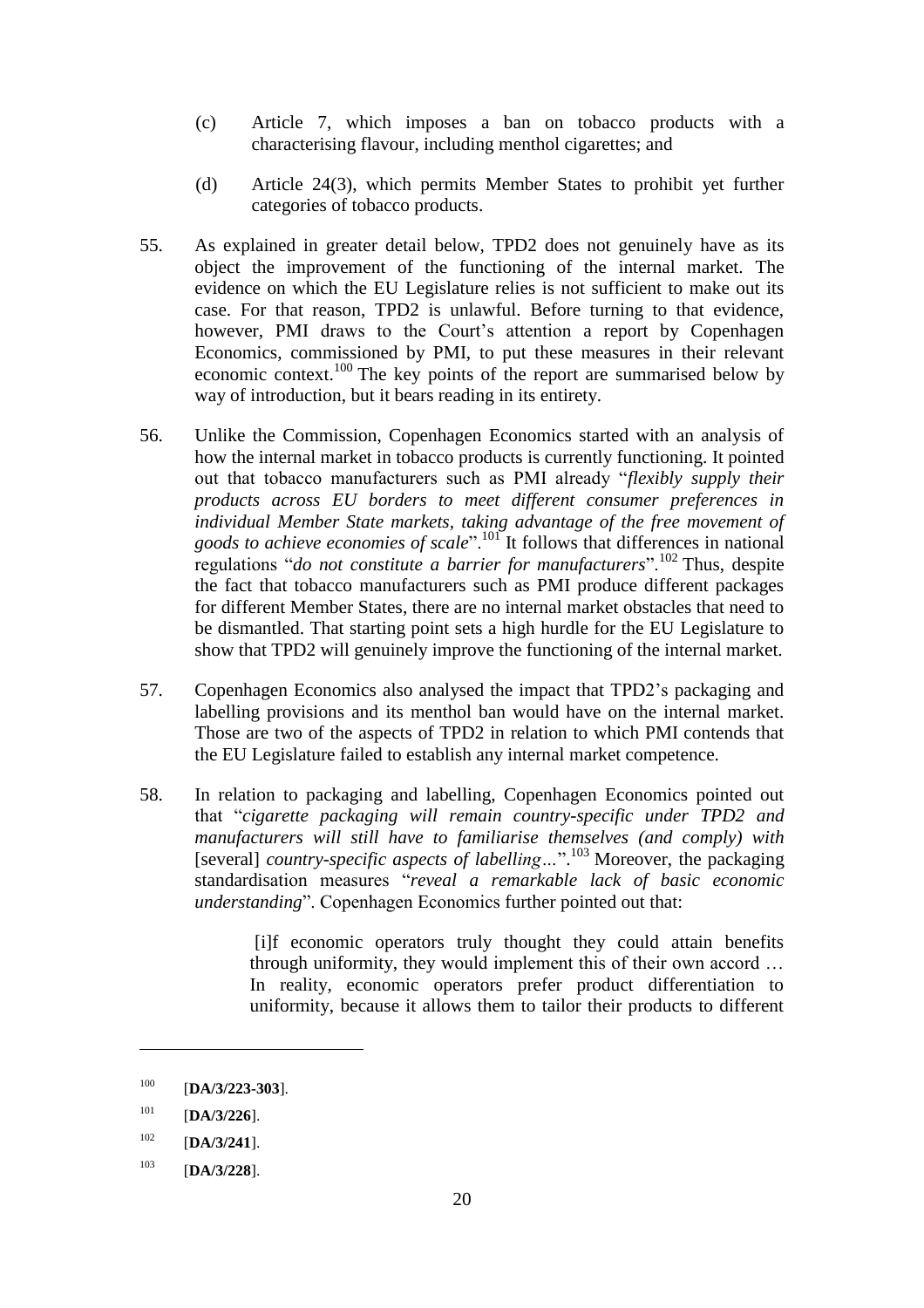consumer preferences and to distinguish their products more effectively in a competitive marketplace. With low barriers to trade and open national markets, economic operators can compete, for instance, by differentiating their products and offering a wider choice. By removing these elements of competition, TPD2 distorts the market.<sup>104</sup>

- 59. In relation to the menthol ban, Copenhagen Economics pointed out that it may lead to "*the growth of illicit trade, in addition to the elimination of the internal market for menthol cigarettes*" and that it will "*remove an important element of product differentiation, which will have adverse effects on competition*".<sup>105</sup>
- 60. In summary, Copenhagen Economics found that "*the EU could not reasonably have concluded in its IA* [*i.e.* the Impact Assessment] *that TPD2 removes obstacles to cross-border trade or improves the internal market*". <sup>106</sup> As explained below, nothing in the Commission's Impact Assessment comes close to undermining that conclusion.

### Article 24(2) undermines the free movement of goods

- <span id="page-20-0"></span>61. Article 24(2) of TPD2 is a startling provision because it gives Member States the power to adopt stricter provisions than those contained in the Directive despite the fact that the Directive purports to harmonise the field that it occupies. It thereby deprives TPD2's packaging and labelling provisions of any genuine internal market purpose.<sup>107</sup> While those provisions purport to harmonise several aspects of tobacco packaging in order to improve the internal market, Article 24(2) undermines those purported benefits by permitting Member States to adopt additional requirements. Moreover, Article 24(2), read together with Article 24(1), permits Member States to prohibit imports of tobacco products from other Member States even if those products comply with the packaging requirements in TPD2. In other words, TPD2's packaging and labelling provisions fail even to establish a system of mutual recognition. Article 24(2) stands in stark contrast to the corresponding provision under the TPD1 (Article 13). The CJEU upheld the legality of TPD1 precisely because Article 13 guaranteed the free movement of goods complying with the minimum standards of that directive.
- 62. By way of illustration, a Member State could purport to mandate that all tobacco product packages sold on its territory have a particular colour or texture in addition to the health warnings and other packaging requirements of TPD2. The consequence would be that tobacco manufacturers could not, in that Member State, market products that they legally manufacture and sell in other Member States even though such products comply fully with the

<sup>104</sup> [**DA/3/229**].

<sup>105</sup> [**DA/3/227**].

<sup>106</sup> [**DA/3/229**].

<sup>&</sup>lt;sup>107</sup> For the reasons set out at paragraphs [69-](#page-22-0)[83,](#page-27-0) PMI contends that Chapter II of Title II of the Directive does not in any event satisfy the conditions for the application of Article 114 TFEU.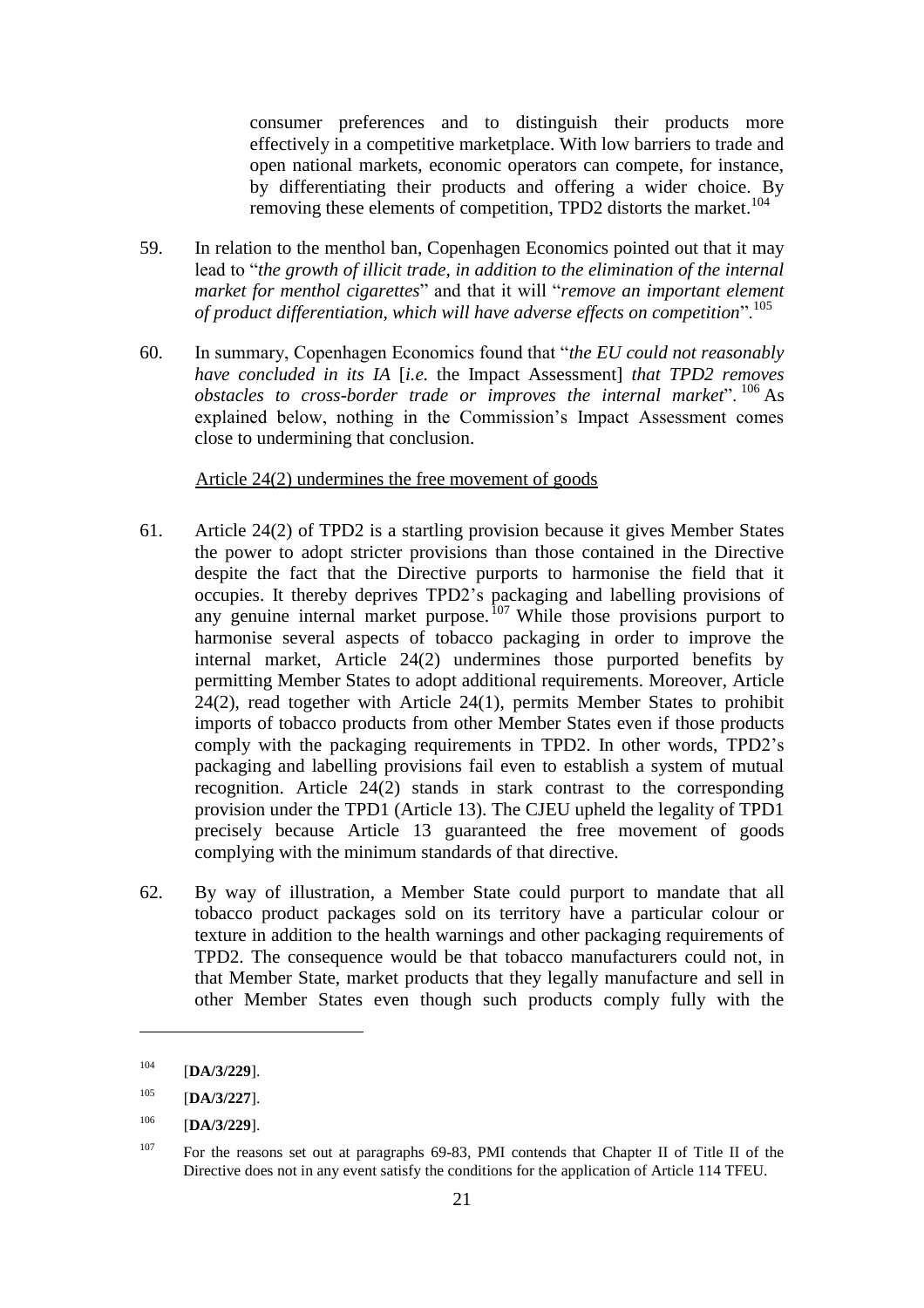packaging and labelling requirements of TPD2. It follows that any purported benefits that the packaging and labelling measures might otherwise have had for the internal market in tobacco products are lost.

- 63. Article 24(2) therefore directly contradicts the EU Legislature's stated justification for basing TPD2 on Article 114 TFEU. As can be seen both from the recitals to the Directive and from the Impact Assessment, the stated objective of TPD2 was to "*improve the functioning of the internal market by removing current disparities in national legislation, ensure homogenous development and facilitate the creation of a level playing field among economic actors*".<sup>108</sup>
- 64. In order to achieve that internal market objective, the CJEU has emphasised that directives such as this one should prohibit Member States from restricting the importation of products that comply with the directive for reasons relating to the subject matter of the directive: see paragraphs [47](#page-16-0) to [49](#page-17-0) above. Otherwise, the directive's internal market purpose would be undermined, as Advocate General Ruiz-Jarabo Colomer explained in the *Gintec* case.<sup>109</sup>
- <span id="page-21-0"></span>65. Accordingly, Article 114 TFEU places strict limits on the circumstances in which a Member State may maintain or introduce national standards once a harmonising measure has been adopted thereunder:
	- (a) Pursuant to Article 114(4), a Member State has the power, under certain strict conditions, to maintain (but not to introduce) national legislation "*on grounds of major needs referred to in Article 36*" 110 which include the protection of human health;
	- (b) In order to do so, however: (i) the Member State must notify the Commission of the national provisions and the grounds for maintaining them  $(Article 114(4))$ ;  $(ii)$  the Commission must examine and then approve or reject the national provisions (Article  $114(6)$ ); and (iii) if the Commission approves a national provision that derogates from the harmonised measure, it must immediately decide whether to adapt the harmonised measure (Article 114(7));
	- (c) Pursuant to Article 114(5), a Member State has the power to introduce national provisions based on new scientific evidence relating to the protection of the environment or the working environment. This is subject to the same conditions set out in (b) above. It follows that there is no power for a Member State to introduce new national provisions relating to the protection of health;
	- (d) The introduction of health measures is expressly addressed by Article 114(8). When a Member State raises a specific problem on public

<sup>108</sup> Impact Assessment, pp. 120-121 [**KD/25/190-191**]. No emphasis added.

<sup>109</sup> The *Gintec* case, Opinion at [AG27]-[AG28] [**Auth/31**].

<sup>110</sup> [**Auth/1**].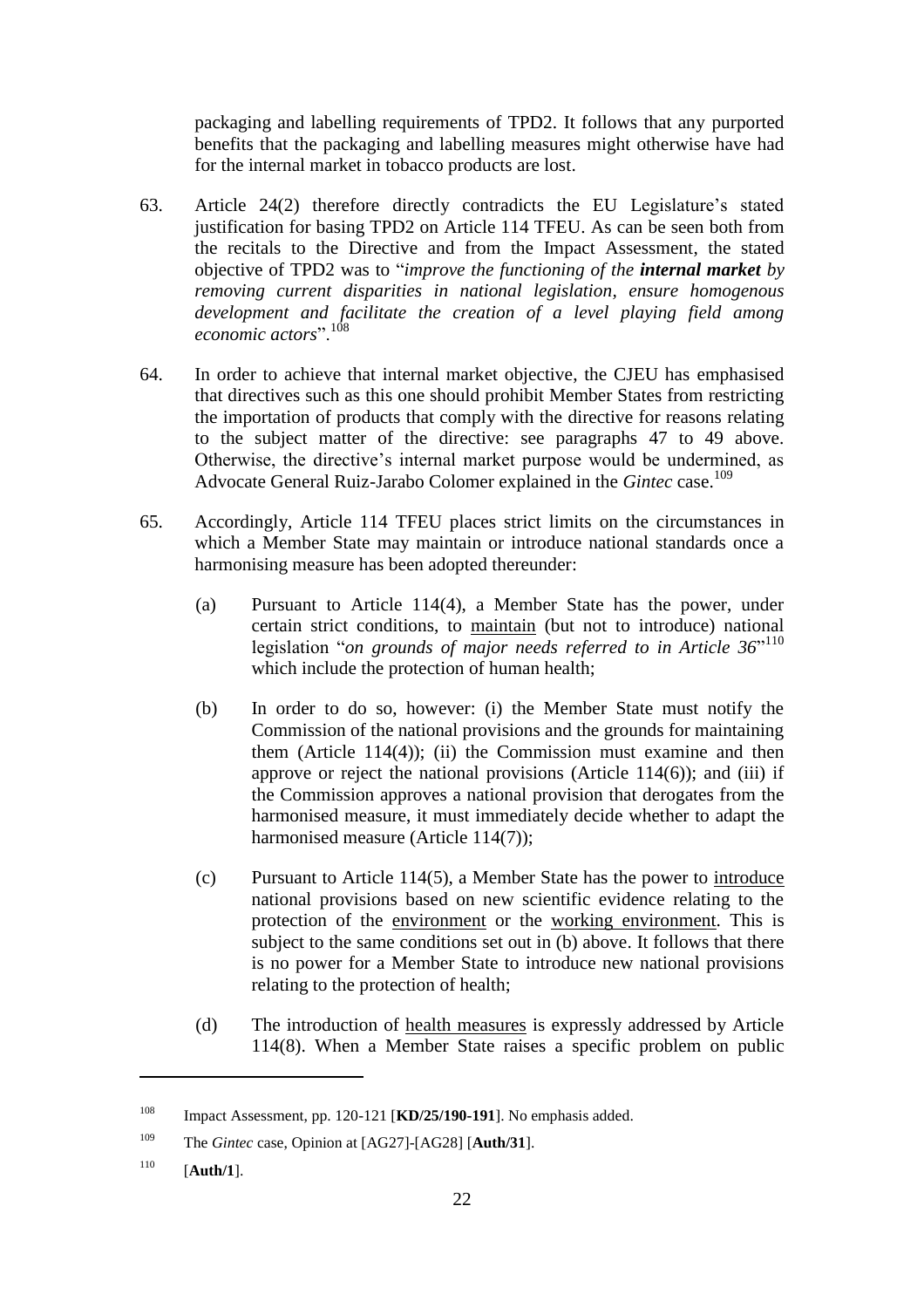health in a field that has been the subject of prior harmonisation measures, it must bring it to the attention of the Commission, which must then immediately examine whether to propose appropriate measures to the Council. In other words, Member States are not permitted to take action themselves, they can only raise issues with the Commission; and

- (e) Finally, Article 114(10) provides that, in appropriate cases, harmonisation measures adopted under Article 114 shall "*include a safeguard clause authorising the Member States to take, for one or more of the non-economic reasons referred to in Article 36, provisional measures subject to a Union control procedure*".<sup>111</sup>
- <span id="page-22-2"></span>66. Article 114(10) strictly confines the scope of safeguard clauses contained in a harmonisation measure adopted under Article 114. Such clauses must: (i) relate to one of the non-economic reasons in Article 36 (that include the protection of health); (ii) be of a provisional (*i.e.* temporary) nature; and (iii) be subject to a Union control procedure.
- 67. Article 24(2) does not comply with the requirements for safeguard clauses contained in Article 114(10) because:
	- (a) The national provisions they permit are not confined to "*provisional*" measures; and
	- (b) The introduction of such measures is not subject to a "*Union control procedure*" but must merely be notified to the Commission.
- <span id="page-22-1"></span>68. Article 24(2) of TPD2 is therefore invalid because:
	- (a) It does not meet the strict conditions that Article 114 places on the introduction of national measures once a harmonisation measure has been adopted; and
	- (b) It is inconsistent with TPD2's internal market objective because it permits Member States to introduce national standards in addition to those contained in TPD2, and thereby prohibits the importation and sale of products that comply with the harmonised standards set out in TPD2.

Chapter II of Title II on labelling and packaging does not improve the functioning of the internal market

<span id="page-22-0"></span>69. The EU Legislature has also failed to demonstrate that the packaging and labelling measures in Chapter II of Title II of the Directive are genuinely intended to improve the internal market in tobacco products. The EU Legislature: (i) has not identified any differences between national rules that are (or are likely) to obstruct the internal market; and (ii) has not demonstrated

 $111$  [**Auth/1**] emphasis added.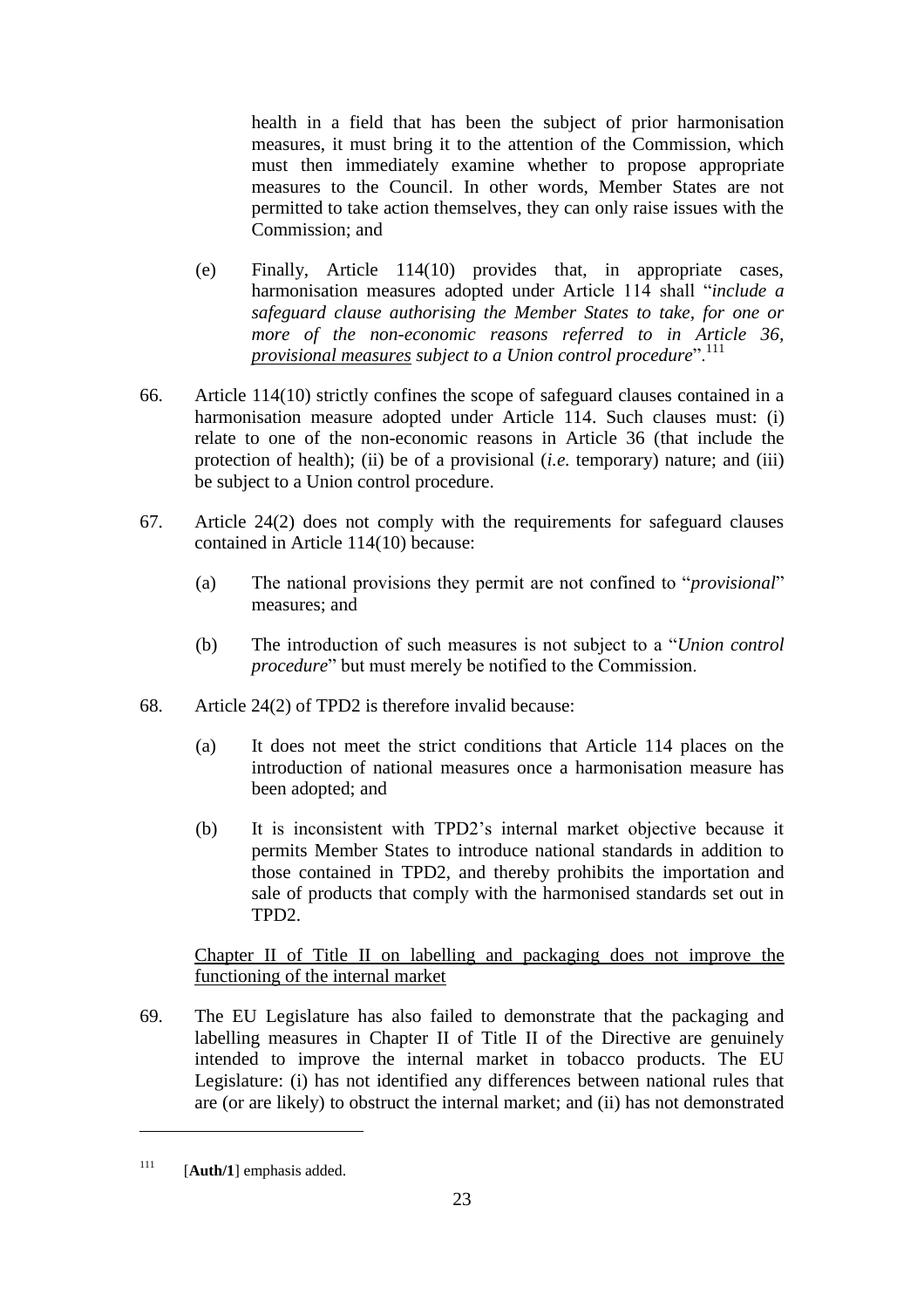that the packaging and labelling measures are genuinely capable of addressing any problems caused by such differences (if any). In fact, many aspects of Chapter II of Title II do not even address packaging differences caused by different Member State regulations, but rather seek to harmonise elements that tobacco companies use to differentiate their products in response to differing consumer preferences in those Member States.<sup>112</sup>

- 70. In the recitals to TPD2, the EU Legislature invokes the following factors in relation to the provisions under challenge:
	- (a) The need to update certain provisions that were harmonised in TPD1, such as the size and format of health warnings, in order to reflect new developments and scientific evidence suggesting that large graphic health warnings are more effective than warnings comprising only text: $^{113}$  and
	- (b) In other areas that were not harmonised, the recitals claim that there are still substantial differences between the laws of the Member States that present obstacles to the smooth functioning of the internal market. According to the recitals, these discrepancies can be expected to increase as Member States take different approaches to regulating these non-harmonised areas in light of scientific, market and international developments such as the guidelines issued under the Framework Convention on Tobacco Control ("FCTC"). <sup>114</sup> TPD2 therefore purports to eliminate these obstacles by harmonising those rules.<sup>115</sup>
- 71. The Commission also addressed this internal market rationale in its Impact Assessment<sup>116</sup> and in the explanatory memorandum accompanying the draft of TPD2. 117
- 72. For much of Chapter II of Title II of the Directive, the EU Legislature's analysis of internal market benefits fails at the first hurdle: it cannot even identify divergences in Member State regulations that cause the differences that one observes in tobacco product packaging throughout the EU. In particular, as Mr Azinovic explains, the different shapes and materials that PMI uses for its packaging in different Member States are driven not by differences in regulation, but rather by the tobacco companies' efforts to tailor their product offering based on the differing consumer preferences in the

<sup>112</sup> See, in particular, the witness statement of Mr Azinovic at [29-30] [**CB/3/74**] and [37-40] [**CB/3/76**].

<sup>113</sup> See recital 3 [**Auth/15**].

<sup>114</sup> Those guidelines appear at [**Auth/53**] and the FCTC appears at [**Auth/7**].

<sup>115</sup> See recitals (4), (5), (22) and (23) [**Auth/15**].

<sup>116</sup> [**KD/25/64-339**].

<sup>117</sup> [**KD/24/2-13**].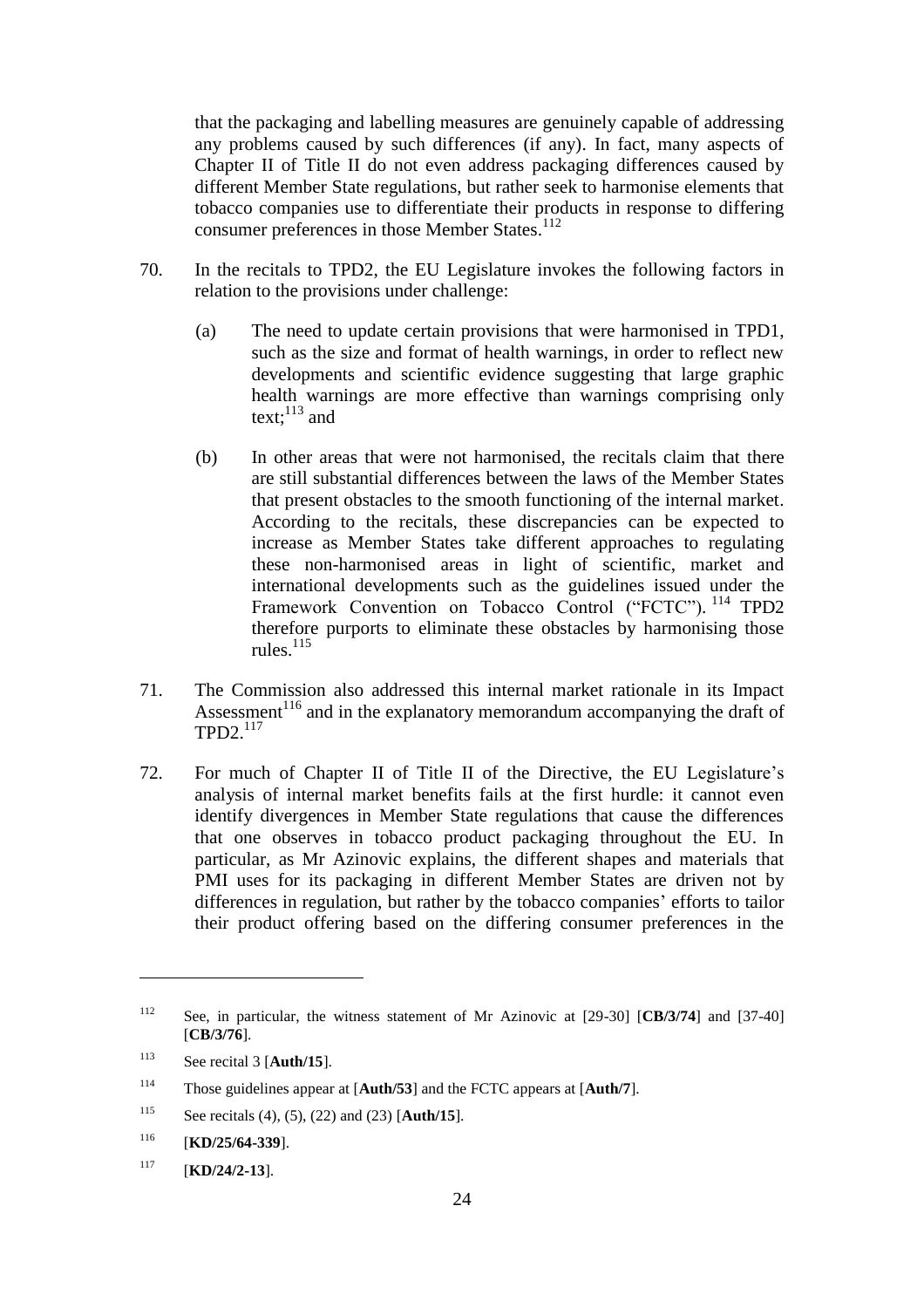Member States and to compete with each other.<sup>118</sup> Accordingly, there is no valid internal market justification for Article 14 of TPD2. Similarly, the EU Legislature has not identified any valid internal market basis to ban tobacco companies from making true and non-misleading statements on tobacco product packaging. Article 13 of TPD2 cannot therefore be based on Article 114 TFEU.

- 73. Even where packaging differences are necessary to comply with different regulations in different Member States, the EU Legislature has failed to establish that those differences give rise to any obstacles to the effective functioning of the internal market. As Mr Azinovic explains, even if the Member States' regulations were exactly the same throughout the EU, PMI would still tailor its "*product offerings and packaging in order to satisfy the very different consumer preferences that exist in each Member State*".<sup>119</sup> That sets a high bar for what the Commission needed to show in its impact assessment. Far from meeting that target, the Commission failed to engage with this issue at all.
- 74. Indeed, a vivid example of the EU Legislature's inadequate analysis in this regard is the fact that the EU Legislature has applied new labelling and packaging regulations to snus (Article 12), a product that is prohibited in all Member States other than Sweden. It is difficult to conceive how this measure could be genuinely intended to improve the internal market when there is no internal market for snus.
- 75. These points should have been obvious to the EU Legislature from the outset. But even if they were not, Mr Doms explains that PMI and others repeatedly drew them to the attention of the EU Legislature.<sup>120</sup> For example, PMI made these points in response to RAND Europe's final report and in person when PMI met with the Commission in October 2010.<sup>121</sup> Following the publication of the Impact Assessment, António Vitorino, a former European Commissioner, made a submission in which he noted that the Impact Assessment "*focuses almost exclusively on purported cost savings it expects manufacturers to realize from reduced paper and printing costs*".<sup>122</sup> That is wholly inadequate to justify action under Article 114 TFEU. As Mr Vitorino put it, "[t]*he internal market is intended to secure the free flow of different products; not to mandate the <u>uniformity</u> of products*".<sup>123</sup> As Mr Doms explains, similar criticisms were made by both Oxera and Huggard Consulting.<sup>124</sup>

- <sup>121</sup> *Ibid*., at [36] [**CB/4/91-92**].
- $122$  [**KD/36/33**].

 $\overline{a}$ 

<sup>124</sup> See [36-37] [**CB/4/91-92**].

<sup>118</sup> See [38-39] [**CB/3/76**].

<sup>119</sup> *Ibid.*, at [26] [**CB/3/73**].

<sup>120</sup> See [36-37] [**CB/4/91-92**].

<sup>123</sup> *Ibid*. The underlined words were italicised in the original.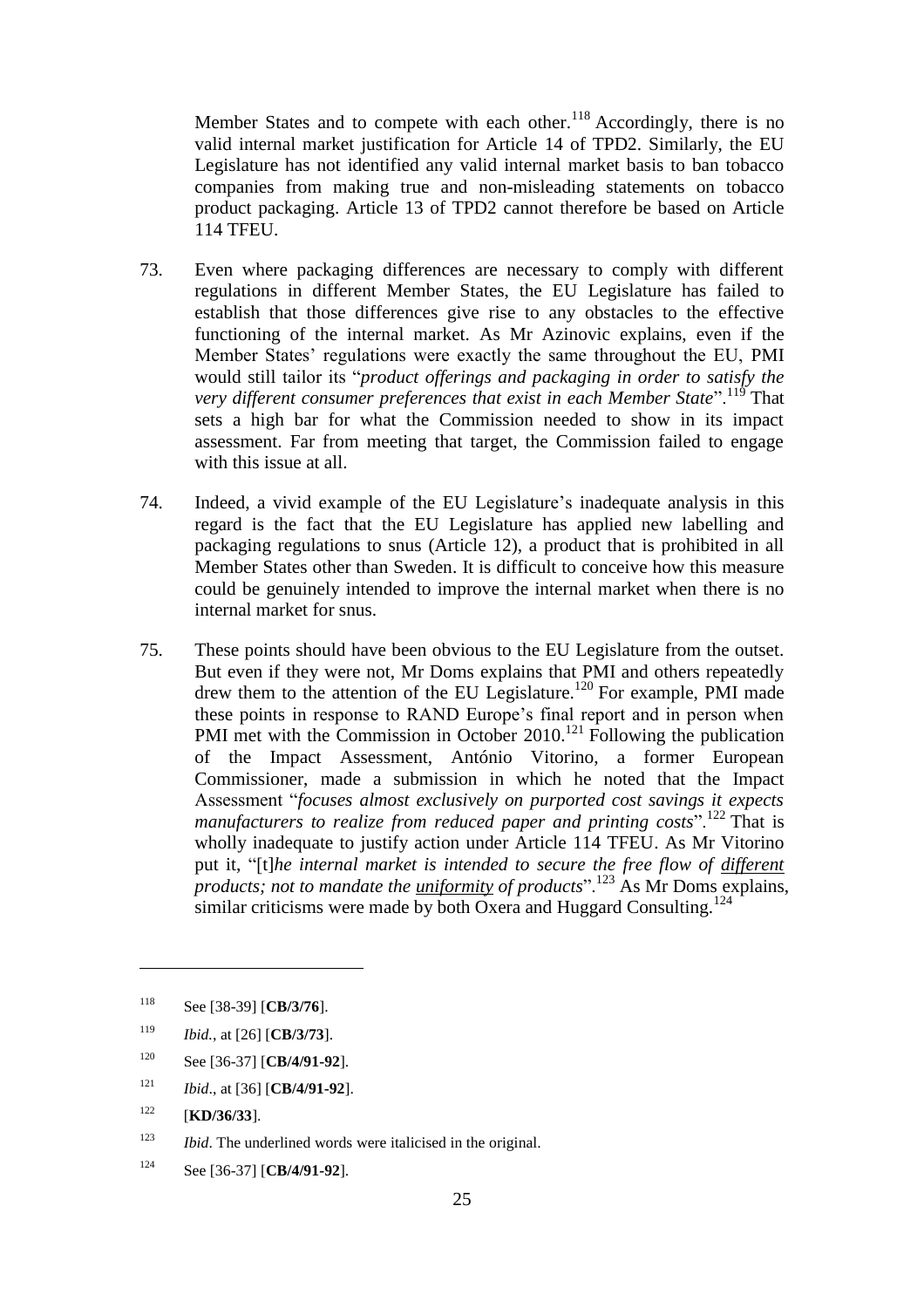- 76. The IAB raised the same substantive concerns in its two opinions, stating that the Commission had failed to provide concrete evidence establishing that the conditions of the internal market justified EU action. In its second opinion, for example, the IAB said that the Commission had not adequately taken into account the fact that "*the presented evidence does not suggest any significant negative impacts of the current situation on the functioning of the internal market*."<sup>125</sup> The Commission failed to address that criticism in its final Impact Assessment. The Commission also failed to credit the fact that the tobacco industry had not identified any problems with respect to the functioning of the internal market. Instead, it chose to interpret that silence as meaning not that "*the problem does not exist"* but rather as *"a sign that the industry might expect a harmonisation at a higher level*". <sup>126</sup> This kind of unfounded speculation falls far short of establishing that there is an internal market problem that requires and justifies EU harmonisation.
- 77. The submissions and opinions referred to above identified the basic flaw in the EU Legislature's analysis; the assumption that harmonisation of divergent national rules is in itself sufficient to satisfy the requirements of Article 114 TFEU. That circular assumption, implicit throughout the Impact Assessment, is stated clearly in an internal Commission document produced as part of the dialogue between DG SANCO, which held the dossier for the Directive within the Commission, and the IAB. In the course of explaining its justification for the legal basis of the Directive, DG SANCO stated that "*a harmonisation of product specific measures is per definitionem beneficial for the internal market*"<sup>, 12</sup>
- 78. That reasoning is fundamentally flawed as a matter of law. If it were correct, the EU Legislature could arrogate to itself almost limitless powers simply by purporting to harmonise national laws. However, in accordance with the Treaties, the EU Legislature is required carefully to demonstrate that the particular harmonisation measures proposed genuinely have as their object the improvement of the functioning of the internal market.
- 79. The EU Legislature's failure to identify internal market benefits of the Directive's packaging and labelling measures is reflected in recital 23 to TPD2, which purports to summarise the internal market justification for these measures. After repeating the stock phrase that "*disparities are liable to constitute a barrier to trade and to impede the smooth functioning of the internal market in tobacco products*", the recital adds that "*consumers in some Member States are better informed about the health risks of tobacco products than consumers in other Member States*". <sup>128</sup> But, as noted above, that

<sup>125</sup> Opinion of 12 July 2012, section (C)(1), p. 2 [**KD/22/2**]. See also the IAB's first opinion of 20 April 2012, which expressed the concern (section (C)(1), p. 2) that the "*report should better demonstrate that the conditions for recourse to Article 114 TFEU are fulfilled*." [**KD/20/102**].

<sup>126</sup> Impact Assessment, p. 33 [**KD/25/103**].

<sup>127</sup> See a document headed "*Impact Assessment Quality Checklist for Impact Assessment Board Opinion*" Annex 24, p. 4 [**KD/49/177**].

<sup>128</sup> [**Auth/15**].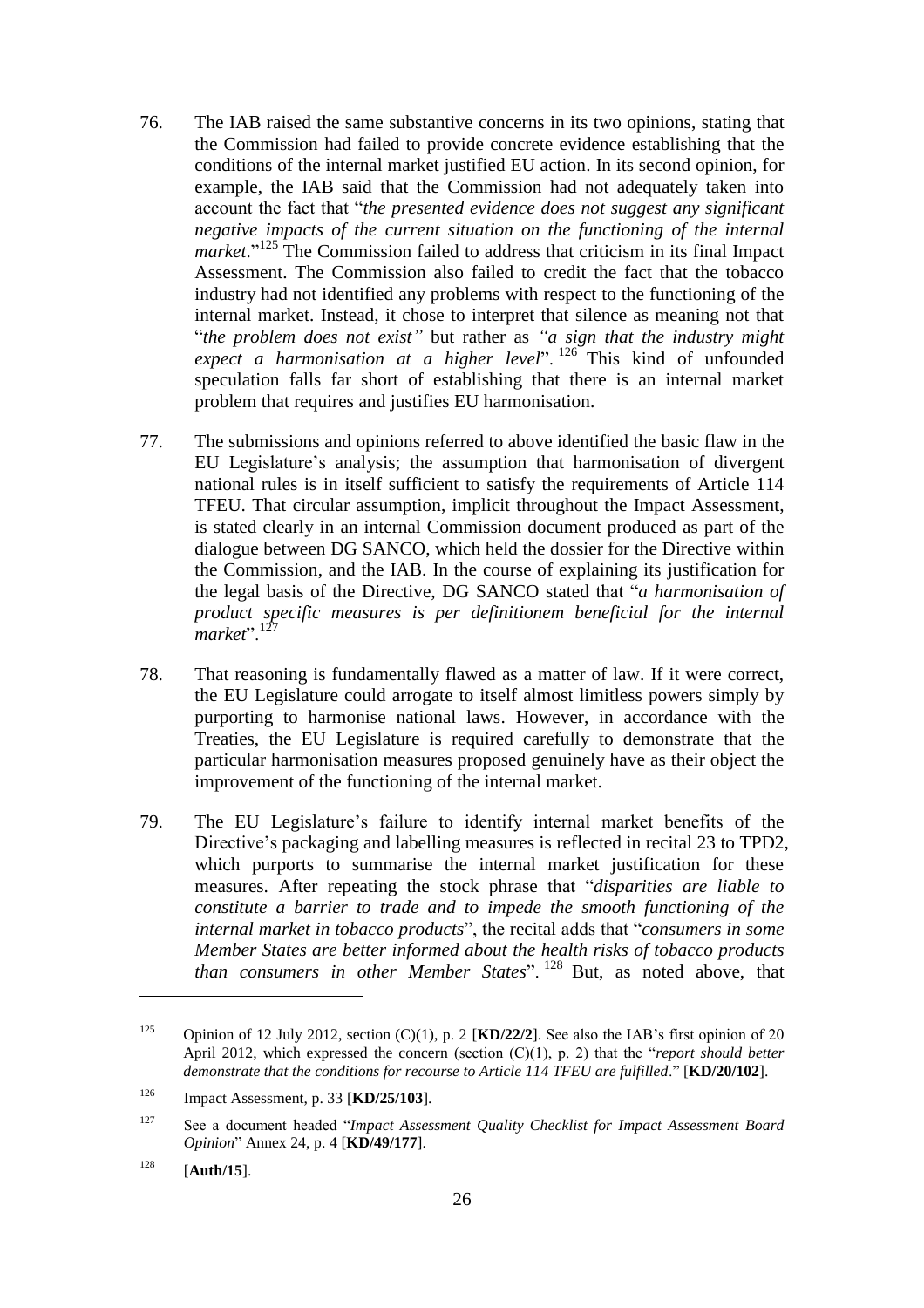objective cannot provide a basis for EU legislation: Member States expressly withheld from the EU the power to harmonise public health legislation.

- 80. Quite aside from failing to identify any internal market benefits for Chapter II of Title II of TPD2, the EU Legislature also failed adequately to consider the potential for those measures positively to damage the internal market in tobacco products. For example, the EU Legislature did not address the evidence suggesting that the labelling and packaging provisions could increase illicit trade and thereby undermine the legal market for these products.<sup>129</sup> In footnote 31 to the Impact Assessment, the Commission simply asserted, without evidence or analysis, that "*the preferred policy options do not – in the assessment of the Commission – lead to increased illicit trade*".<sup>130</sup> However, the European Parliament's own Impact Assessment Unit noted the inadequacy of the Commission's analysis on this point in a report dated May 2013 in which it commented that "*many stakeholders expressed concern about an increase in illicit trade following the directive, which is ruled out by the Commission without further explanation*".<sup>131</sup>
- 81. Indeed, it appears that the Commission ruled out those concerns without even investigating them. Pursuant to the EU access to documents regime, PMI applied for disclosure of any assessments prepared by the European Anti-Fraud Office ("OLAF") on the potential for TPD2 to increase illicit trade and of any requests for such assessments that the Commission might have made.<sup>132</sup> OLAF is the EU body responsible for investigating fraud and other illegal activities, including the illicit trade in tobacco products, and also for advising the EU institutions on the development and implementation of anti-fraud legislation and policies. Given the importance of the issue, and the evidence put forward in relation to it by interested parties during the consultation process, the Commission should have sought OLAF's advice on the point. Yet the Commission responded to PMI's request by confirming that no responsive documents could be found.<sup>133</sup>
- 82. The failure of the EU Legislature to address the substantial objections set out above demonstrates that it has failed to establish that recourse to Article 114 TFEU is justified. Its reasoning consists largely of assertion and conjecture, an inadequate foundation to apply Article 114 TFEU. If such assertion and conjecture were sufficient, the powers of the EU Legislature "*would be practically unlimited*" <sup>134</sup> and the careful allocation of responsibilities between

<sup>&</sup>lt;sup>129</sup> See, for example, PMI's submissions to DG SANCO on RAND Europe's interim report, pp. 13-15, 22 and 25 [**KD/4/105-107, 114 and 117**]; PMI's public consultation submissions, p 9 [**KD/10/91**]; PMI's submissions on RAND Europe's final report, p. 20 [**KD/6/21**]; the Oxera Report, p. 15 [**KD/38/109**]; the Clifford Chance paper, p. 19-20 [**KD/11/291-292**] and the Huggard Report, pp. 20-21 [**KD/39/148-149**].

<sup>130</sup> [**KD/25/76**].

<sup>131</sup> [**KD/42/224**].

<sup>132</sup> [**KD/50/216**].

<sup>133</sup> [**KD/51/219**].

<sup>134</sup> The *First Tobacco Advertising* case, at [107] [**Auth/24**].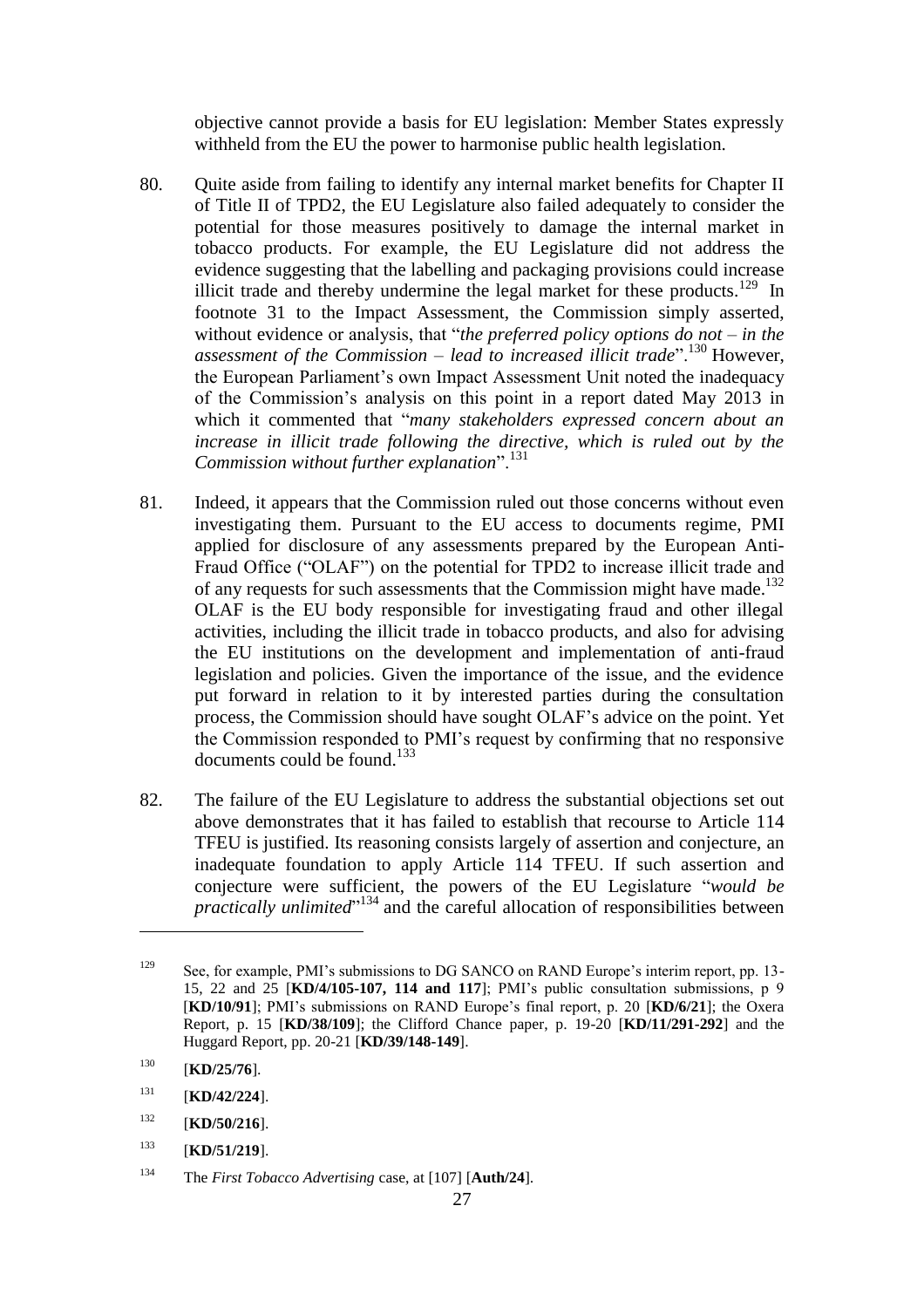it and the Member States would be destroyed.

<span id="page-27-0"></span>83. Further, its failure to address the matters set out above means that it is impossible for the Court to conclude that Chapter II of Title II of TPD2 was properly adopted on the basis of Article 114 TFEU. It follows that the labelling and packaging provisions of the Directive should be annulled.

Article 7, which bans menthol cigarettes, does not improve the internal market

- 84. Article 7 of TPD2 bans products with a characterising flavour, including menthol cigarettes.
- 85. Menthol cigarettes represented approximately 5% of the EU tobacco market in 2011.<sup>135</sup> The ban on menthol cigarettes will have serious repercussions from the perspective both of the tobacco companies, which will lose an important element for differentiating their products, and for consumers, who will be deprived of their chosen cigarettes.
- 86. The EU Legislature cannot point to any current or planned divergence in regulation by Member States of menthol cigarettes that is capable of justifying its ban. As the Legal Affairs Committee pointed out, "*not a single Member State has banned...menthol or is even considering it. Thus the ban will neither remove nor prevent the emergence of obstacles to fundamental freedoms*".<sup>136</sup> In the absence of any basis for claiming actual or likely barriers to trade in menthol cigarettes, the EU Legislature speculates that it is possible that in the future such barriers might arise. In particular, the Commission referred in its Impact Assessment to the possibility that Member States might ban menthol as a result of their obligations under the FCTC.<sup>137</sup> But the FCTC does not, in fact, require Member States to ban menthol cigarettes.
- 87. If it were sufficient for the EU Legislature simply to speculate hypothetically that there might be future divergences in regulation, then there would be no limits to the EU Legislature's powers to regulate or ban products throughout the EU. In order to act under Article 114 TFEU, the EU Legislature must have a proper evidential basis for concluding that obstacles to trade are "*likely*".<sup>138</sup>
- 88. Indeed, as the CJEU has stated, even if there were a risk that Member States were likely to enact conflicting regulations on menthol, it is "*questionable whether a total ban* [of a product] *could ever contribute to the establishment and functioning of the internal market*".<sup>139</sup>

<sup>135</sup> See [17] [**CB/3/70**].

<sup>136</sup> First Opinion of 25 June 2013, p. 3 [**KD/40/158**].

<sup>137</sup> Impact Assessment, p. 41 [**KD/25/111**].

<sup>138</sup> See paragraph [46\(d\)](#page-16-1) above.

<sup>139</sup> Case C-434/02 *Arnold André* [2004] ECR I-11825, Opinion at [78] [**Auth/28**].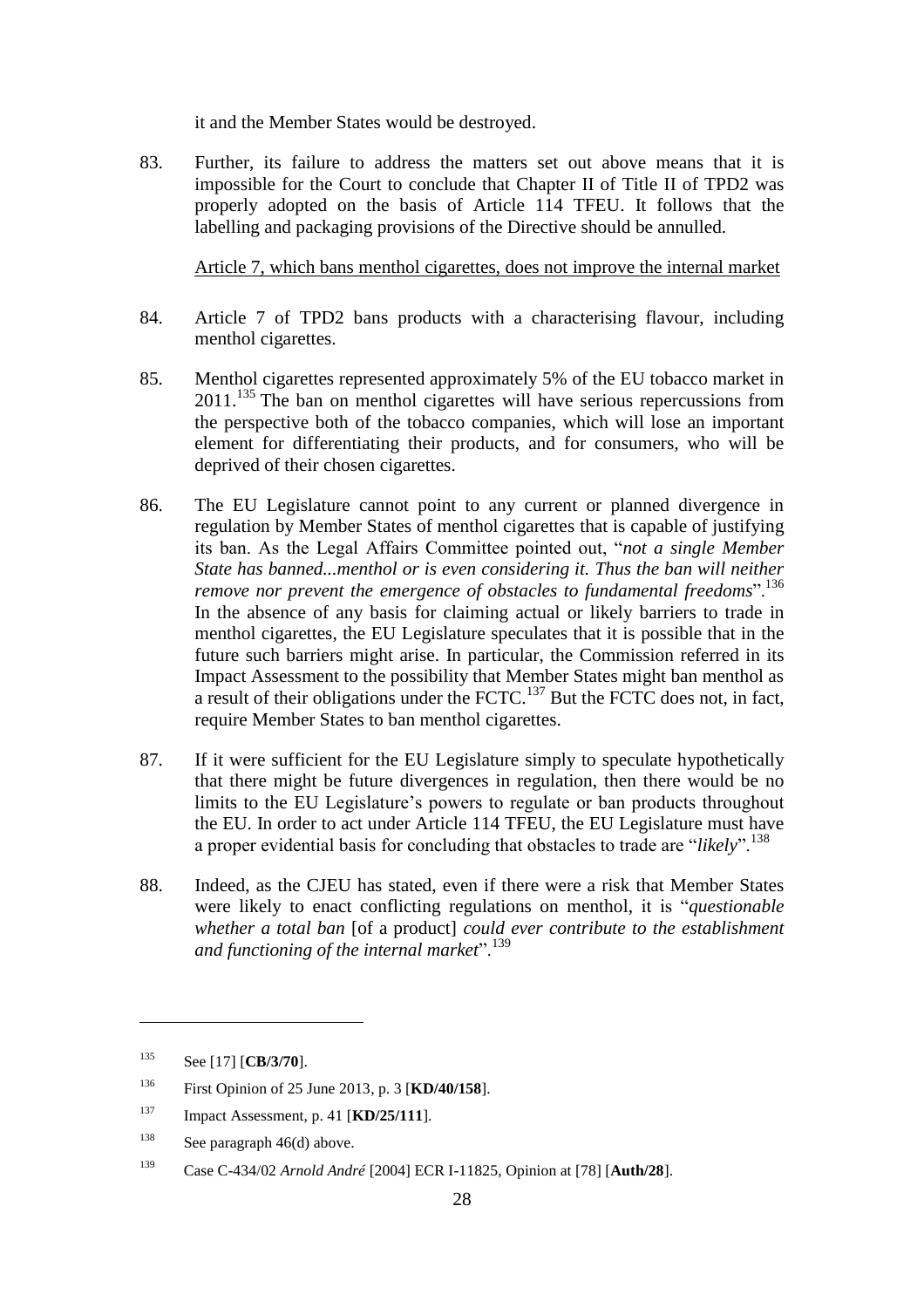- 89. It is true that the CJEU held in *Swedish Match*<sup>140</sup> that the ban of snus in TPD1 was lawful. But the circumstances were very different to those in the present case. As the Advocate General and Court both noted, snus had been banned throughout the EU (other than in Sweden) by an EU directive since 1992 (*i.e.* for nearly a decade prior to TPD1).<sup>141</sup> At the time of that original EU-wide ban, three Member States had already banned it independently.<sup>142</sup> According to the Advocate General, the analysis would have been very different in the case of a ban of an established product for which there already was an internal market.<sup>143</sup> This is, of course, the case for menthol cigarettes.
- 90. Furthermore, it is clear from the language of both the Advocate General's Opinion and the CJEU's judgment in *Swedish Match* that such a product may only be banned pursuant to Article 114 TFEU where the ban improves the functioning of the market for a wider category of products that are not subject to the ban. Put simply, it is self-evident that a ban cannot improve the internal market in the banned product. But it may nevertheless be permitted under Article 114 if it "*contributes to the removal of barriers to trade in other products*". <sup>144</sup> This is why the CJEU, in its judgment, referred by way of illustration of acceptable product bans, to Council Directive  $92/59/EEC$ .<sup>145</sup> The CJEU had held in its judgment in Case C-359/92 *Germany v Council*  [1994] ECR I-3681 that the ban of unsafe products in that directive was lawful because it improved the functioning of the internal market for associated safe products.<sup>146</sup>
- 91. The menthol ban in TPD2 does not satisfy the test laid down in *Swedish Match*  because it cannot be said to improve the functioning of the internal market in tobacco products generally. Banning menthol cigarettes will not remove barriers to trade in other tobacco products. Nor did the EU Legislature make any finding to that effect. As noted above, the reasoning of the EU Legislature focuses entirely on the hypothetical possibility that divergent national rules might arise in relation to the banned products themselves.<sup>147</sup> That hypothetical possibility does not come close to justifying a ban on menthol cigarettes. Far from improving the internal market in menthol cigarettes, the ban eliminates the market for those products.

- <sup>142</sup> See [AG41] and [AG66] of the Advocate General's Opinion [**Auth/28**].
- <sup>143</sup> See [AG62] of the Advocate General's Opinion [**Auth/28**].
- <sup>144</sup> The Opinion of AG Geelhoed was given in the parallel case of Case C-434/02 *Arnold André* [2004] ECR I-11825 [**Auth/28**]. See [AG79] for the passage quoted in the text above.
- <sup>145</sup> Council Directive 92/59/EEC of 29 June 1992 on general product safety [1992] OJ L 228/24 [**Auth/8**].
- <sup>146</sup> [**Auth/22**].
- <sup>147</sup> See recital 16 to TPD2 [**Auth/15**]; see also the Impact Assessment, pp. 36 and 97-99 [**KD/25/106 and 167-169**].

<sup>140</sup> [**Auth/29**].

<sup>141</sup> See [AG5] of the Advocate General's Opinion [**Auth/28**] and [36]-[37] of the judgment [**Auth/29**]. The Opinion of AG Geelhoed was given in the parallel case of Case C-434/02 *Arnold André* [2004] ECR I-11825 [**Auth/28**].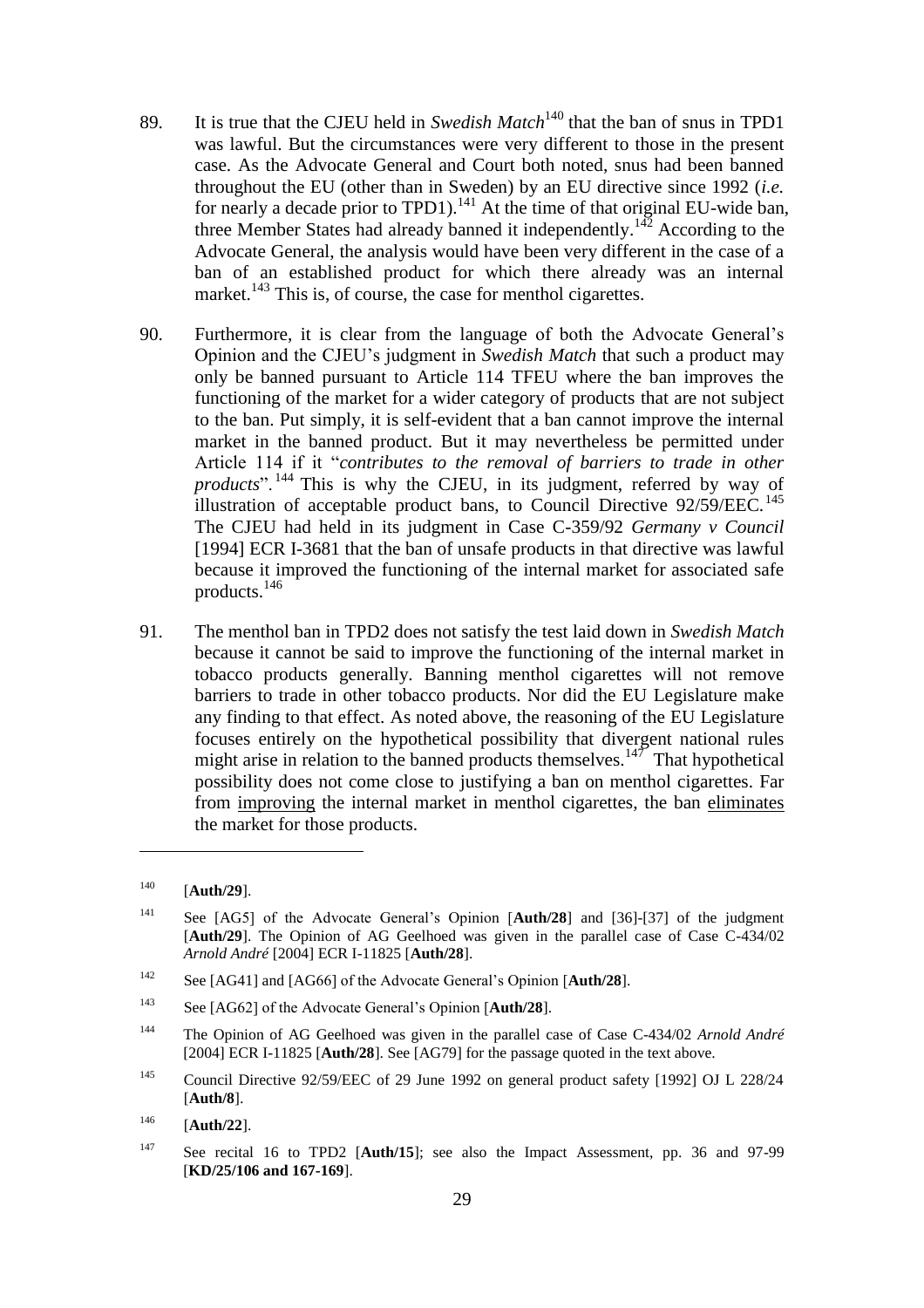- 92. For those reasons, Article 7 does not have an internal market object and is therefore invalid.
- 93. The EU Legislature also failed to give adequate consideration to whether a menthol ban could undermine the internal market in tobacco products as a consequence of a growth in illicit trade. Menthol products will remain readily available in neighbouring markets (such as those of Eastern Europe) but it does not appear that the EU Legislature conducted any analysis of whether the ban on menthol will stimulate an illicit market in those products from outside the EU. Nor did the Commission measure the potential impact of such illicit trade on the markets of those Member States most likely to be affected by it (*i.e.* those with the highest levels of menthol consumption and those that share borders with non-EU countries). The existence of this adverse consequence had specifically been pointed out by the CJEU in the *BAT* case which held that it was "*unarguable that the cigarette market particularly lends itself to the development of unlawful trade*".<sup>148</sup> As Advocate General Geelhoed stated at paragraph 158 of his Opinion in the same case: "*it is entirely reasonable to assume that an illegal market will be established in cigarettes that are banned*  within the European Union but which can be obtained outside it".<sup>149</sup>
- 94. The Commission, in its Impact Assessment, claimed that "*it is impossible to predict with certainty the response of already established smokers of menthol* [cigarettes] *if these products were not allowed*", and acknowledged that "[s]*ales lost from menthol cigarettes would therefore be partially offset by … efforts to acquire the products outside the EU or illicitly*".<sup>150</sup> Yet, as noted above, the Commission concluded, without evidence or analysis or seeking advice from OLAF, that its policies, including the menthol ban, would "*not … lead to an increase in illicit trade*".<sup>151</sup> That conclusion is unsubstantiated.
- 95. In short, the EU Legislature has failed to establish that there is any legal basis to ban menthol:
	- (a) The EU Legislature has not established that any Member States have or are likely to implement diverging menthol regulations. It has acted purely on the basis of speculation that such differences might arise in the future;
	- (b) Even where there are actual differences in regulation, banning a product throughout the EU is very unlikely to improve the internal market;
	- (c) The only possible justification for banning a product is that it improves the internal market for other products. But there is no evidence that this

<sup>151</sup> *Ibid.*

<sup>148</sup> See [87] [**Auth/26**].

<sup>149</sup> [**Auth/26**].

<sup>150</sup> Impact Assessment, p. 100 [**KD/25/170**].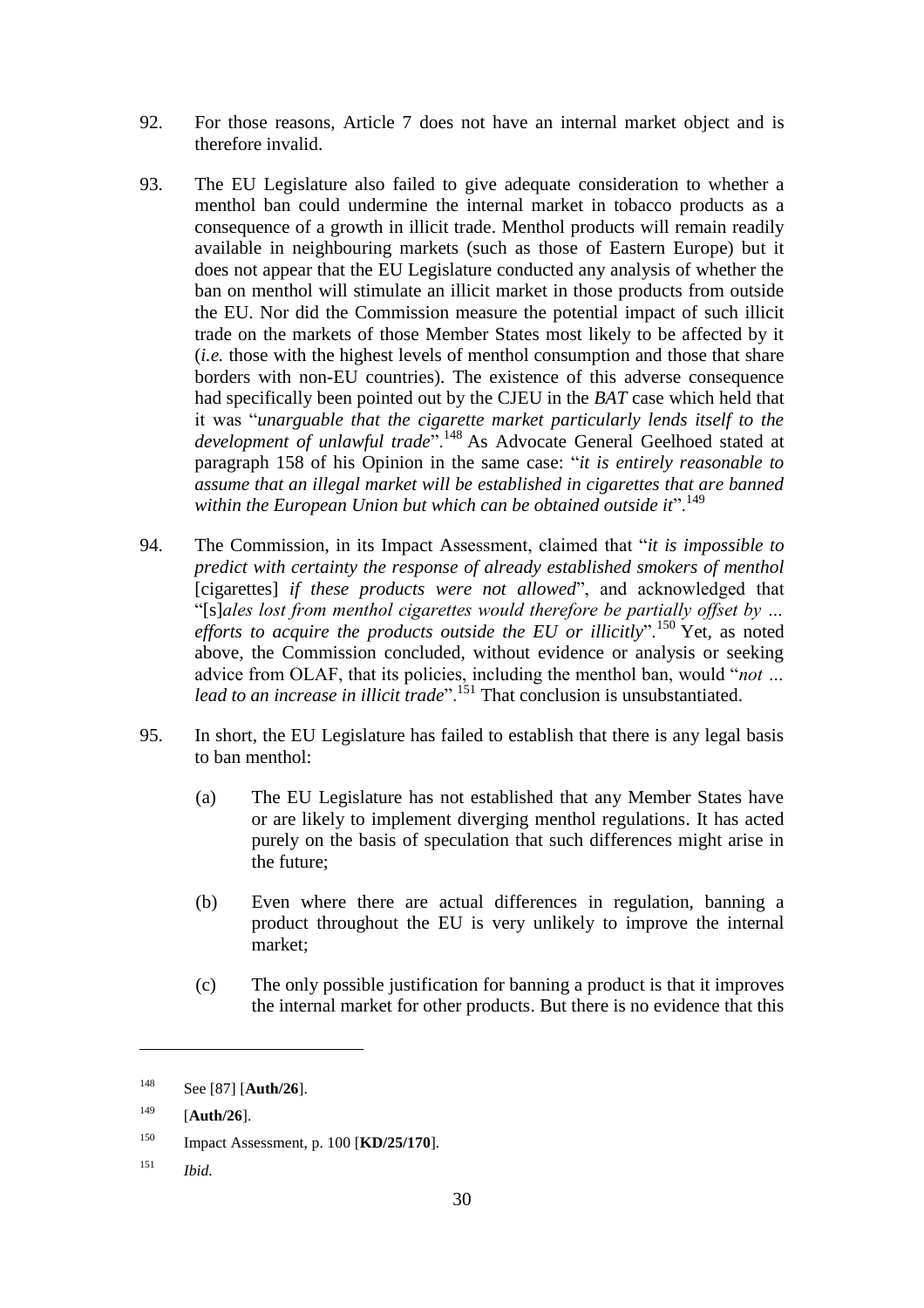is the case in relation to the ban on menthol cigarettes; nor did the EU Legislature even claim it to be the case; and

(d) The EU Legislature failed to investigate the adverse effect of the menthol ban on the internal market resulting from an increase in illicit trade.

# Article 24(3) is unlawful and undermines any internal market case for the menthol ban

- 96. Article 24(3) of TPD2 provides that a Member State "*may also prohibit a certain category of tobacco or related products, on grounds related to the specific situation in that Member State and provided the provisions are justified by the need to protect public health*".<sup>152</sup> Article 24(3) is unlawful because it amounts to an unlawful circumvention of the scheme of Article 114 TFEU in much the same way as Article  $24(2)$  does.<sup>153</sup>
- 97. Article 114 only permits Member States to adopt stricter measures on public health grounds if the conditions contained in Article 114(10) are met.<sup>154</sup> Those conditions are not met in the present case because any product bans made under Article 24(3) would be permanent, and not "*provisional*", as required by Article 114(10). Article 24(3) does not therefore comply with Article 114 and is unlawful on that ground alone.
- 98. Furthermore, the presence of Article 24(3) in the Directive fundamentally undermines and belies any internal market objective that Article 7 of TPD2 could have.
- 99. In particular, as noted above, the EU Legislature sought to justify the internal market basis for Article 7 of TPD2 on the basis of speculation that some Member States may seek to ban menthol cigarettes in the future. The purported justification for the ban was the need to remove obstacles to the internal market that would be created by some Member States banning menthol while others did not. Yet, this is what Article 24(3) expressly permits in respect of other categories of products. These two provisions are therefore irreconcilable.
- 100. It follows that the stated objective of Article 7 cannot be achieved while Member States remain free under Article 24(3) of TPD2 to ban yet more categories of tobacco products. For that additional reason, Articles 7 and 24(3) of TPD2 are invalid.

<sup>152</sup> [**Auth/15**].

<sup>&</sup>lt;sup>153</sup> As to which, see paragraphs [61](#page-20-0)[-68](#page-22-1) above.

<sup>154</sup> See paragraph[s 65-](#page-21-0)[66](#page-22-2) above.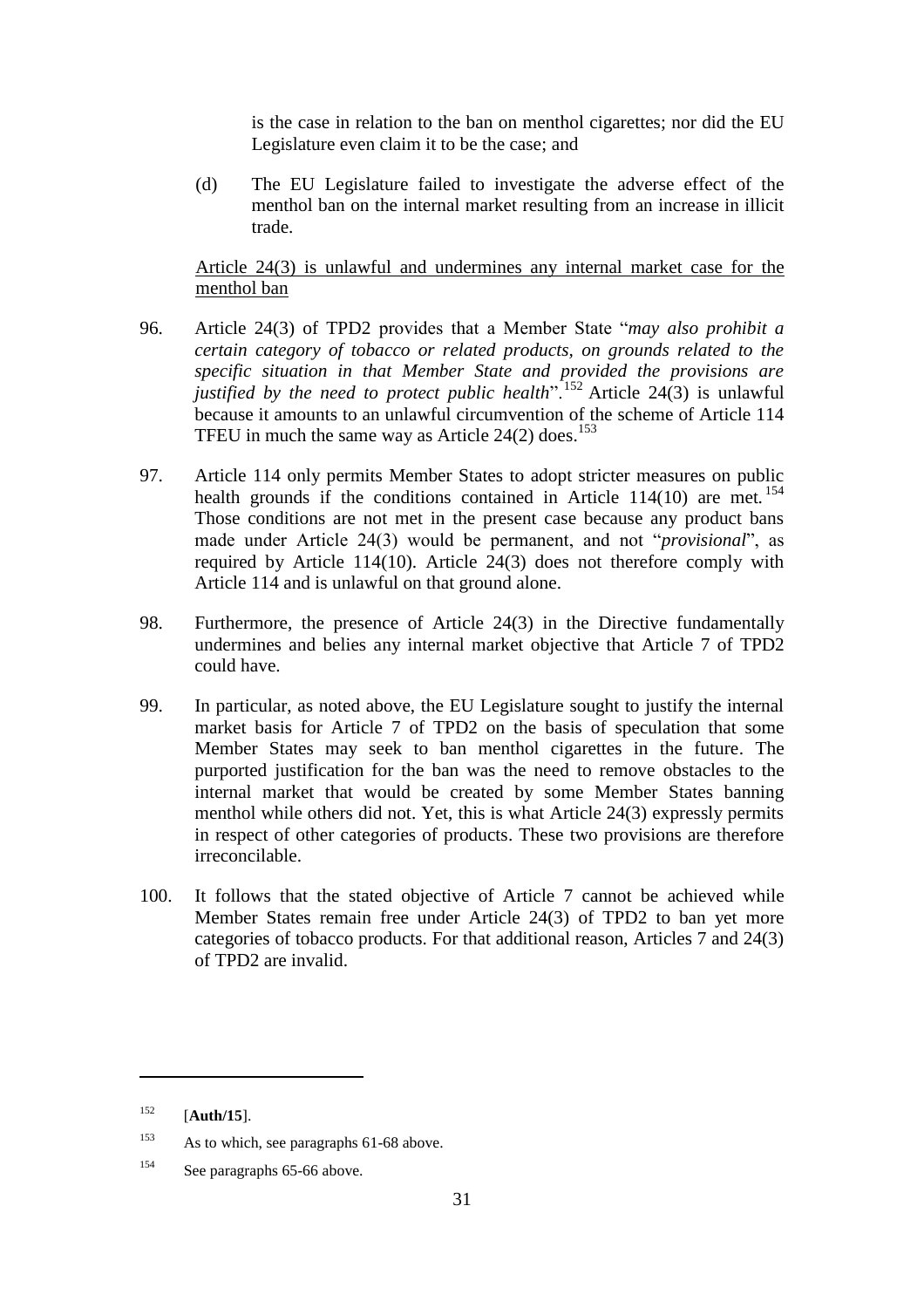# **E. GROUND OF CHALLENGE 2: BREACH OF FUNDAMENTAL RIGHTS/ PROPORTIONALITY**

### **Overview**

- 101. The EU Legislature is legally bound to comply with the principles of fundamental rights contained in the EU Charter. Article 6 of the TEU provides that the rights contained in the Charter have the same legal value as the Treaties. The Charter requires the EU institutions to "*respect the rights, observe the principles and promote the application* [of the Charter] *in accordance with their respective powers*". <sup>155</sup> Indeed, the Commission has stated that its objective, since the entry into force of the Lisbon Treaty, is to ensure that the EU is "*exemplary*" in its respect for fundamental rights.<sup>156</sup>
- 102. As explained below, the EU Legislature has fallen short of this standard because Article 13 of TPD2 infringes the fundamental right to freedom of expression, and the rights of consumers to receive information guaranteed by Article 11 of the Charter.

#### **Applicable legal principles**

103. Article 11(1) of the Charter provides:

Everyone has the right to freedom of expression. This right shall include freedom to hold opinions and to receive and impart information and ideas without interference by public authority and regardless of frontiers.<sup>157</sup>

- 104. As the explanations to the Charter confirm, <sup>158</sup> the right of freedom of expression in Article 11 of the Charter corresponds to Article 10 of the European Convention on Human Rights (the "Convention").<sup>159</sup> Pursuant to Article 52(3) of the Charter, therefore, Article 11 of the Charter must provide at least as much protection for freedom of expression as that provided by the jurisprudence of the European Court of Human Rights (the "ECtHR") concerning Article 10 of the Convention.
- 105. Any interference with Article 11 of the Charter must pursue a legitimate aim

 $\overline{a}$ 

<sup>159</sup> [**Auth/6**].

<sup>155</sup> Article 51(1) of the Charter [**Auth/4**].

<sup>156</sup> Communication from the Commission: *"Strategy for the effective implementation of the Charter of Fundamental Rights by the European Union"*, 19 October 2010, COM(2010) 573 final, p. 3 [**Auth/51**].

<sup>157</sup> [**Auth/4**].

<sup>&</sup>lt;sup>158</sup> When interpreting the provisions of the Charter, courts must have regard to the explanations: Article 6(1) TEU [**Auth/3**].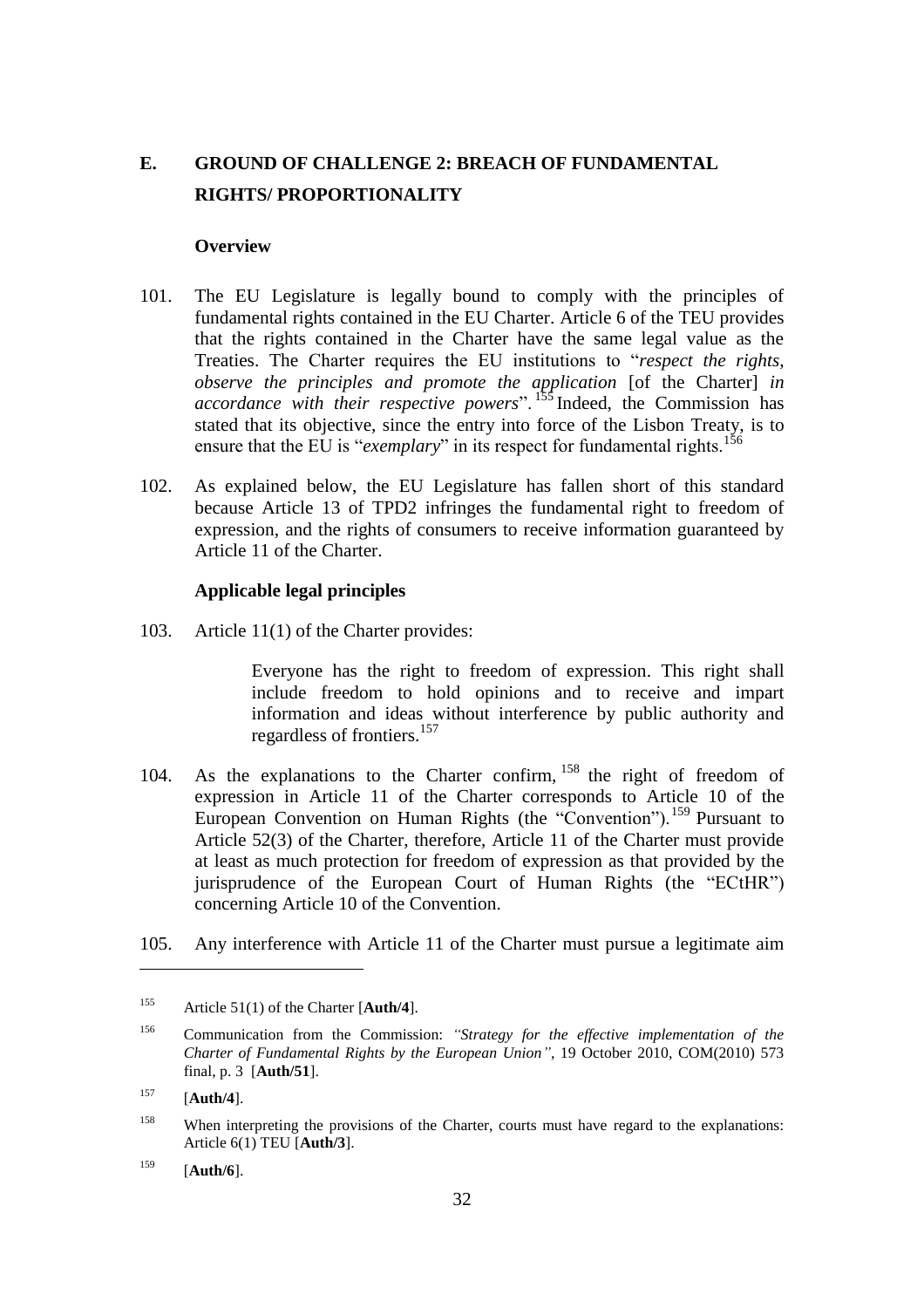and respect the principle of proportionality.<sup>160</sup> As Article 52(1) of the Charter states:

Any limitation on the exercise of the rights and freedoms recognised by this Charter must be provided for by law and respect the essence of those rights and freedoms. Subject to the principle of proportionality, limitations may be made only if they are necessary and genuinely meet objectives of general interest recognised by the Union or the need to protect the rights and freedoms of others.<sup>161</sup>

- 106. Proportionality is a general principle of EU law pursuant to which "*the content and form of Union action shall not exceed what is necessary to achieve the objectives of the Treaties*".<sup>162</sup> The principle requires the following:<sup>163</sup>
	- (a) The measure in question must be appropriate and necessary in order to achieve a legitimate aim;
	- (b) When there is a choice between several appropriate measures, recourse must be had to the least onerous or restrictive measure; and
	- (c) The disadvantages caused by the measure must not be disproportionate to the aims pursued.
- 107. The principle of proportionality is applied with varying degrees of intensity depending on the context. A distinction must be drawn, in that regard, between cases in which a fundamental right protected by the Charter is engaged, and, those cases where no fundamental rights are restricted and where the legislative choices made are purely of a political, social or economic nature.
- 108. It is well established, and a key element of the rule of law, that the Courts will rigorously scrutinise the proportionality of a legislative measure that restricts fundamental rights. Thus, in its recent judgment in Joined Cases C-293/12 and C-594/12 *Digital Rights Ireland*, <sup>164</sup> in which it declared Directive  $2006/24/EC^{165}$  to be invalid, the CJEU held that:

<sup>160</sup> See Case C-112/00 *Schmidberger v Austria* [2003] ECR I-5659 at [80] [**Auth/27**].

<sup>161</sup> [**Auth/4**].

<sup>162</sup> Article 5(4) TEU [**Auth/3**].

<sup>163</sup> See, for example, Case 331/88 *R v Minister of Agriculture, Fisheries and Food, ex parte FEDESA* [1990] ECR I-4023 at [13] [**Auth/20**]. See also Case C-157/96 *R v Minister of Agriculture Fisheries and Food ex p. National farmers' Union and others* [1998] ECR I-2211 at [60] [**Auth/23**], and Case C-343/09 *Afton Chemical Ltd v Secretary of State for Transport* [2010] ECR I-7027 at [45] [**Auth/34**].

<sup>164</sup> Cases C-293/12 and C-594/12 *Digital Rights Ireland Ltd v Minister for Communications, Marine and Natural Resources*, (not yet published), judgment of 8 April 2014, at [47] [**Auth/40**].

<sup>&</sup>lt;sup>165</sup> Directive 2006/24/EC of the European Parliament and of the Council of 15 March 2006 on the retention of data generated or processed in connection with the provision of publicly available electronic communications services or of public communications networks and amending Directive 2002/58/EC [2006] OJ L 105/54 [**Auth/13**].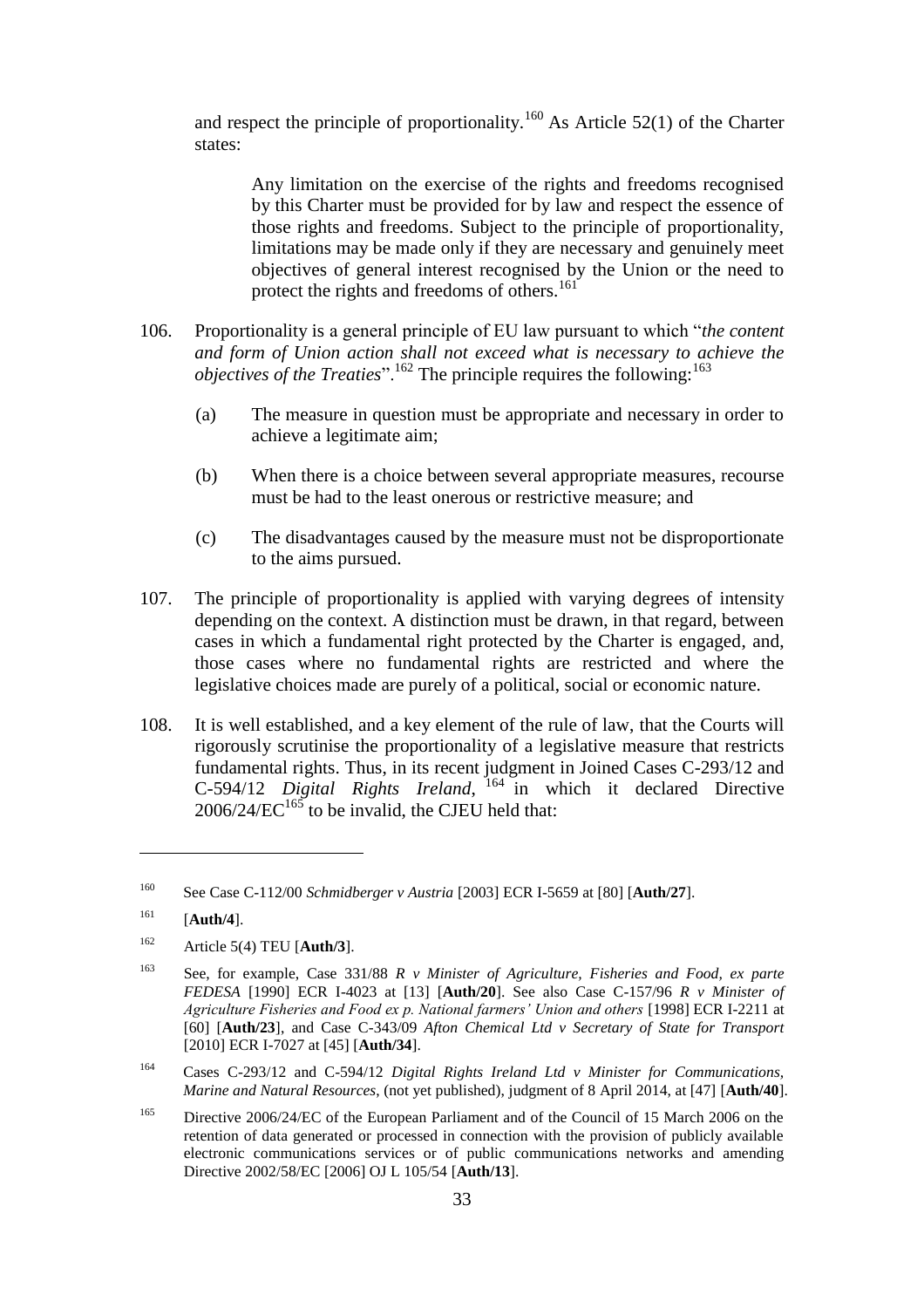... where interferences with fundamental rights are at issue, the extent of the EU legislature's discretion may prove to be limited depending on a number of factors, including, in particular, the area concerned, the nature of the right at issue guaranteed by the Charter, the nature and seriousness of the interferences and the object pursued by the interference.

- 109. That situation can be contrasted with those cases where no fundamental rights are engaged and the EU Legislature is making the types of political, economic or social choices as to which the Treaties give it a wide discretion.
- 110. As explained below, Article 13 of TPD2 significantly restricts an important right, that of manufacturers to impart true and non-misleading information and of consumers to receive it. A heightened level of scrutiny therefore applies. However, even if the CJEU were to accord a greater margin of appreciation to the EU Legislature, Article 13 would still be disproportionate.

### **The importance of the Impact Assessment**

- 111. The Commission's impact assessments are critical to assessing the proportionality of EU legislation and to protecting the fundamental rights contained in the Charter.
- 112. The Commission's Impact Assessment Guidelines state that an impact assessment "*is a process that prepares evidence for political decision-makers on the advantages and disadvantages of policy options by assessing their potential impacts*".<sup>166</sup> The Guidelines emphasise that an impact assessment "*helps to ensure … consistency with Treaty objectives such as respect for Fundamental Rights*". <sup>167</sup> An impact assessment provides the basis upon which the CJEU can assess whether the EU Legislature adequately ensured that fundamental rights are respected. The Commission's operational guidance for taking account of fundamental rights emphasises the importance of "[p]*roperly assessing any impact on fundamental rights in the preparatory stages of new*  legislation".<sup>168</sup>
- 113. It is notable that TPD2's Impact Assessment contained only a single, cursory paragraph on the topic of fundamental rights. That lone paragraph acknowledged that the proposed Directive would restrict various fundamental rights but tersely stated that the Directive's impact on those rights was proportionate.<sup>169</sup> The Impact Assessment's assessment of the proportionality

<sup>166</sup> Impact Assessment Guidelines SEC(2009)92 at [1.1] [**Auth/49**].

<sup>167</sup> *Ibid.*, at [1.2]. See also Commission Staff Working Paper, *Operational Guidance on taking account of Fundamental Rights in Commission Impact Assessments* SEC(2011) 567, p. 3 [**Auth/52**].

<sup>168</sup> Commission Staff Working Paper, *Operational guidance for taking account of fundamental rights in Commission Impact Assessments* SEC (2011) 567 final, p. 3 [**Auth/52**].

<sup>169</sup> Impact Assessment, p. 43 [**KD/25/113**].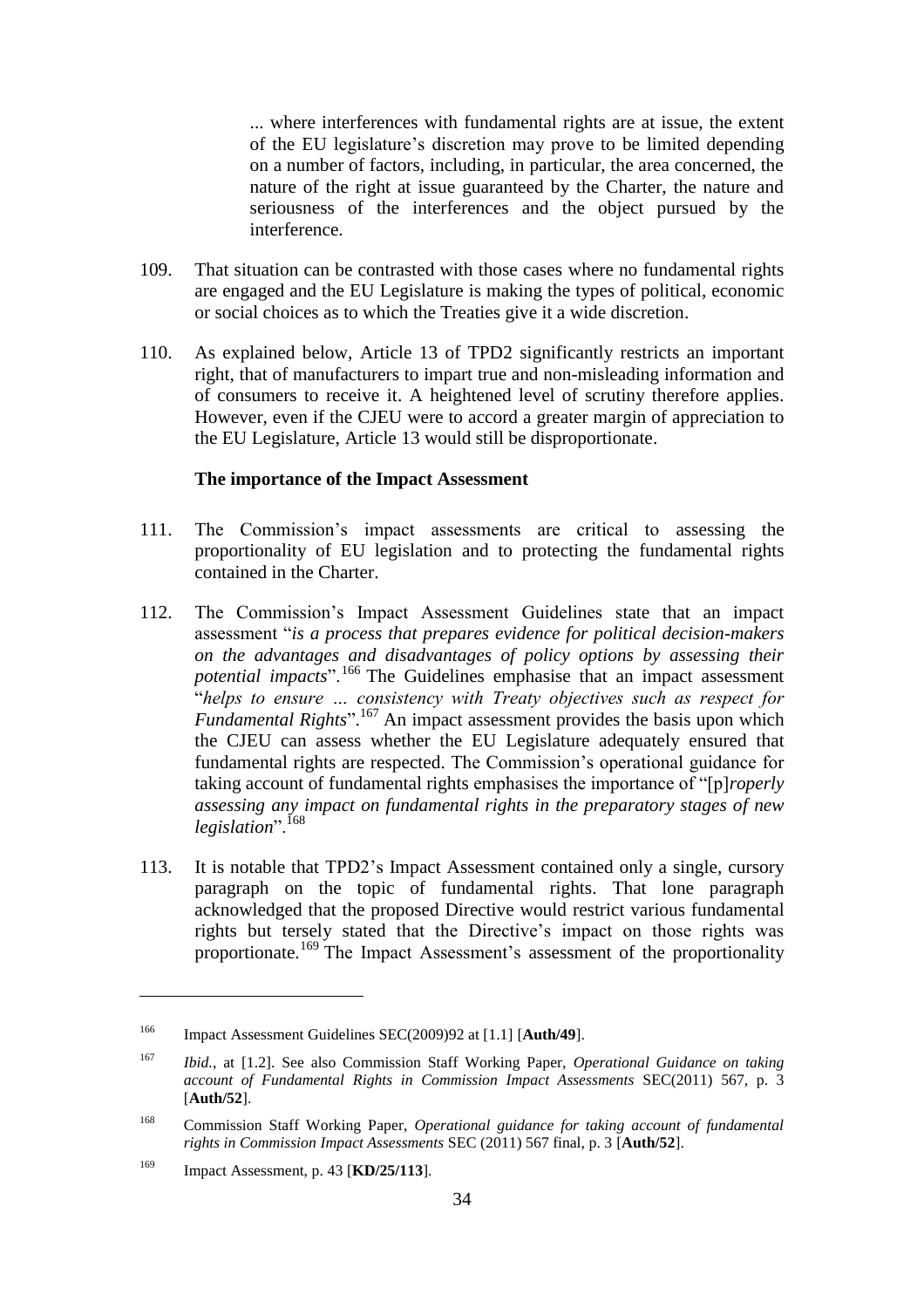of those restrictions was even more telling: it merely noted that the CJEU generally grants the EU Legislature a "*broad discretion*" to make policy choices and only strikes down legislation where it is "*manifestly inappropriate*".<sup>170</sup> The EU Legislature appears to have taken this margin of appreciation as a licence to legislate without testing the proportionality of its legislation for itself. This perfunctory approach to assessing the compliance of a measure with fundamental rights is inconsistent with the procedural standards that the CJEU demands of the EU Legislature. As will be explained below, the Impact Assessment in this case provides no basis to conclude that Article 13 of TPD2 complies with fundamental rights.

# **Article 13 infringes the right to freedom of expression enshrined in Article 11 of the Charter**

- 114. Article 13 of TPD2 is an extraordinary provision. It appears to prohibit cigarette manufacturers from providing consumers with true and nonmisleading statements about their products on their packaging and thereby prevents consumers from receiving such information.
- 115. Article 13(1) provides:

The labelling of unit packets and any outside packaging and the tobacco product itself shall not include any element or feature that:

(a) promotes a tobacco product or encourages its consumption by creating a erroneous impression about its characteristics, health effects, risks or emissions; labels shall not include any information about the nicotine, tar or carbon monoxide content of the tobacco product;

(b) suggests that a particular tobacco product is less harmful than others or aims to reduce the effect of some harmful components of smoke or has vitalising, energetic, healing, rejuvenating, natural, organic properties has other health or lifestyle benefits;

(c) refers to taste, smell, any flavourings or other additives or the absence thereof;

(d) resembles a food or cosmetic product;

(e) suggests that a certain tobacco product has improved biodegradability or other environmental advantages.<sup>171</sup>

116. It appears from recital 27 to TPD2 that the rationale of Article 13(1) is to prevent labelling or packaging that "*could mislead consumers*".<sup>172</sup> However, on its face, Article 13(1) appears to go far beyond that objective in that it

<sup>170</sup> Impact Assessment, p. 46 [**KD/25/116**]. No emphasis added.

<sup>171</sup> [**Auth/15**].

<sup>172</sup> *Ibid.*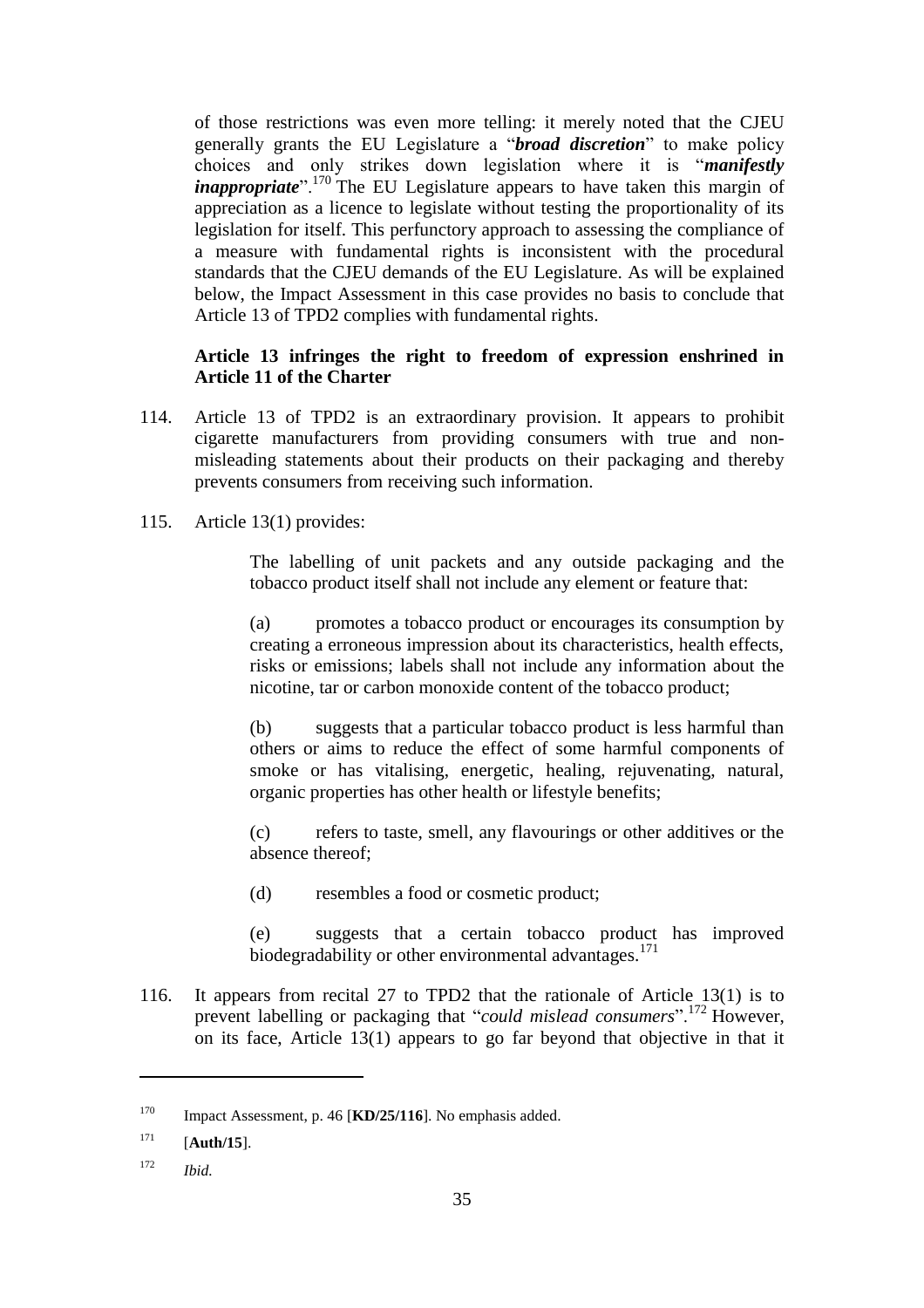seems to prohibit a wide range of statements that are not misleading. If that is correct, then Article 13(1) is disproportionate and an unlawful infringement of Article 11 of the Charter.

- 117. It is instructive to compare Article 13(1)(a) with Article 13(1)(b)-(e). Article 13(1)(a) is concerned with features of labelling or packaging that promote a tobacco product by creating an erroneous impression about its characteristics, health effects, risks or emissions or that encourages the consumption of a product by creating an erroneous impression in relation to the same factors. The prohibitions set out in Article  $13(1)(b)$ -(e), however, are not qualified in that manner and therefore appear to prohibit statements that fall within their scope whether or not they are misleading.
- 118. Article 13(1)(b) would, for example, appear to prohibit a manufacturer such as PMI from including true and non-misleading statements on the packaging of their products, even though that information may well be helpful, and indeed, of utmost interest and importance to consumers. In this regard, it should be noted that PMI has devoted and continues to devote substantial resources to developing reduced-risk tobacco products. Mr Azinovic describes what those products are and how close PMI is to bringing them to market.<sup>173</sup> However, even if PMI were to provide conclusive scientific evidence on these points, Article 13 would appear to prohibit PMI from communicating that information to consumers on the product packaging. Article 13 would thus prevent consumers from identifying products that have reduced health risk, and discourage tobacco manufacturers from developing such products in the first place.
- 119. As Mr Azinovic has explained, PMI's contention that information of this kind is of critical importance for consumers is confirmed by consumers themselves. <sup>174</sup> PMI commissioned the Ipsos Group to conduct a poll of consumers in 14 Member States to measure the level of consumer support for tobacco companies to develop reduced-risk products and to provide information about those products to consumers via the product packaging. The overwhelming majority of consumers were in favour of both. Indeed, 87% of respondents (and 92% of smokers) were in favour of tobacco companies bringing reduced-risk products to market and 90% of respondents (and 95% of smokers) believed that smokers had a right to access information about reduced harm on the product's packaging.<sup>175</sup>
- 120. Furthermore, Article 13(1)(c) appears to prohibit cigarette manufacturers from informing consumers (truthfully and without misleading) that a product contains, for example, a blend of tobacco leaves that produces a distinctive flavour or aroma. Remarkably, Article 13(1)(e) of TPD2 appears to prohibit cigarette manufacturers from (truthfully and without misleading) informing

<sup>173</sup> See [45-48] [**CB/3/77-78**].

<sup>174</sup> *Ibid.*, at [51] [**CB/3/78-79**].

<sup>175</sup> *Ibid.*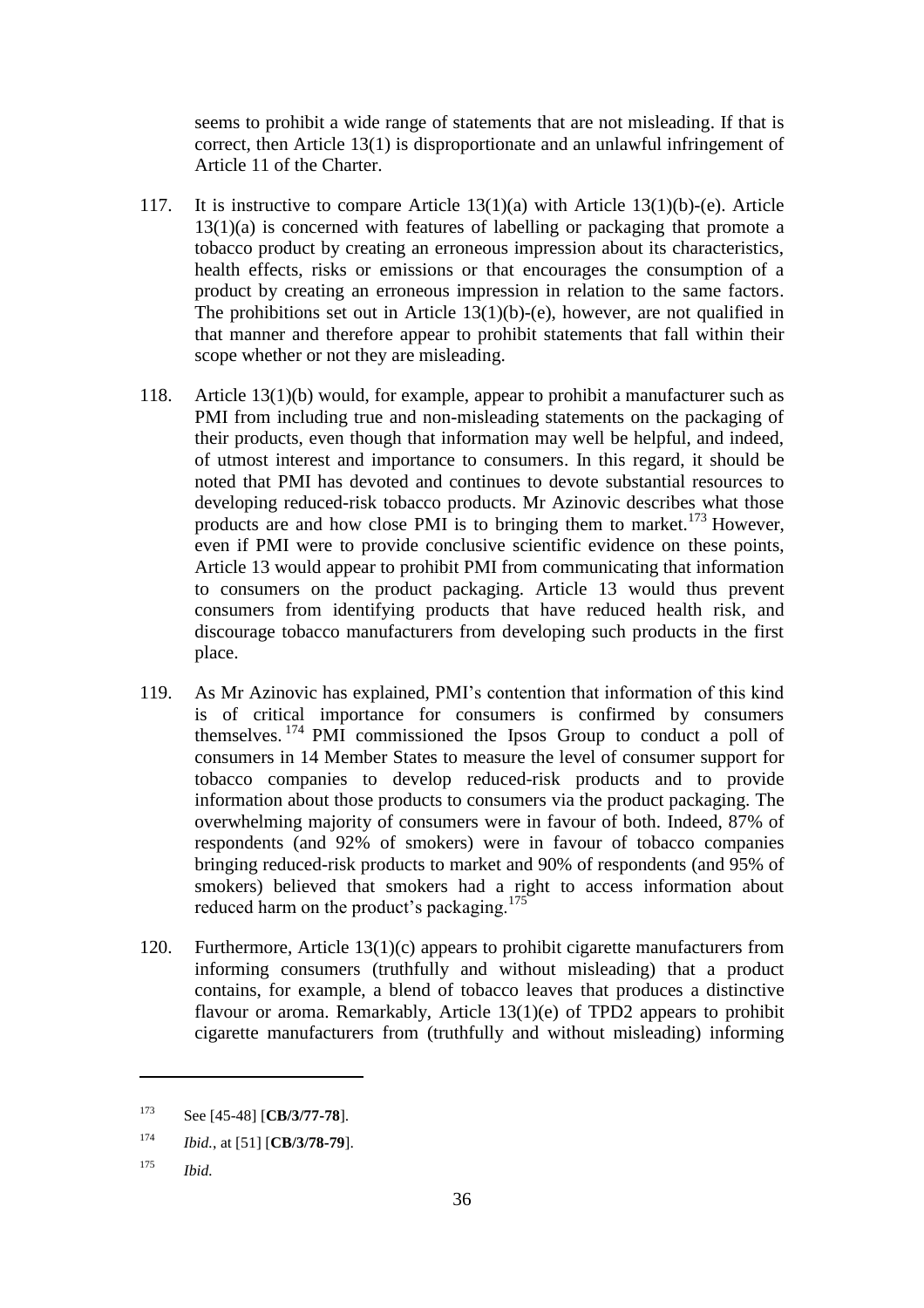consumers that their products are more environmentally friendly than other products on the market.

- 121. Thus, a manufacturer that has developed or purchased, for example, cigarette filters with a faster rate of biodegradation than the filters used by other manufacturers, is not permitted to inform customers of that fact on the packaging. This position conflicts with other EU legislative measures in which the EU Legislature has expressly stated that "*consumers play a key role in the management of packaging and packaging waste and thus have to be adequately informed in order to adapt their behavior and attitudes*".<sup>176</sup> It is illogical that tobacco manufacturers should be *prohibited* from providing consumers with information that the EU Legislature itself considers essential for the protection of the environment.
- 122. Article 13(1) of TPD2 restricts the freedom of tobacco manufacturers to communicate true and non-misleading statements to consumers via their product packaging. Article 13(1) also impedes the right of consumers to receive such information. The right to freedom of expression includes (as Article 11 of the Charter expressly confirms) the right to receive information and ideas that others are willing to communicate.<sup>177</sup> The right of freedom of expression guaranteed by the Charter includes the right to engage in and receive "*commercial*" speech, <sup>178</sup> which is essential for the functioning of any competitive market and is also based upon the values of autonomy and human dignity.<sup>179</sup> The restriction of that right resulting from Article 13(1) of TPD2 assumes particular significance given that, as a result of the ban on tobacco advertising,<sup>180</sup> packaging is a key channel of communication between cigarette manufacturers and consumers.
- 123. The CJEU must, therefore, examine whether any restriction on commercial speech is proportionate to a legitimate aim. That is particularly so if the restricted speech serves to promote public health or protect the environment (as would some of the information prohibited by Article 13(1) of TPD2). It is also particularly important if the measure in question constitutes, like Article 13(1), a "*prior restraint*", thus warranting "*the most careful scrutiny on the part of the court*". <sup>181</sup> Very cogent reasons must be advanced in order to justify a ban on true and non-misleading speech as it is difficult to see that such a ban could be justified other than in the most exceptional circumstances.

<sup>176</sup> Directive 94/62 of 20 December 1994 on packaging and packaging waste*,* recital 30 [**Auth/9**].

<sup>177</sup> See, for example, *Leander v Sweden* (1987) 9 E.H.R.R. 433 at [74] [**Auth/41**].

<sup>178</sup> See, for example, *Remuszko v Poland* (ECtHR judgment of 16 July 2013) at [59] [**Auth/45**]; *Casado Coca v Spain* (1994) 18 E.H.R.R. 1 at [35-37] [**Auth/44**]; *Markt Intern GmbH v Germany* (1989) 11 E.H.R.R. 161 at [26] [**Auth/42**]. See also the *First Tobacco Advertising*  case at [AG153-AG154], per AG Fennelly [**Auth/24**], and the *Second Tobacco Advertising* case at [155] [**Auth/30**].

<sup>179</sup> See the *First Tobacco Advertising* case at [AG154], per AG Fennelly [**Auth/24**].

<sup>180</sup> See Directive 2003/33/EC [**Auth/12**].

<sup>181</sup> *Observer v United Kingdom* (1992) 14 E.H.R.R. 153 at [60] [**Auth/43**].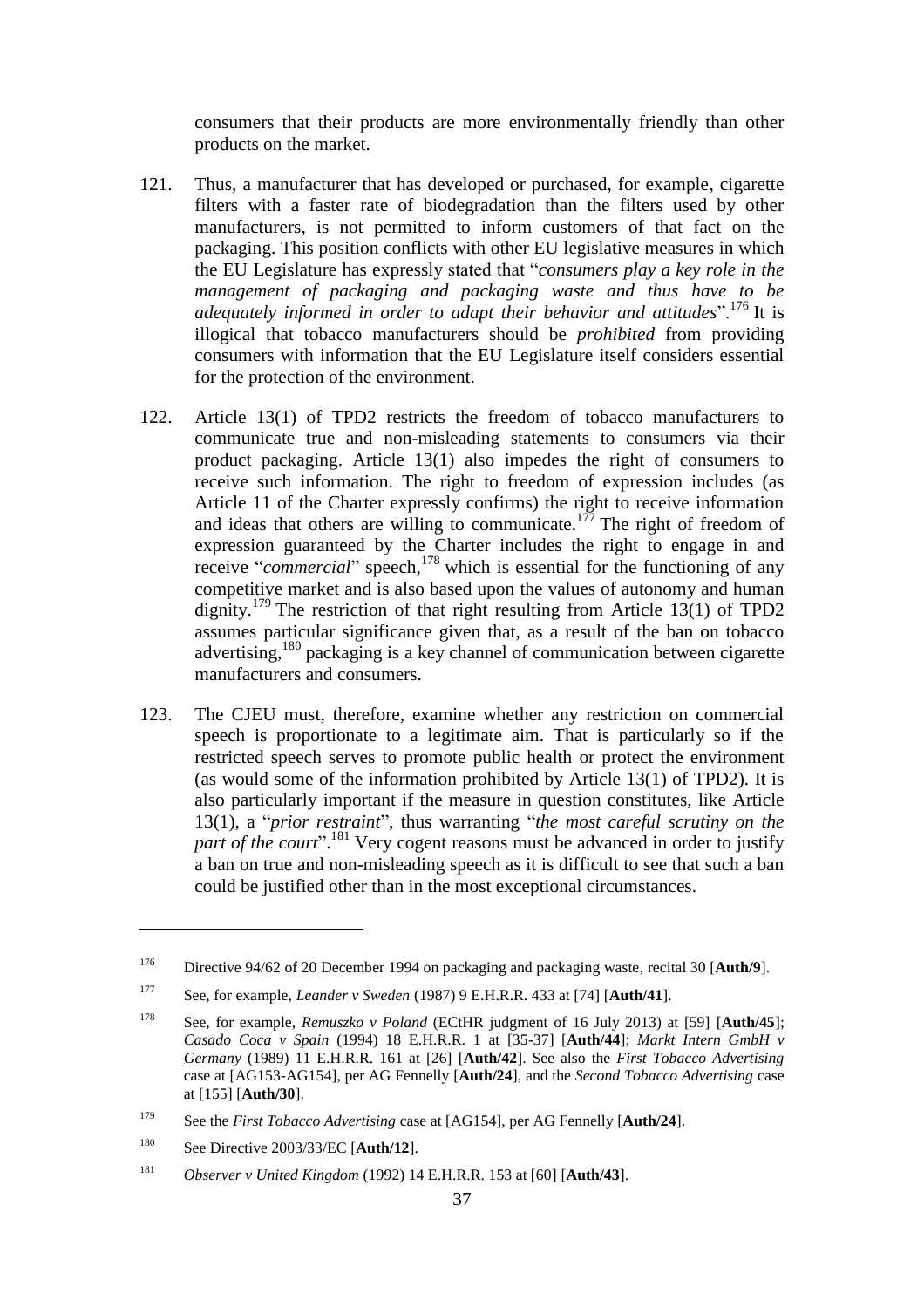124. In order for the CJEU properly to carry out its function in this respect, it was therefore incumbent on the EU Legislature to provide robust and coherent evidence that Article 13(1) would be effective in achieving an internal market or public health objective and that a less restrictive measures would not have been equally as effective. The EU Legislature failed to do this. Indeed, as noted above, the Commission's Impact Assessment failed to provide any justification for the ban on true and non-misleading statements in Article 13(1).

What is the legitimate objective of Article 13(1) of TPD2?

- 125. Article 13(1) does not appear to pursue any internal market objective, and the EU Legislature has failed to identify any basis to justify the measure under Article 114 TFEU.
- 126. It follows that the proportionality of the measure must be assessed in relation to the public health objective that it purports to achieve. However, the EU Legislature has failed to demonstrate that the ban on true and non-misleading statements can be justified on public health grounds.

Article  $13(1)(b)$ , (c) and (e) is not an appropriate means of achieving a high level of public health protection

- 127. The Commission stated that TPD2 was intended to secure a high level of health protection and that it "*focuses on initiation of tobacco consumption, in particular by young people*". <sup>182</sup> The Commission appears to believe that prohibiting cigarette manufacturers from providing consumers with true and non-misleading statements about their products on packaging is an appropriate means of achieving that objective. There is, however, no proper evidential basis for concluding that the prohibitions in Article 13(1)(b), (c) and (e) satisfy the first limb of the proportionality test.
- 128. The section of the Impact Assessment entitled "*Problem Identification*" dealing, in particular, with packaging/labelling<sup>183</sup> contains no reference at all to any problems, whether related to public health or the internal market, arising from the inclusion on tobacco packaging of true and non-misleading statements about those products, whether in relation to health risks, the environment or flavour or aroma. The justification for Article 13 contained in recital 27 is concerned with "*misleading elements*" on packaging and contains no justification for banning elements that are not misleading. The failure to identify a problem to which Article 13 is a solution means in itself that the EU Legislature has failed to demonstrate the proportionality of the measure. Moreover, read literally, Article 13(1)(c), which prohibits true and nonmisleading statements about flavour or aroma, appears to suggest that, even during the period within which it remains lawful for tobacco companies to manufacture and market menthol cigarettes, they will be prohibited from making any reference on the packaging to the fact that the cigarettes are

<sup>182</sup> Impact Assessment, p. 2 [**KD/25/72**].

<sup>183</sup> *Ibid.*, pp. 29-33 [**KD/25/99-103**].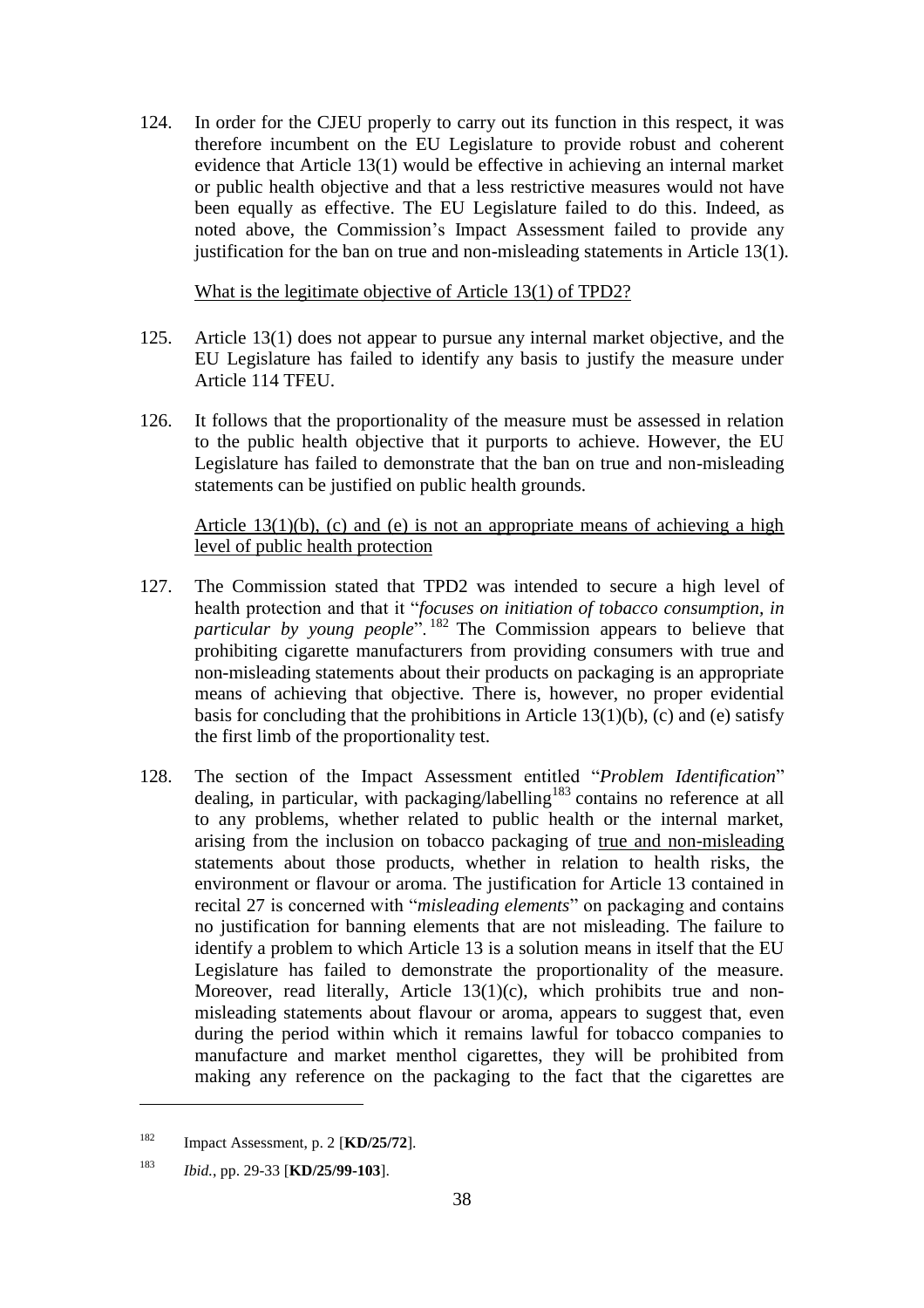menthol-flavoured. That bizarre consequence would inevitably cause consumer confusion and cannot have been intended. Yet it appears that the EU Legislature failed to correct the wording of Article  $13(1)(c)$  to clarify that issue.

- 129. In fact, the Commission appears to have had no evidence at all to suggest that these particular measures would improve public health. There was not even a clear assertion to that effect in the Impact Assessment. Nor did the Commission attempt to: (i) quantify any purported reduction in smoking prevalence as a result of Article  $13(1)$ ; or (ii) take into account the chilling effect the measures would have on the development of reduced-risk products and the impact of that on public health.<sup>184</sup>
- 130. In short, there is no adequate evidential record establishing that Article 13(1)(b), (c) and (e) are appropriate measures to improve public health.

### Less restrictive alternatives and the disadvantages of Article 13(1)(b), (c) and (e) of TPD2

- 131. Article 13(1)(b), (c) and (e) of TPD2 also fail to satisfy the second and third limbs of the proportionality test. Even if these measures were capable of achieving the EU's public health objectives, they would not be the least onerous measures that could be used.<sup>185</sup> The relevant objective is to prevent consumers from being given a false impression as to the health risks of using tobacco products. The provisions, however, are not confined to false or misleading information. They are accordingly disproportionate on that ground.
- 132. Furthermore, the EU Legislature failed to consider whether Article 13(1)(b) may harm public health by chilling the development of reduced-risk products. The EU Legislature should have considered those disadvantages and considered whether they rendered the measure disproportionate. It failed, however, to carry out such an assessment.
- 133. PMI expressly brought this issue to the Commission's attention during the legislative process. As Mr Doms explains, PMI requested a meeting in March 2012 at which it informed the Commission that PMI would be in a position to develop, substantiate and introduce these products "*in the near term*". <sup>186</sup> Moreover, PMI specifically stressed the need for TPD2 to "*permit manufacturers to make accurate and scientifically substantiated claims of reduced risk*".<sup>187</sup> Yet the Commission did not consider these points at all in its

<sup>&</sup>lt;sup>184</sup> The Commission merely asserted that the packaging and labelling proposals would reduce smoking prevalence by 1-1.5% (the Impact Assessment, p .114 [**KD/25/184**]), but that forecast related mostly to the expected effect of larger health warnings and minimum packet sizes (measures that, unlike the prohibition on true and non-misleading statements, the Impact Assessment discussed in detail).

<sup>&</sup>lt;sup>185</sup> This is also true of Article 13(1)(b) if it applies to true and non-misleading statements. The record does not show that Article 13(1)(e) promotes a high level of public health.

<sup>186</sup> See [45] [**CB/4/94**].

<sup>187</sup> *Ibid.*, at [46] [**CB/4/94**].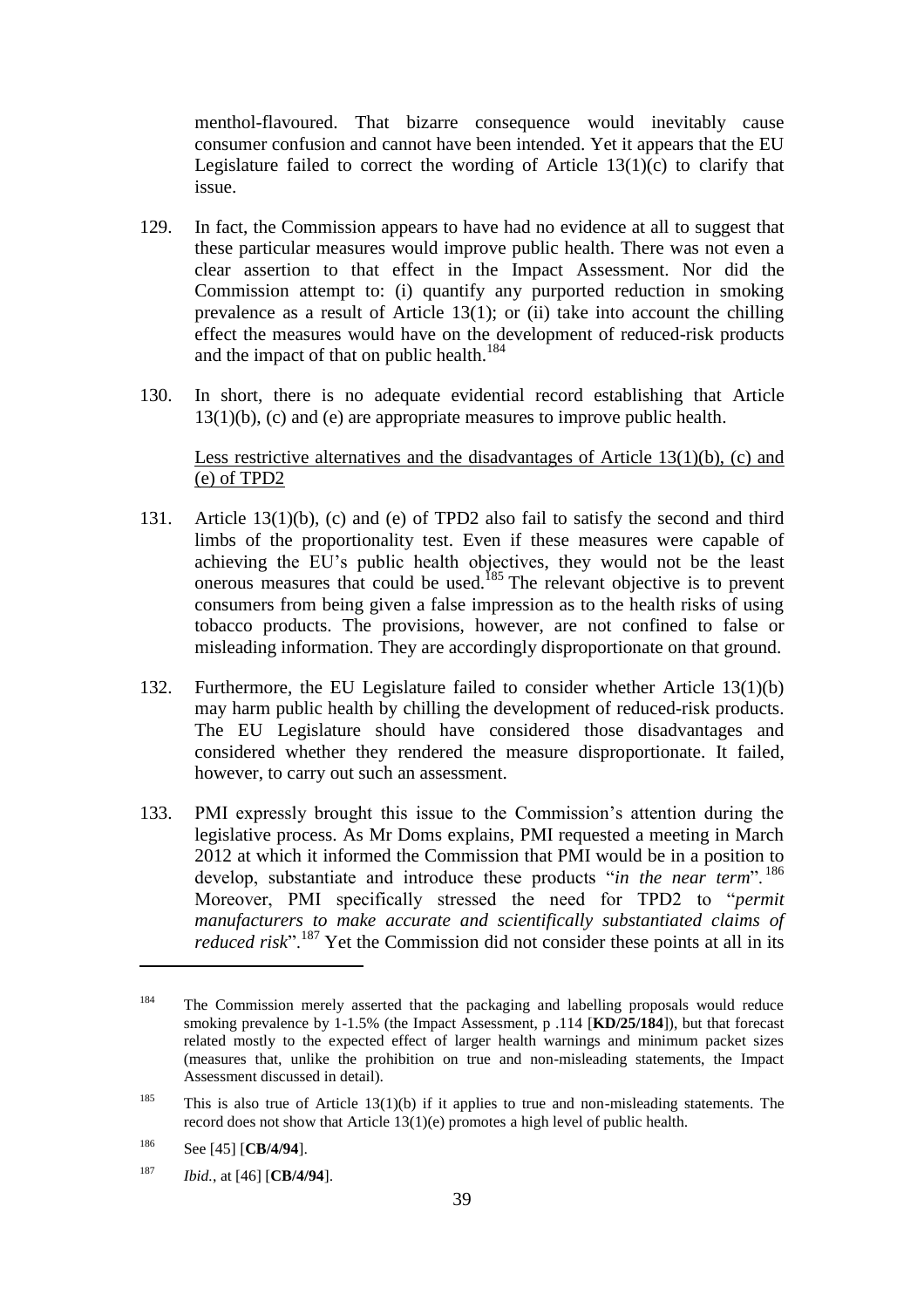Impact Assessment.

- 134. Following the Impact Assessment, as explained by Mr Doms, António Vitorino made the same point in his submission of 21 March  $2013$ .<sup>188</sup> The European Economic and Social Committee also recognised the need for consumers to be informed about reduced-risk products, but no amendments were made to TPD2 to make that possible.<sup>189</sup>
- 135. It follows that the EU Legislature has failed to establish that Article 13(1)(b), (c) and (e) satisfy the third limb of the proportionality test.

# **Conclusion**

136. The EU Legislature did not provide a proper justification for Article 13(1)(b), (c) and (e). As the recitals to TPD2 and the Impact Assessment reveal, the purported public health justification for these measures (such as it was) was anchored in the need to avoid misleading consumers. No justification whatsoever has been provided for prohibiting true and non-misleading statements and Article 13 is, on that basis alone, disproportionate. Furthermore, the EU Legislature failed to recognise and assess the public health disadvantages caused by the impact of the measure on the development of reduced-risk products. This constitutes a further ground for concluding that Article 13 is disproportionate. It follows that the prohibitions in Article 13(1)(b), (c) and (e) are unlawful because they infringe Article 11 of the Charter.

# **F. GROUND OF CHALLENGE 3: UNLAWFUL DELEGATION**

# **Overview**

- 137. PMI's third ground of challenge is that the EU Legislature has, in several instances, unlawfully conferred powers on the Commission to regulate tobacco products further. Although those powers are purported to have been conferred under the rubric of "*delegated*" or "*implementing*" acts under Articles 290 and 291 TFEU respectively, the acts in question go much further than is permitted by those provisions.
- 138. As such, these "*delegated*" and "*implementing*" acts amount to an unlawful circumvention of the constitutional procedures of checks and balances set out in the EU's "*ordinary legislative procedure*". Under the ordinary legislative procedure, important questions of EU policy fall to be determined through the combined efforts and scrutiny of the Commission (the EU's executive arm), the Council (representatives of the Member State Governments) and the

<sup>188</sup> *Ibid.*, at [47] [**CB/4/95**].

<sup>189</sup> See [4.4] [**KD/46/132**].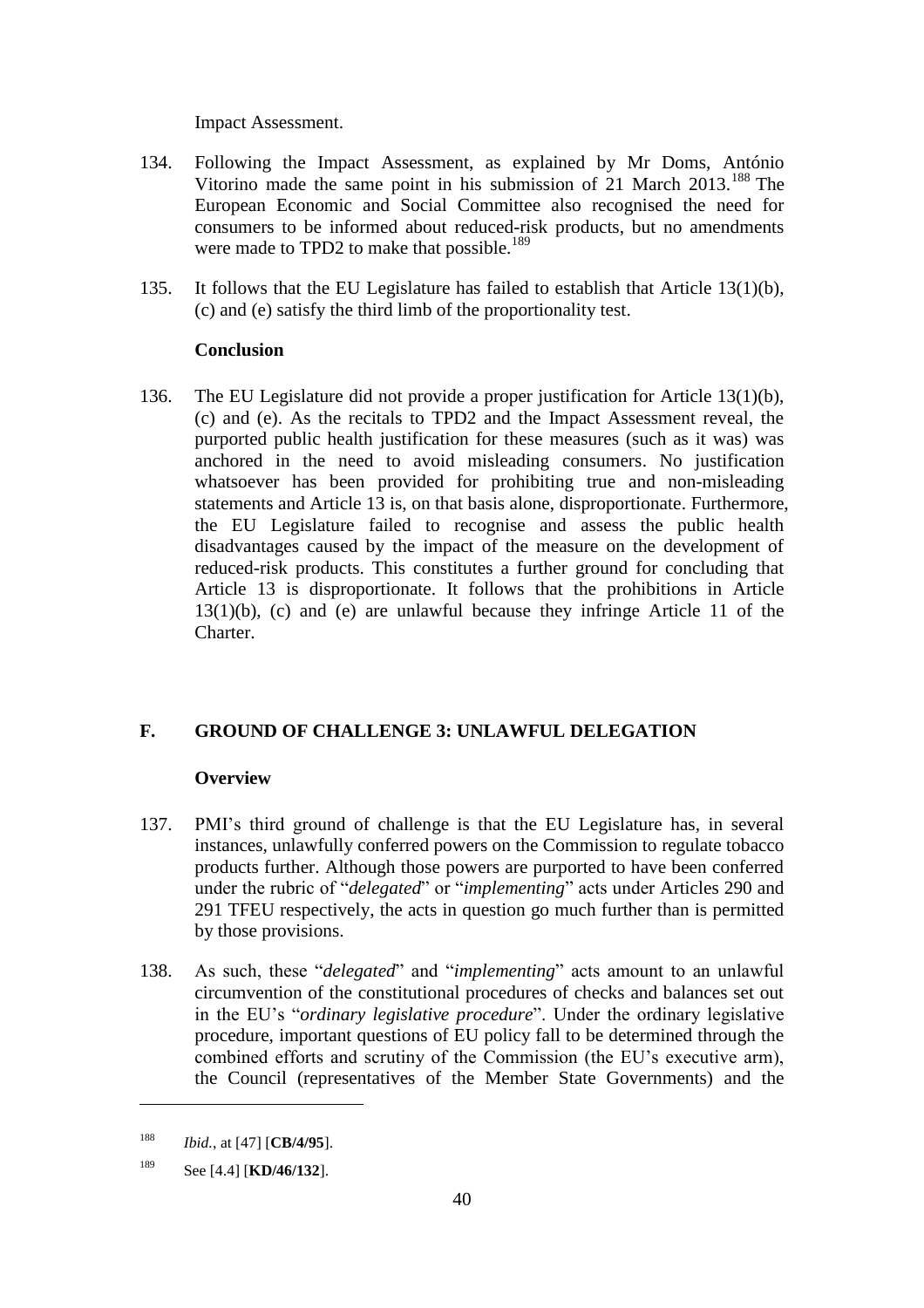European Parliament (the only directly elected element of the EU legislative system). Moreover, legislative proposals are subjected to review by national parliaments for compliance with the principle of subsidiarity (as to which, see below). Instead, under TPD2, important policy questions are delegated to the Commission to decide, with significantly less oversight by the other institutions of the EU, and without any oversight at all by the national parliaments.

# **Legal framework**

- 139. The EU constitutional framework for secondary legislation is set out in Articles 290 and 291 TFEU, which distinguish between "*delegated*" acts and "*implementing*" acts. Those provisions are as follows.
- 140. Article 290 TFEU states:

1. A legislative act may delegate to the Commission the power to adopt non-legislative acts of general application to supplement or amend certain non-essential elements of the legislative act.

The objectives, content, scope and duration of the delegation of power shall be explicitly defined in the legislative acts. The essential elements of an area shall be reserved for the legislative act and accordingly shall not be the subject of a delegation of power.

2. Legislative acts shall explicitly lay down the conditions to which the delegation is subject; these conditions may be as follows:

(a) the European Parliament or the Council may decide to revoke the delegation;

(b) the delegated act may enter into force only if no objection has been expressed by the European Parliament or the Council within a period set by the legislative act.

For the purposes of (a) and (b), the European Parliament shall act by a majority of its component members, and the Council by a qualified majority.

3. The adjective 'delegated' shall be inserted in the title of delegated acts.<sup>190</sup>

# 141. Article 291 TFEU states:

1. Member States shall adopt all measures of national law necessary to implement legally binding Union acts.

<sup>190</sup> [**Auth/1**].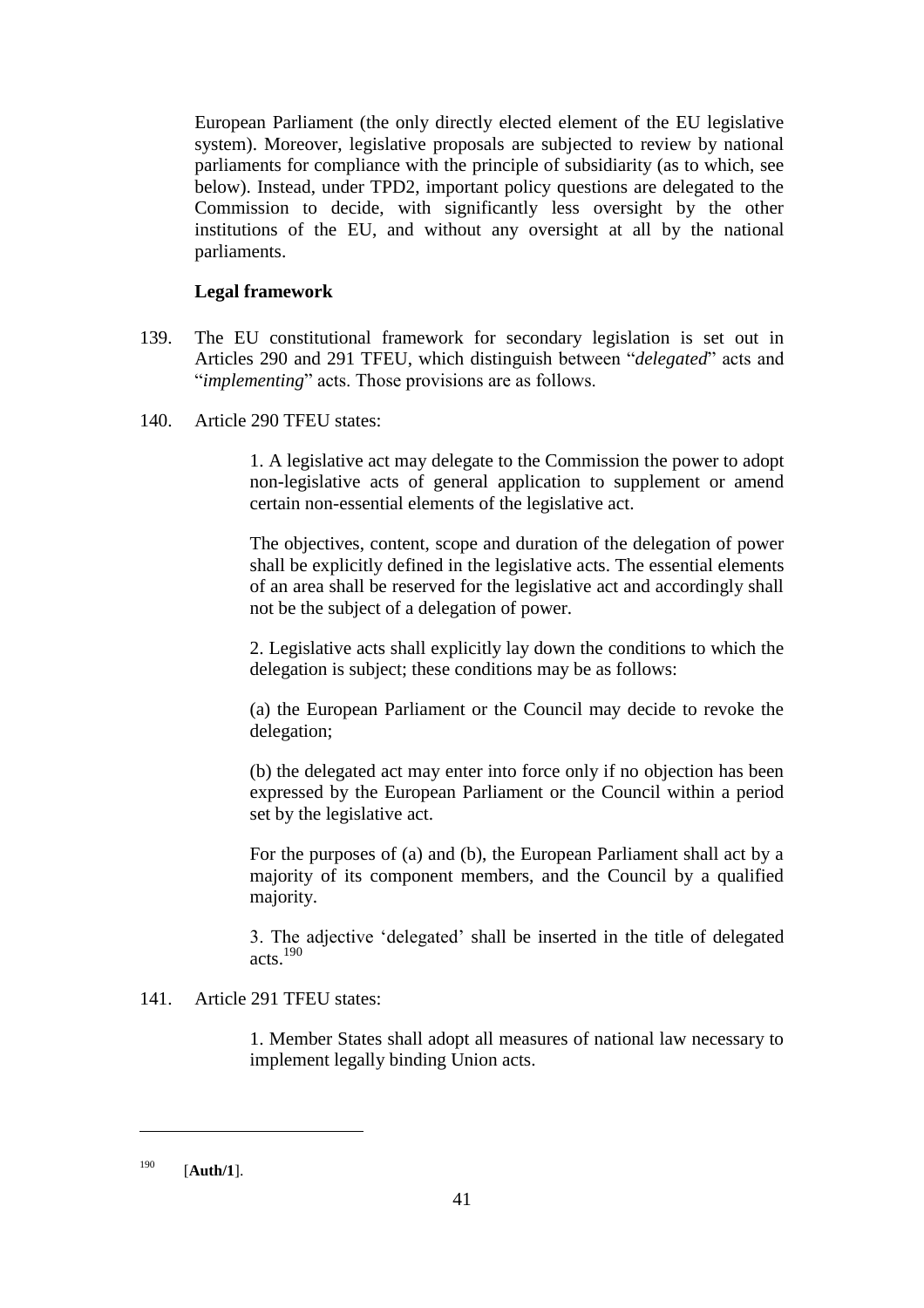2. Where uniform conditions for implementing legally binding Union acts are needed, those acts shall confer implementing powers on the Commission, or, in duly justified specific cases … on the Council.

3. For the purposes of paragraph 2, the European Parliament and the Council, acting by means of regulations in accordance with the ordinary legislative procedure, shall lay down in advance the rules and general principles concerning mechanisms for control by Member States of the Commission's exercise of implementing powers.

4. The word 'implementing' shall be inserted in the title of implementing acts. $^{191}$ 

- 142. Several points emerge from those provisions.
- 143. First, the distinction between delegated and implementing acts is an objective one that depends on the function of the secondary legislation:  $192$ 
	- (a) A delegated act is one that supplements or amends the primary legislation. The Commission has explained that amending means changing the text of, and supplementing means specifically adding new non-essential rules that change the framework of the legislative act: and  $193$
	- (b) An implementing act is one that implements the primary legislation, in the same way as Member States implement directives in their own national law. That is, unlike a delegated act, an implementing act gives effect to the existing rules set out in the primary legislation by providing further details of them, but without amending those rules or adding new ones.<sup>194</sup>
- 144. Second, the TFEU specifies the substantive conditions according to which delegated or implementing powers can be conferred on the Commission:
	- (a) Delegated powers can only be conferred in relation to "*non-essential elements*" of the primary legislation. Moreover, the Commission's discretion is narrowly circumscribed by the primary legislation. In particular, the "*objectives, content, scope and duration of the delegation of power shall be explicitly defined*" by the primary legislation. <sup>195</sup> The concept of "*essential elements*" of legislation derives from a long line of CJEU decisions under the Pre-Lisbon Treaties. In those decisions, the CJEU has stated that "*essential*"

<sup>191</sup> *Ibid.*

<sup>&</sup>lt;sup>192</sup> See the Commission's Communication to the European Parliament and the Council concerning the Implementation of Article 290 TFEU (COM(2009) 673), at p. 3 [**Auth/50**].

<sup>193</sup> *Ibid.*, at p. 4.

<sup>194</sup> *Ibid.*

<sup>195</sup> Article 290(1) TFEU [**Auth/1**].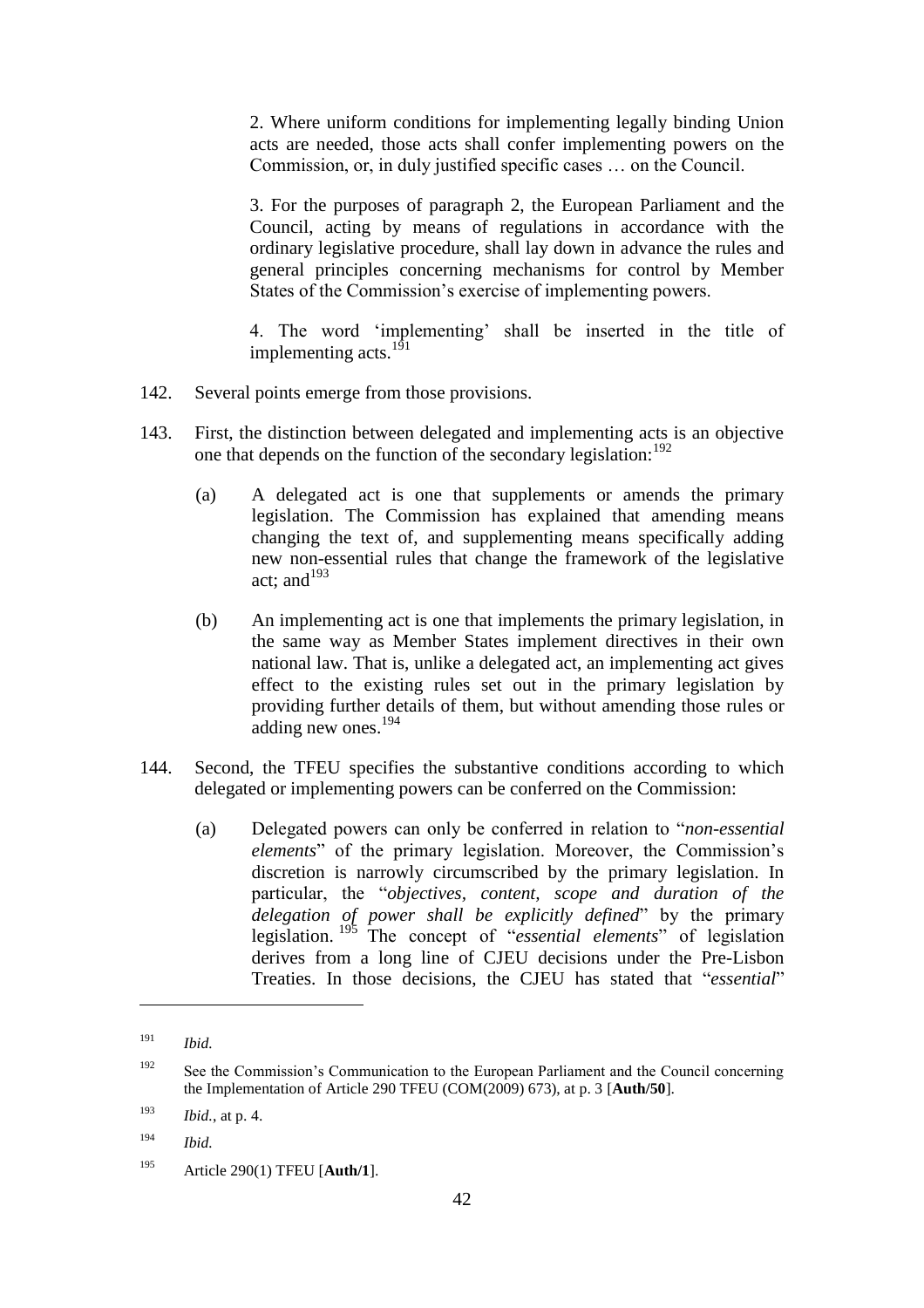elements entail "*political choices falling within the responsibilities of the European Union legislature, in that* [they require] *the conflicting interests at issue to be weighed up on the basis of a number of assessments*". <sup>196</sup> The CJEU has also characterised as "*essential*" legislation that can "*mean that the fundamental rights of the persons concerned may be interfered with to such an extent that the involvement of the European Union legislature is required*"; and <sup>197</sup>

- (b) Implementing powers can only be conferred on the Commission "[w]*here uniform conditions for implementing legally binding Union acts are needed*".<sup>198</sup> That limitation on the EU Legislature's ability to confer power on the Commission reflects the important EU constitutional concept of subsidiarity (discussed below in PMI's fourth ground of challenge). It is only when uniform implementation is "*needed*" that implementing acts can be put in place.
- 145. Third, the TFEU sets out the different checks and balances that apply to delegated and implementing acts:
	- (a) Primary legislation that confers delegated powers can provide the Council and Parliament with veto rights over the Commission's delegated acts and with the right to revoke the power of delegation. Importantly, however, neither the Council nor the Parliament can ever be empowered to amend the Commission's delegated acts; and
	- (b) Implementing powers are exercised by the Commission subject to the control of the committee procedures that the EU Legislature has created pursuant to Article 291(3) TFEU. Regulation 182/2011 of the Parliament and of the Council sets forth the rules and general principles concerning mechanisms for control by Member States of the Commission's exercise of implementing powers. <sup>199</sup> Essentially, the procedure involves scrutiny by committees made up of technical experts appointed by the Member States. The committees either follow an "*advisory procedure*", pursuant to which the Commission must take the committee's opinion into account when making its implementing acts, or an "*examination procedure*", pursuant to which the committee has a veto right over the Commission's draft implementing acts. Neither the Council nor the Parliament has rights of veto. Rather, Article 11 of Regulation 182/2011 provides that the Parliament and Council can express a view that the draft act exceeds the Commission's powers, in which case the Commission must take that view into account.

<sup>196</sup> Case C-355/10 *Parliament v Council* (judgment of 5 September 2012) (the "*SBC* case") at [76] [**Auth/35**].

<sup>197</sup> *Ibid.*, at [77].

<sup>198</sup> Article 291(2) TFEU [**Auth/1**]

<sup>199</sup> [2011] OJ L 55/13 [**Auth/16**].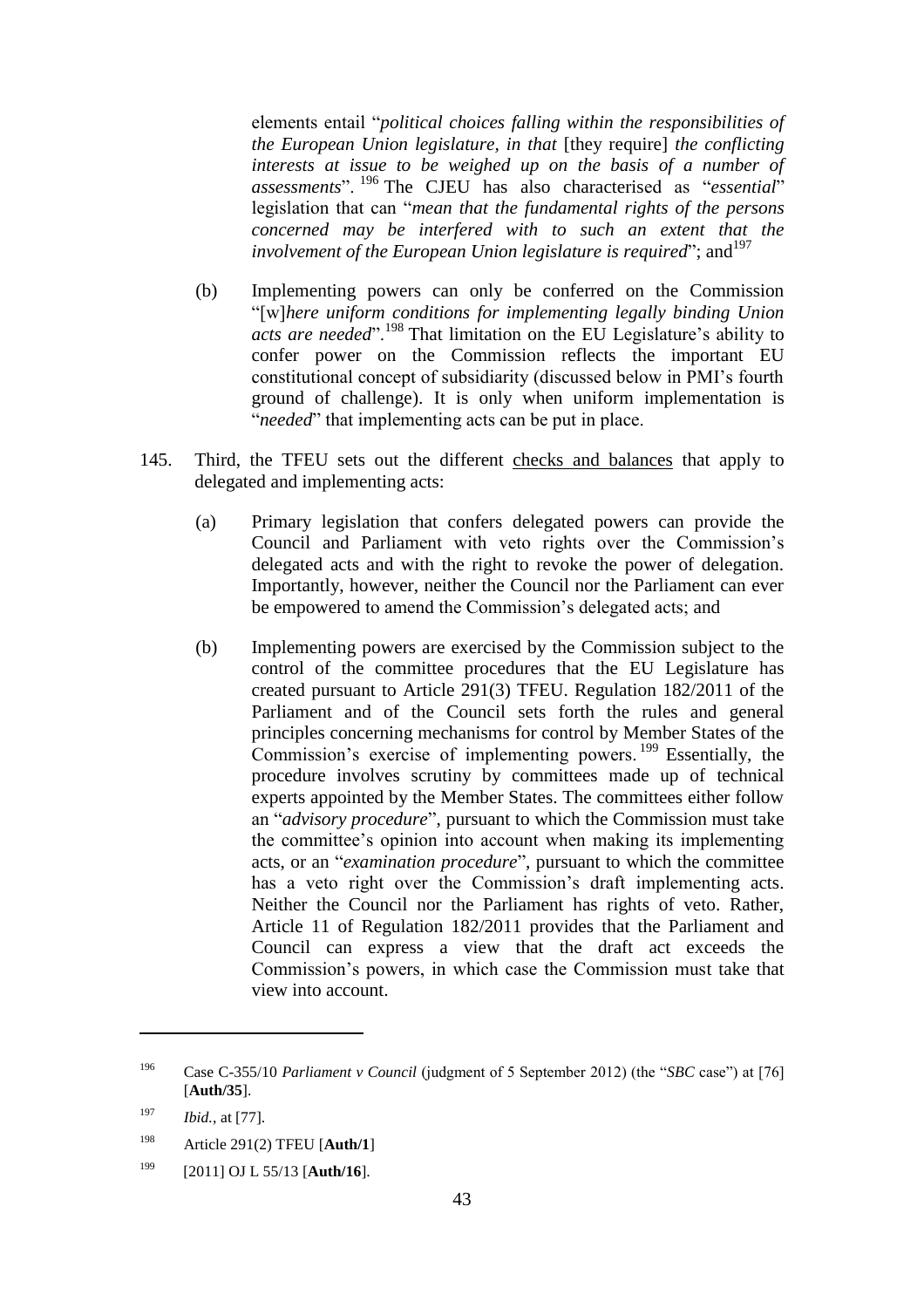- 146. Although, as noted above, there must be an objectively verifiable boundary between permissible and impermissible delegations under Articles 290 and 291 TFEU, the CJEU is yet to clarify precisely where that boundary lies. The CJEU has only been called upon to apply Articles 290 and 291 TFEU (as opposed to the Pre-Lisbon provisions that they replaced) in two cases, both of which were decided earlier this year.<sup>200</sup> Neither judgment needed to consider the boundary between essential and non-essential elements that is at issue in the present case. The Opinions of the Advocates General (Jääskinen and Cruz Villalón respectively) did address that issue, but reached different conclusions. Advocate General Cruz Villalón expressed caution about drawing too heavily from Pre-Lisbon case-law when interpreting Articles 290 and 291 TFEU.<sup>201</sup> Advocate General Jääskinen, by contrast, specifically endorsed the analysis of the CJEU in the *SBC* case (discussed above) as to the distinction between "*essential*" and "*non-essential*" acts.<sup>202</sup> On that issue, Advocate General Cruz Villalón appeared to suggest that, if anything, the scope for delegation might be narrower under Article 290 TFEU than it was in the Pre-Lisbon environment. $^{203}$
- 147. In light of the absence of clear authority on the EU constitutional principles at stake, PMI respectfully submits that it is essential that a reference to the CJEU should be made.

### **The TPD2 legislative process leading to the incorporation of delegated and implementing acts**

- 148. As noted above, an important part of the EU legislative process is scrutiny by the various committees of the European Parliament. A particularly important committee, from the perspective of compliance with the constitutional rules in the Treaties, is the Legal Affairs Committee. That committee expressed serious concerns about the constitutionality of TPD2 that the EU Legislature has never addressed adequately (if at all).
- 149. In relation to the various conferrals of powers to make delegated and implementing acts, the Legal Affairs Committee gave a special, detailed opinion on 10 July 2013, which was in addition to the more general opinion of 20 June 2013 (discussed above in the context of legal basis). <sup>204</sup> In its opinion, the Legal Affairs Committee noted that there was an "*absence of any case law from the Court of Justice on the question of the demarcation between*

<sup>200</sup> See Case C-270/12 *UK v Council and Parliament* (judgment of 22 January 2014) [**Auth/38**] and Case C-427/12 *Commission v Parliament and Council* (judgment of 18 March 2014) [**Auth/39**].

<sup>201</sup> See the Opinion of AG Cruz Villalón in Case C-427/12 *Commission v Parliament and Council*  (Opinion of 19 December 2013) at [AG33]-[AG34] [**Auth/39**].

<sup>202</sup> See the Opinion of AG Jääskinen in Case C-270/12 *UK v Council and Parliament* (Opinion of 12 September 2013) at footnote 102 [**Auth/38**].

<sup>203</sup> Case C-427/12 *Commission v Parliament and Council* (Opinion of 19 December 2013) at [AG75] [**Auth/39**].

<sup>204</sup> [**KD/41/200-217**].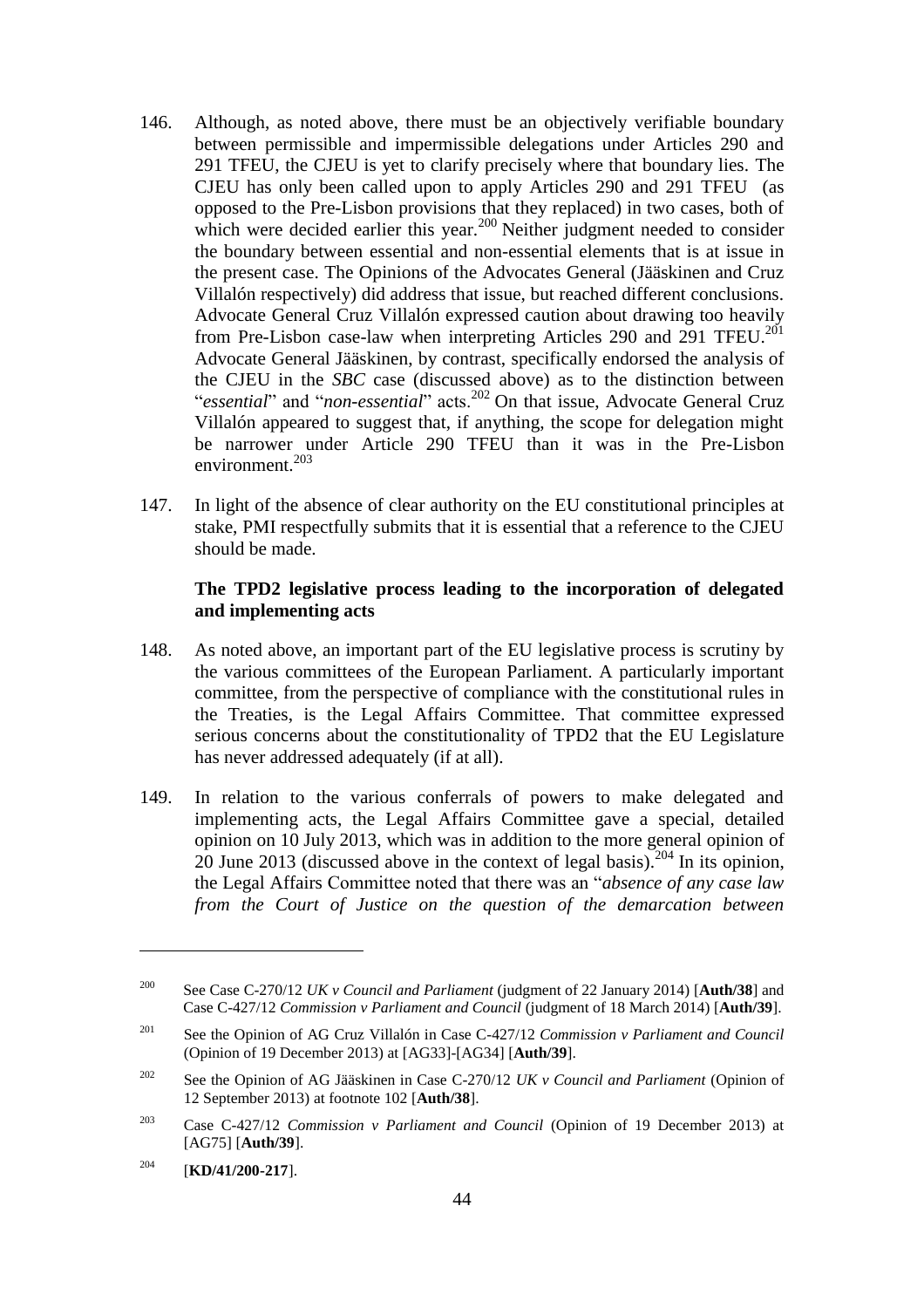*delegated and implementing acts*".<sup>205</sup> It therefore applied first principles, and concluded as follows:

… the Committee on Legal Affairs should take the view that with the exception of [four particular provisions] none of the suggested provisions on delegated acts should be accepted by Parliament.

All other suggested provisions providing for the adoption of delegated acts should be deleted and the substantive content included in the basic act. In certain cases, delegated acts could be used to make determinations or implementing acts to provide uniform implementing conditions, but only where the criteria are further specified in the basic act. Alternatively, the Commission could be required to draw up a report within a certain time-span to the co-legislators, with possible accompanying proposals for amending legislative acts, as in [a previous directive].<sup>206</sup>

150. The Legal Affairs Committee's concerns went unheeded by the Parliament, which negotiated the final text of TPD2 with the Council and Commission in the trilogue procedure. Although the original Commission proposals considered by the Legal Affairs Committee were amended during that procedure, no reasons have been published to explain how those amendments address the Legal Affairs Committee's concerns, and, as explained below, they fail to do so.

### **The unlawful delegated and implementing acts in TPD2**

- 151. The Legal Affairs Committee's opinion identified three categories of unlawful conferrals of powers to make delegated and implementing acts:
	- (a) Powers in relation to emissions levels (Articles 3 and 4);
	- (b) Powers in relation to ingredients (Article 7); and
	- (c) Powers in relation to labelling (Articles 9, 10 and 12).
- 152. Those conferrals of power are considered in turn below.

The delegations concerning emissions levels (Articles 3 and 4) are unlawful

153. Article 3 states in relevant part:

<sup>205</sup> See pp. 4/18 and 5/18 of the Committee's opinion [**KD/41/203 and 204**]. This opinion pre-dated the judgments of the CJEU discussed above, but as noted above, neither judgment sheds much light on the issues raised by the Committee's opinion.

<sup>206</sup> [**KD/41/205**].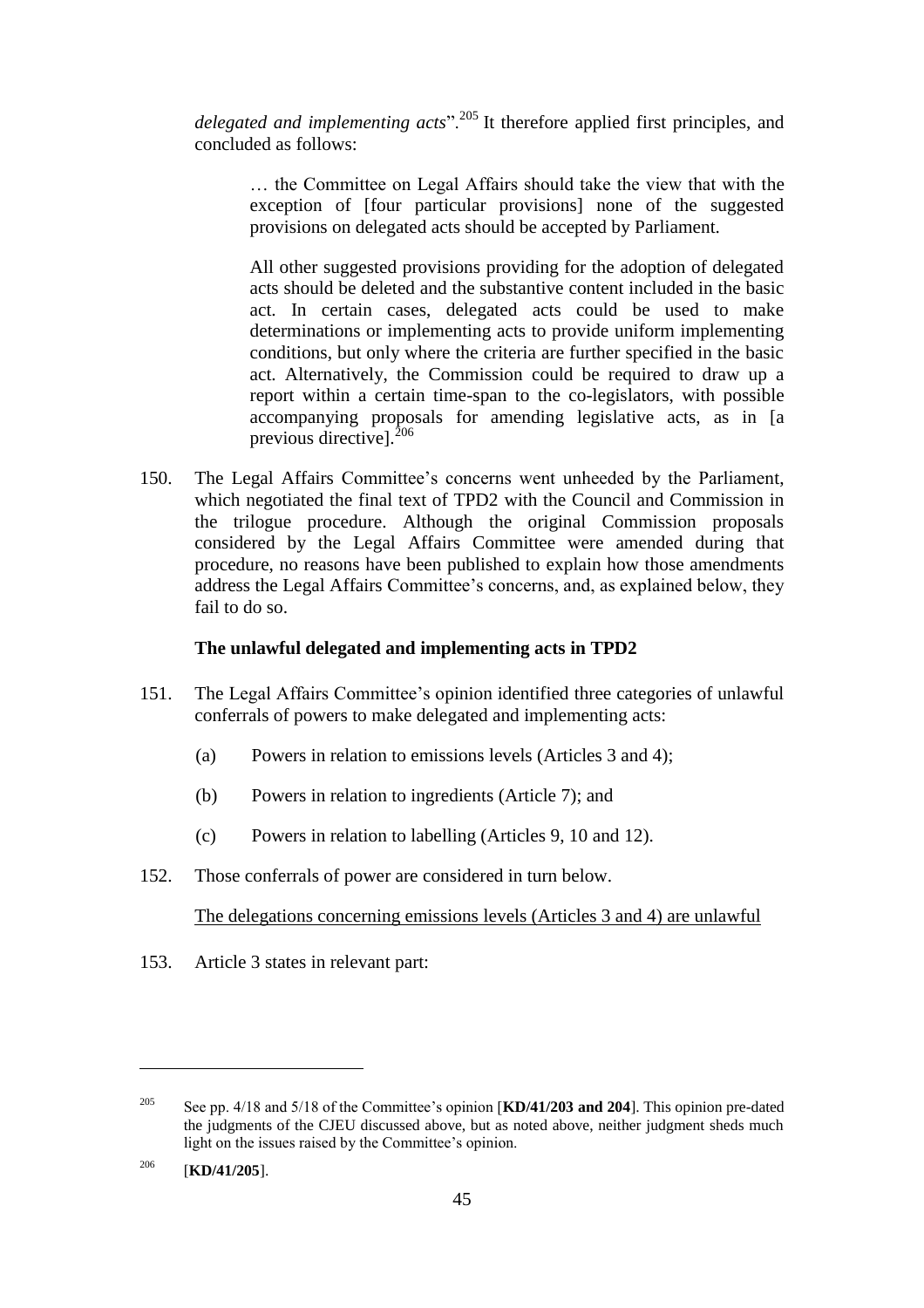1. The emission levels from cigarettes placed on the market or manufactured in the Member States ('maximum emission levels') shall not be greater than:

- a) 10 mg of tar per cigarette,
- b) 1 mg of nicotine per cigarette,
- c) 10 mg of carbon monoxide per cigarette.

2. The Commission shall be empowered to adopt delegated acts in accordance with Article 27 to decrease the maximum emission levels laid down in paragraph 1, where this is necessary based on internationally agreed standards.

…

4. The Commission shall adopt delegated acts in accordance with Article 27 to integrate standards agreed by the parties to the FCTC or by the WHO relating to maximum emission levels from cigarettes other than the emissions referred to in paragraph 1 and for emissions from tobacco products other than cigarettes into Union law.<sup>207</sup>

- 154. Article 3 therefore confers on the Commission two forms of delegated powers: the power to decrease the cigarette emission levels laid down in Article 3(1), and the power to specify new maximum emission levels for other substances (*i.e.* other than TNCO) or for other products (*i.e.* other than cigarettes).
- 155. The rationale for those provisions is set out in recitals 10 and 12 to the Directive:

(10) [TPD1] established maximum limits for tar, nicotine and carbon monoxide yields of cigarettes … Those maximum limits and that approach remain valid.

…

(12) As regards establishing maximum emission levels, it could be necessary and appropriate at a later date to reduce the emission levels for tar, nicotine and carbon monoxide or to establish maximum levels for other emissions from tobacco products, taking into consideration their toxicity or addictiveness.<sup>208</sup>

156. The constitutional question, however, is which institutions are authorised to set new maximum emission levels. The current levels were set by the EU Legislature, presumably with all of the constitutional checks and balances entailed in the ordinary legislative procedure. With TPD1 and TPD2, the

<sup>207</sup> [**Auth/15**].

<sup>208</sup> *Ibid.*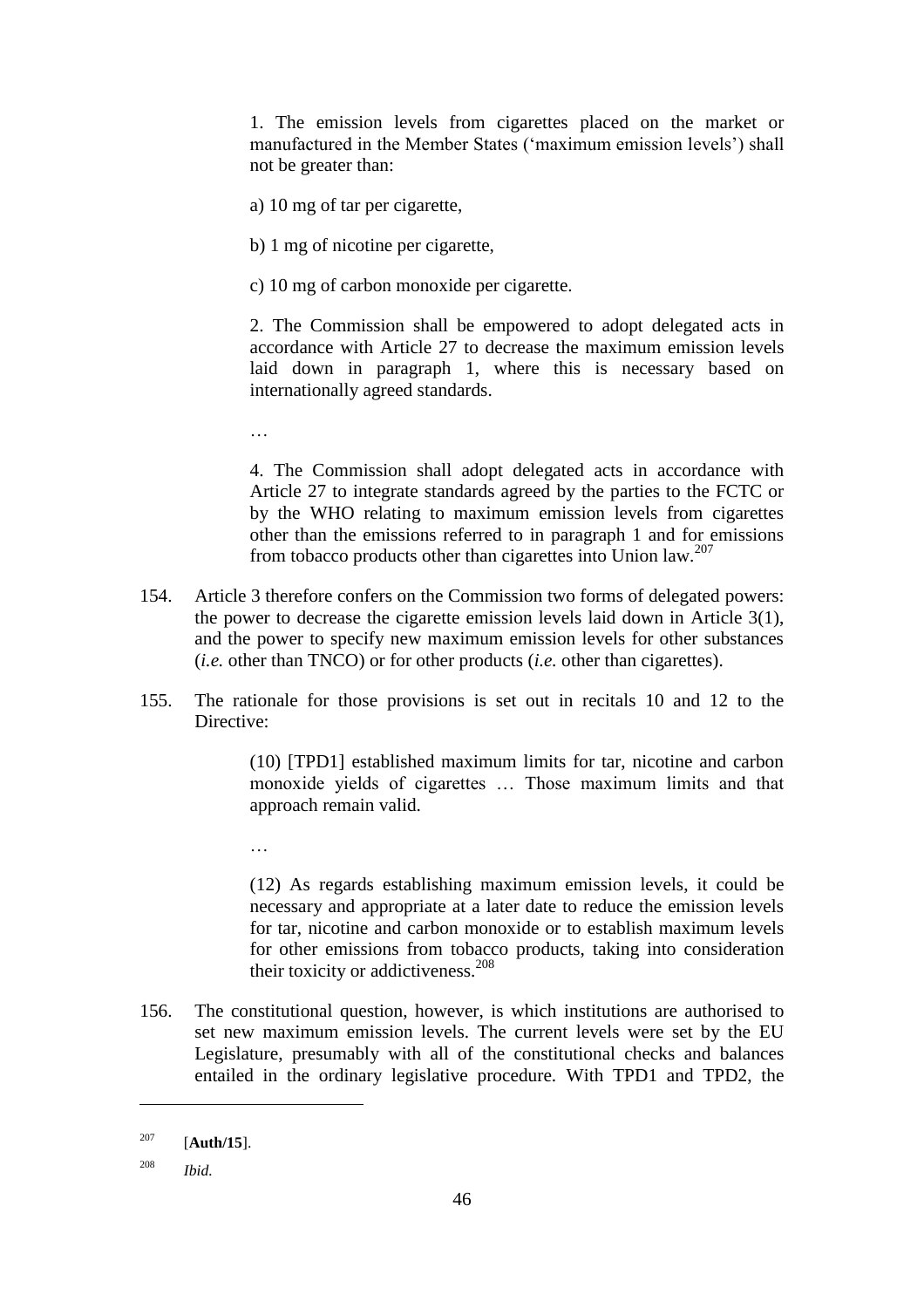Commission made its proposals, Parliament and the Council had the opportunity to propose amendments, and all three institutions of the EU were required to approve the final text. In contrast, Article 3(2) of TPD2 purports to empower the Commission to bypass those checks and balances, and decide on new maximum emission levels subject only to veto rights by the Council and Parliament.

157. TPD2 also sets no limits on how low the Commission could set maximum emission levels using its delegated powers. Article 2(22) defines "*maximum emission level*" to mean "*the maximum … emission, including zero, of a substance in a tobacco product measured in milligrams*".<sup>209</sup> Accordingly, the Commission could, in theory, exercise its powers under Article 3(2) or (4) of TPD2 to prohibit the sale of tobacco products throughout the EU. As the Legal Affairs Committee put it:

> In view of the public health aim, the question of level of harmful substances touches upon essential elements. The scope of potential prohibition is unlimited.<sup>210</sup>

- 158. The Legal Affairs Committee was correct. To paraphrase the passages in the CJEU's judgment in the *SBC* case cited above and apply them to the facts of this case, the setting of maximum emissions levels entails political choices falling within the responsibilities of the EU Legislature (assuming that the EU has competence to act at all), in that it requires the conflicting interests at issue to be weighed up on the basis of a number of assessments. Moreover, the regulation of tobacco emissions (and even more so, a complete prohibition) would engage fundamental rights to such an extent that the involvement of the EU Legislature is required. For that reason, this delegation cannot be regarded as a "*non-essential*" element of the legislative act as required by Article 290(1) TFEU.
- 159. Indeed, one way of testing that point is to consider the fact that there was once a directive that did nothing other than set maximum tar levels for cigarettes. Maximum tar levels must therefore have been an essential element of that directive – after all, that directive did nothing else. But if maximum tar levels were an essential element of that directive, then they must also be an essential element of this Directive. The fact that they are now included among a package of other measures in a single directive cannot change the analysis.
- 160. The only guidance given by TPD2 as to the scope of the Commission's power is that the emission levels laid down in Article 3(1) can only be amended "*where this is necessary based on internationally agreed standards*".<sup>211</sup> But if the EU Legislature cannot delegate responsibility for making decisions of this kind to the Commission, it follows *a fortiori* that the EU Legislature cannot make the delegation of such powers further dependent on action taken by

<sup>209</sup> *Ibid.*

<sup>210</sup> [**KD/41/207**].

<sup>211</sup> [**Auth/15**].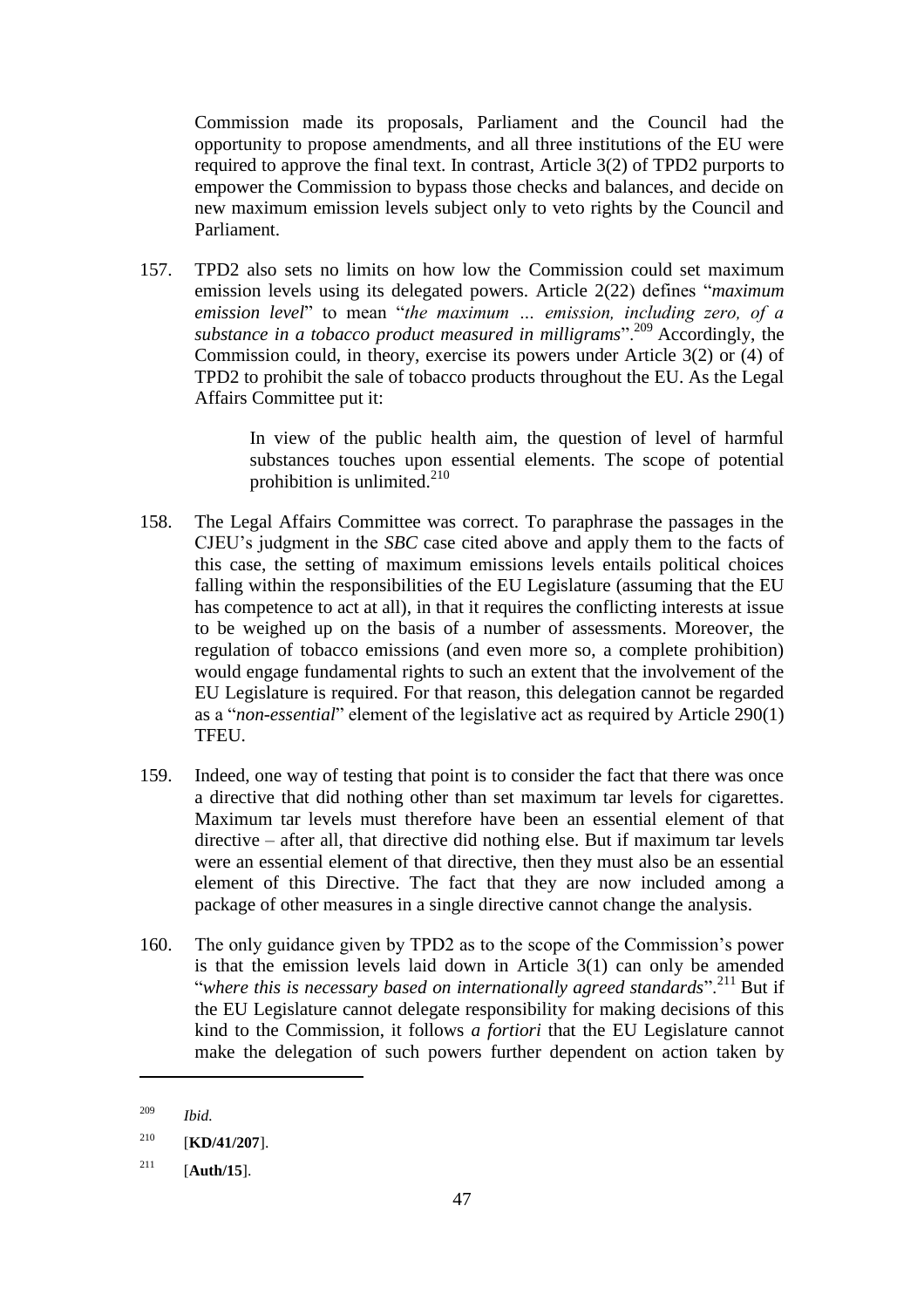international organisations either. As the CJEU stated in *Kadi*:

an international agreement cannot affect the allocation of powers fixed by the Treaties …

the obligations imposed by an international agreement cannot have the effect of prejudicing the constitutional principles of the EC Treaty, which include the principle that all Community acts must respect fundamental rights, that respect constituting a condition of their lawfulness which it is for the Court to review in the framework of the complete system of legal remedies established by the Treaty.<sup>212</sup>

- 161. Just as the CJEU found in *Kadi* that a UN Security Council resolution made under the UN Charter could not override the constitutional procedures and fundamental rights protected by the Treaties, so the (more amorphous and less significant) "*internationally agreed standards*" referred to in Article 3 of TPD2 cannot override the need for a full, ordinary legislative procedure to modify the emission levels set down in that Article. Indeed, it is entirely unclear as to what is meant by "*internationally agreed standards*" in this context. By way of illustration, the Directive leaves unanswered the question of whether such standards could extend to non-binding guidelines made by international bodies concerned with tobacco control, or even by declarations made exclusively by non-EU States.
- 162. The delegation set out in Article 3(4) of TPD2 is equally problematic. Like the delegation in Article 3(2), it envisages that the Commission may set new maximum emission levels. However, rather than conferring discretion on the Commission, it compels the Commission to act to implement standards "*agreed*" by the parties to the FCTC or the World Health Organisation (the "WHO"). If giving the Commission a discretion to implement such unspecified standards agreed by such bodies is unlawful, then compelling the Commission to do so must also be unlawful. Moreover, the text of Article 3(4) does not even explain what the term "*agreed*" means in this context.
- 163. Article 4(5) of TPD2 is unlawful for the same reasons as Article 3(4). Article 4 establishes the methodology for measuring emissions levels for the purposes of the maximum levels stipulated by Article 3. Article 4(5) is unlawful because it compels the Commission to adopt any new methods for measuring emissions that the parties to the FCTC agree or that the WHO stipulates.

The delegations concerning ingredients regulation (Article 7) are unlawful

164. Article 7(1) of TPD2 prohibits "*the placing on the market of tobacco products with a characterising flavour*". The term "*characterising flavour*" is defined by Article 2(25) to mean:

<sup>212</sup> Cases C-402/05 P and 415/05 P *Kadi v Council* [2008] I-6351 at [282] and [285] [**Auth/32**].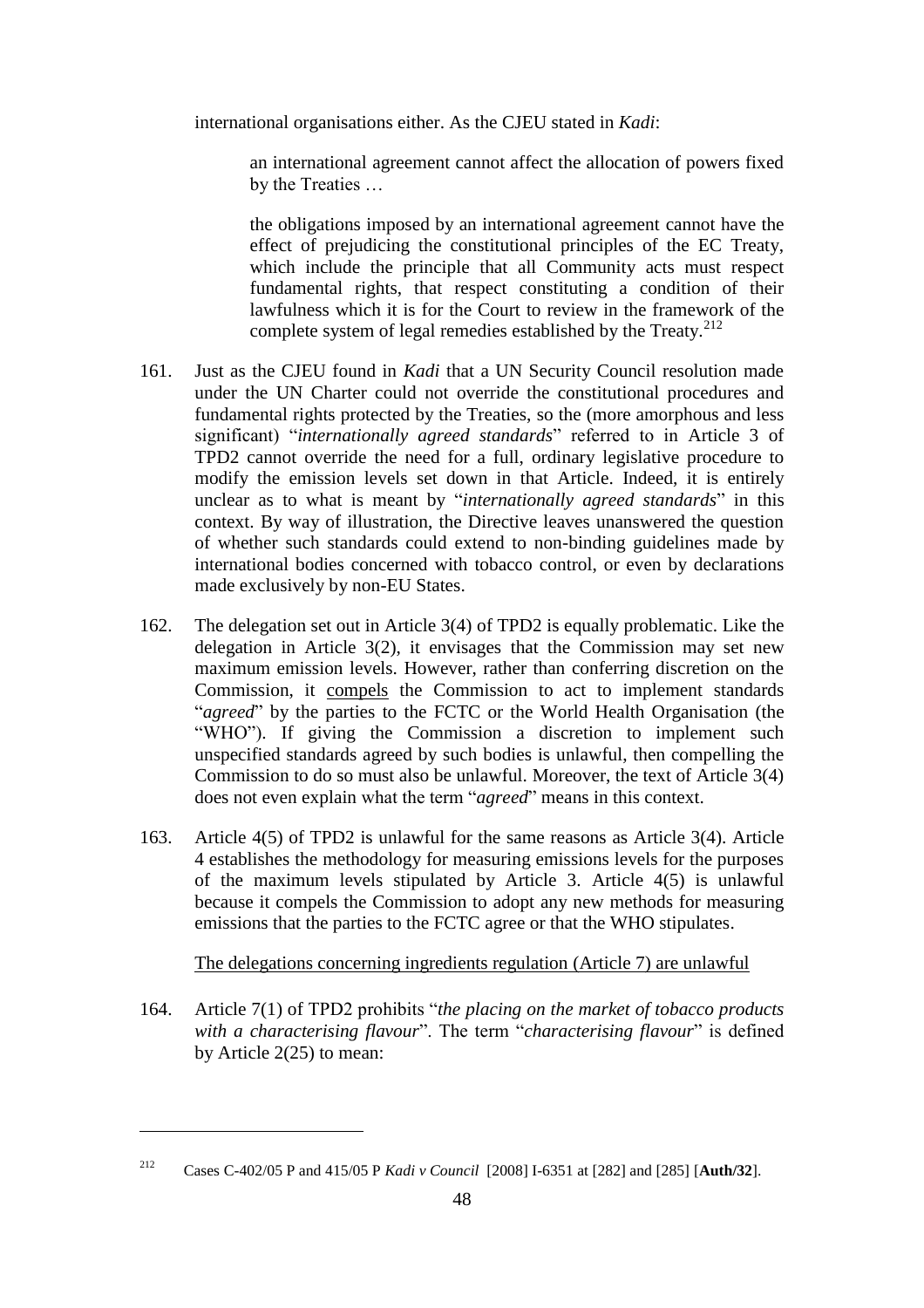a clearly noticeable smell or taste other than one of tobacco, resulting from an additive or a combination of additives, including, but not limited to, fruit, spice, herbs, alcohol, candy, menthol or vanilla, which is noticeable before or during the consumption of the tobacco product. $^{213}$ 

- 165. Articles 7(2) to 7(5) then create a complex scheme of implementing and delegated acts to give effect to that broad prohibition:
	- (a) Article 7(2) empowers the Commission to determine, by implementing act, whether a particular tobacco product falls within the scope of paragraph 1;
	- (b) Article 7(3) requires the Commission to adopt implementing acts laying down uniform rules for the procedures for determining whether a tobacco product falls within paragraph 1;
	- (c) Article 7(4) provides for the Commission to adopt implementing acts establishing an independent advisory panel to advise Member States and the Commission on the application of Article 7(1); and
	- (d) Article 7(5) empowers the Commission to adopt delegated acts setting maximum content levels for additives resulting in characterising flavours where a particular additive has been banned or restricted in at least three Member States.
- 166. The second set of delegated and implementing acts in Article 7 relates to the prohibition on tobacco products containing additives that increase the toxic or addictive effect, or the carcinogenic, mutagenic or reprotoxic properties of a tobacco product "*to a significant or measurable degree*" (Article 7(9) of  $TPD2$ ).<sup>214</sup> As with the ban on characterising flavours, TPD2 creates a complex scheme of implementation and delegation:
	- (a) Article 7(10) empowers the Commission to determine by implementing act whether a tobacco product falls within the scope of Article 7(9); and
	- (b) Article 7(11) provides that, where an additive has been banned in at least three Member States for breach of Article 7(9), the Commission may adopt delegated acts to set maximum content levels for those additives, and that those levels shall be set at the lowest maximum level set by the Member States.
- 167. The third category of delegated act relates to tobacco products other than cigarettes and roll-your-own tobacco. Article 7(12) TPD2 exempts those products from the prohibitions on flavourings set down in Articles 7(1) and

<sup>213</sup> [**Auth/15**].

<sup>214</sup> *Ibid.*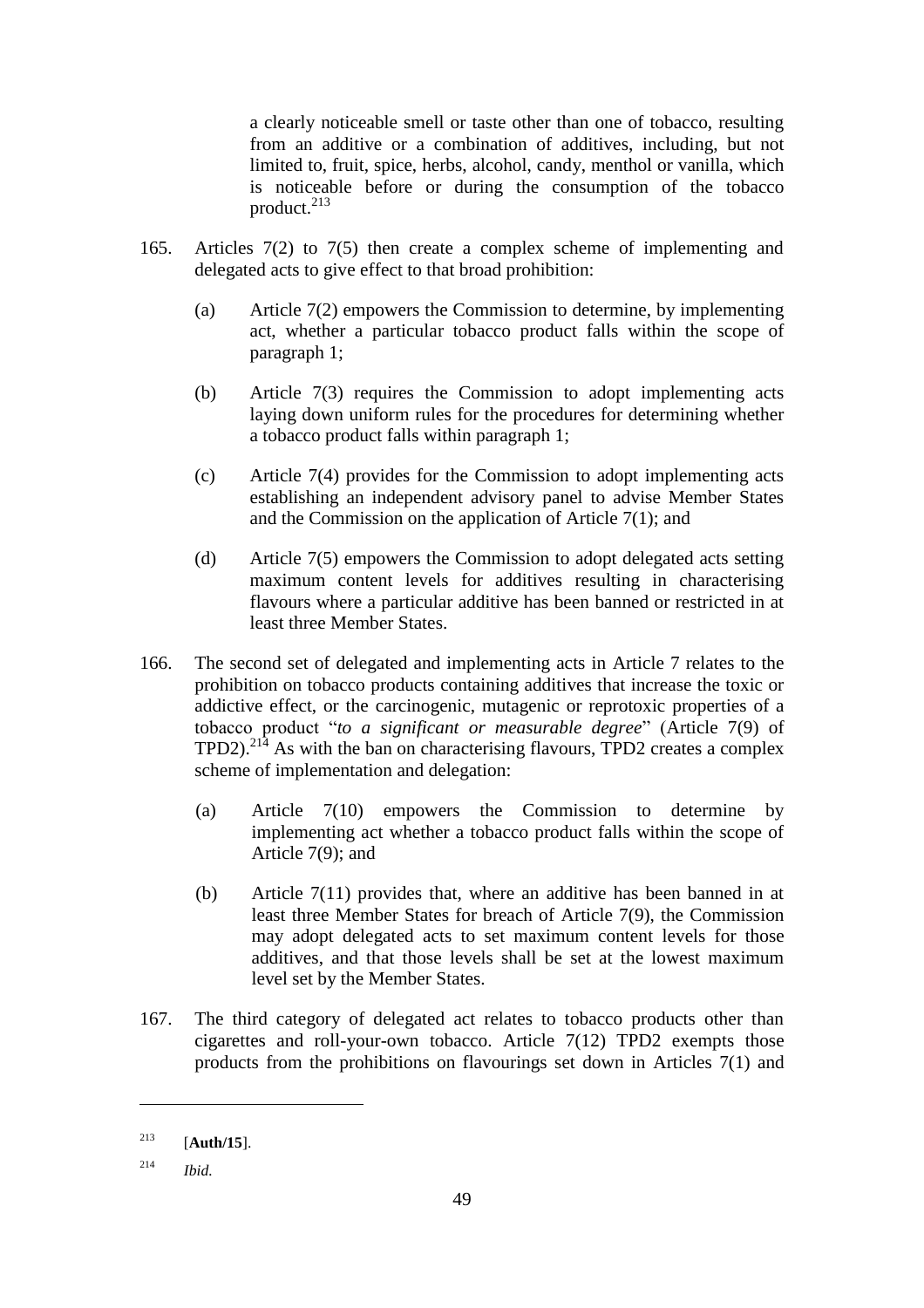7(7). But it also permits the Commission to withdraw that exemption for a particular product category "*if there is a substantial change of circumstances as established in a Commission report*" as defined in Article 2(28). 215

- 168. The common element in each of those three circumstances is that the EU Legislature has failed to complete the task of specifying the essential elements of the Directive. That is most obvious in Article 7(12), where the Commission has *carte blanche* to apply the scheme of flavouring regulation to entirely new categories of products when there has been a change of circumstances within the meaning of Article 2(28). But even in those circumstances, deciding which categories require legislation is a matter for the EU Legislature.
- 169. The same proposition is true for the implementation of the general ban on characterising flavours and the ban on harmful additives. In both cases, the EU Legislature has failed to specify essential elements of the Directive.
- 170. There is also no justification for the delegated acts set out in Articles 7(5) and 7(11) (*i.e*. the provisions that empower the Commission to extend a ban in three Member States throughout the Union). Those provisions do not supplement or amend the Directive; they implement it in exactly the same way as Articles  $7(2)$  and  $7(10)$  implement it. In both cases, the Commission is empowered to set limits on the use of additives on the grounds that they result in a characterising flavour or are harmful. But when the Commission comes to exercise those powers, it will simply be applying the general prohibitions in Articles 7(1) and 7(9) to the facts of a particular additive. Such an exercise could not be construed as supplementing or amending the Directive. For that reason, at the very least, those Articles must be struck down.

### Labelling (Articles 9, 10 and 12)

- 171. Articles 9, 10 and 12 of TPD2 put in place a detailed system of health warnings to be included on packages for various tobacco products. In particular:
	- (a) Article 9 provides for the display of certain specific textual messages such as "*Smoking kills*" and provides details on exactly where on the package they shall be displayed and how large and in what font they should appear;
	- (b) Article 10 provides for the display of "*combined*" text and photographic health warnings. Again, it provides a list of approved text and it provides for a library of approved photographs to be established by the Commission; and

<sup>215</sup> *Ibid.*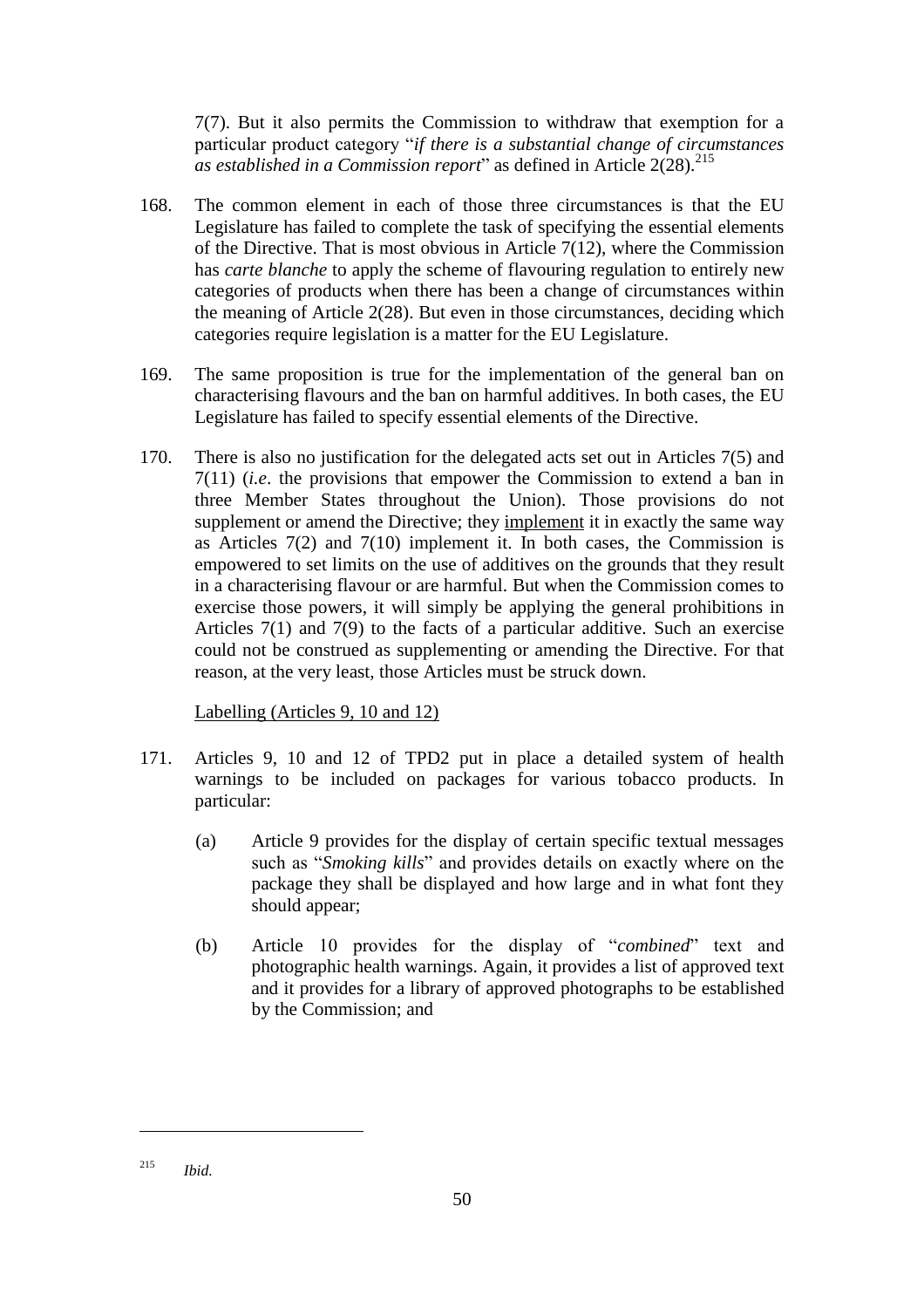- (c) Article 12 provides for the display of the words "*This tobacco product damages your health and is addictive"* on packaging for smokeless tobacco products.<sup>216</sup>
- 172. In each case in respect of the textual messages, however, having specified the essential elements of the legislation, the EU Legislature then empowered the Commission to change the text warnings in a manner that may be inconsistent with the EU Legislature's specifications (see Articles 9(5), 10(3) and 12(3) of  $TPD2$ ).<sup>217</sup> The only limitation on the Commission's freedom to changes those warnings is that is provided by Article 8(7): "*the Commission shall ensure that it is factual or that Member States shall have a choice of two warnings, one of which is factual*".<sup>218</sup>
- 173. In other words, having selected warnings that the EU Legislature considered to be factually accurate and effective, the EU Legislature has also empowered the Commission to select entirely different warnings. The warnings contained in TPD2 were selected pursuant to the legislative process. However, the Commission now has the power to select new warnings that are not subject to the same legislative controls. Moreover, the Commission could, in theory, require warnings that are false or misleading, as one of the two warnings need not be "*factual*". The Commission could therefore completely alter the message that had been selected by the EU Legislature. To use the words of the Legal Affairs Committee, that delegation "*clearly touches upon essential elements*" and is therefore unlawful. 219
- 174. In respect of the photographic warnings, the EU Legislature did not even establish the library in the first place. If permitting the Commission to amend a library of warnings is impermissible, it follows *a fortiori* that permitting the Commission to establish such a library and also to amend it subsequently is also impermissible. By way of illustration, the Commission could establish a library of photographic warnings that convey messages that are inconsistent with the text warnings selected by the EU Legislature.

# **G. GROUND OF CHALLENGE 4: BREACH OF THE PRINCIPLE OF SUBSIDIARITY**

# **Legal Framework**

175. TPD2 also fails to comply with the principle of subsidiarity, which limits the exercise of the EU's powers under the Treaties.

<sup>216</sup> *Ibid.*

<sup>217</sup> *Ibid.*

<sup>218</sup> *Ibid.*

<sup>219</sup> [**KD/41/211**].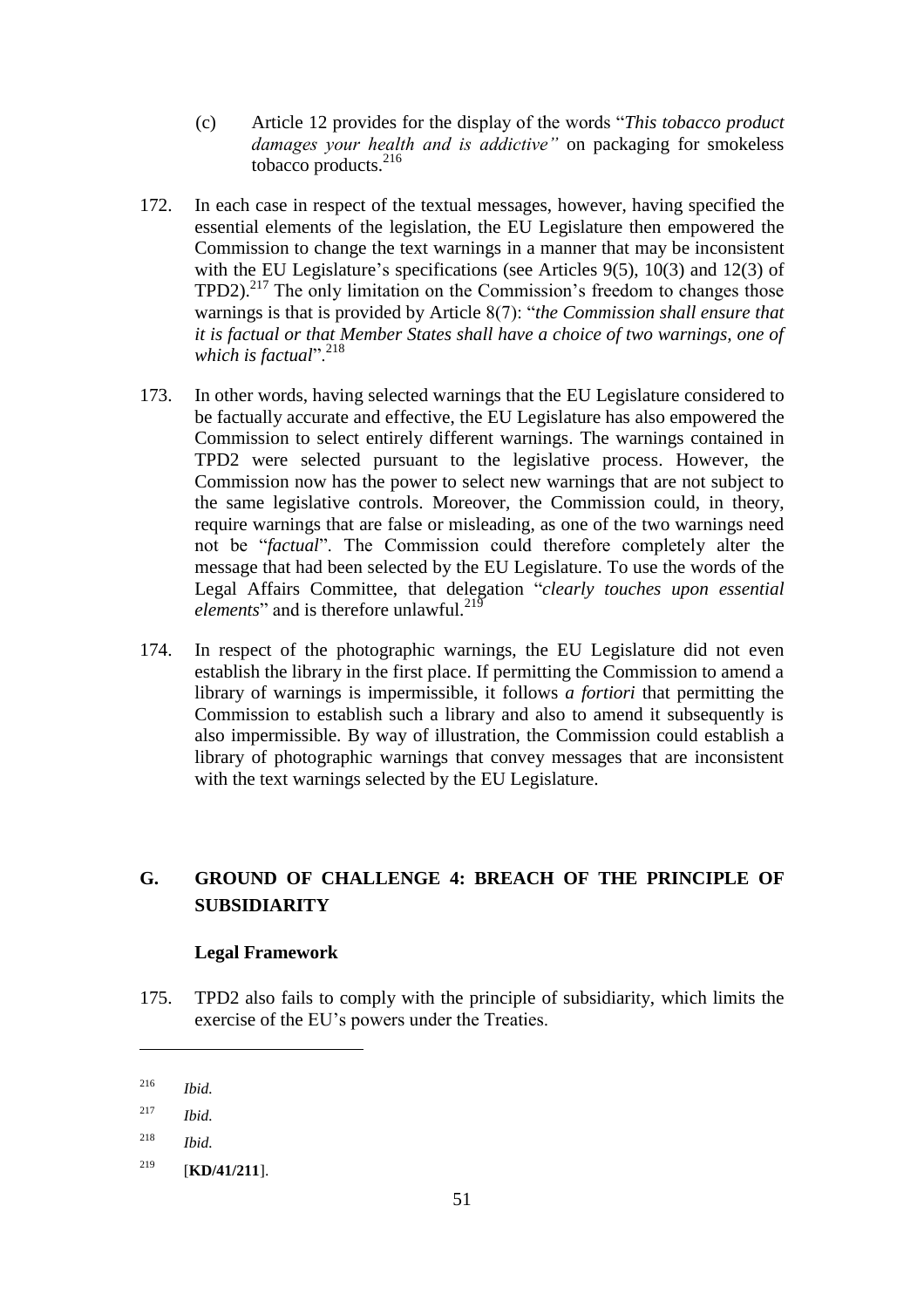176. The principle of subsidiarity is set out in Article 5(3) TEU:

Under the principle of subsidiarity, in areas which do not fall within its exclusive competence, the Union shall act only if and in so far as the objectives of the proposed action cannot be sufficiently achieved by the Member States, either at central level or at regional and local level, but can rather, by reason of the scale or effects of the proposed action, be better achieved at Union level. $^{220}$ 

- 177. The Protocol on the Application of the Principles of Subsidiarity and Proportionality (the "Protocol"), recently introduced in the Treaty of Lisbon, establishes a procedure pursuant to which national parliaments are empowered to make submissions on the compliance of draft legislation with the principle of subsidiarity. In particular, Article 5 of the Protocol requires the Commission to provide a "*detailed statement making it possible to appraise the compliance* [of draft legislation] *with the principles of subsidiarity and proportionality.*" In that statement "[t]*he reasons for concluding that a Union objective can be better achieved at Union level shall be substantiated by qualitative and, wherever possible, quantitative indicators*". <sup>221</sup>
- 178. Pursuant to that Protocol, each national parliament is given eight weeks in which to submit a "*reasoned opinion*" under Article 6 of the Protocol "*stating why it considers that the draft in question does not comply with the principle of subsidiarity*".<sup>222</sup> Article 7(2) provides that "[w]*here reasoned opinions on a draft legislative act's non-compliance with the principle of subsidiarity represent at least one third of all the votes allocated to the national Parliaments ... the draft must be reviewed*".<sup>223</sup> Moreover, Article 7(3) provides that "*where reasoned opinions on the non-compliance of a proposal for a legislative act with the principle of subsidiarity represent at least a simple majority of the votes allocated to the national Parliaments … the proposal must be reviewed* [and] *if* [the Commission] *chooses to maintain the proposal, the Commission will have, in a reasoned opinion, to justify why it considers that the proposal complies with the principle of subsidiarity.*" 224
- 179. The principle of subsidiarity is not governed solely by this political process, however. It is a legally binding principle subject to *ex post* judicial review by the EU Courts, which are tasked with the important function of ensuring that the EU Legislature complies with it.
- 180. Indeed, it is possible that, even if the EU Legislature has competence under Article 114 TFEU, the measure will nevertheless fail to satisfy the principle of subsidiarity:

<sup>222</sup> *Ibid.*

- <sup>223</sup> *Ibid.*
- <sup>224</sup> *Ibid.*

<sup>220</sup> [**Auth/15**].

 $221$  [**Auth/2**].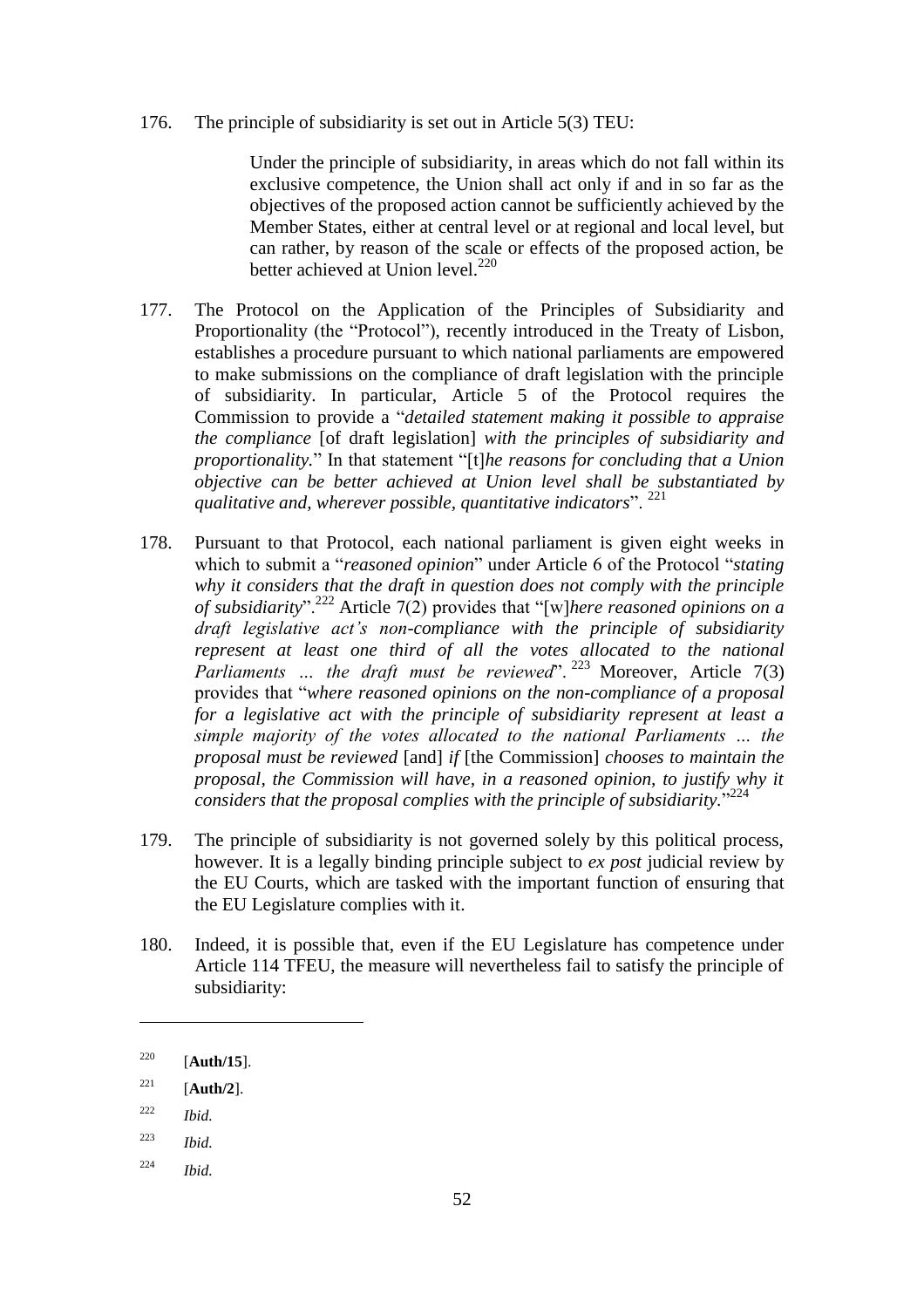- (a) First, as noted above, the principle of subsidiarity demands that "*the Union shall act only if and in so far as the objectives of the proposed action cannot be sufficiently achieved by the Member States*". 225 Compliance with Article 114 TFEU might normally be enough to show that Member States on their own could not achieve in full the Union's objectives in making the legislation in question, but it does not answer the question of whether the Union has gone further than necessary to do so; and
- (b) Second, because measures under Article 114 TFEU can also pursue secondary objectives, those secondary objectives must also be tested against the principle of subsidiarity. Just as secondary objectives can tilt the balance of a proportionality assessment, so too, as a matter of logic, can they tilt the balance of a subsidiarity assessment. For example, a measure might marginally satisfy the threshold for power to act under Article 114 TFEU (*e.g.* it makes a modest contribution to the internal market), but it might also have major public health (or other policy) implications that each Member State might have strong preferences for addressing in its own way. In those circumstances, subsidiarity might well require the EU to refrain from exercising its power to legislate. Restraint on the part of the EU Legislature would be fully justified by the preservation of Member State freedom to choose how they want to respond to the public policy issues at hand.
- 181. In summary, the distinction between legal basis and subsidiarity is as follows: legal basis concerns the EU Legislature's power to act, whereas subsidiarity (like proportionality) concerns the manner in which the EU Legislature exercises that power. The power to act does not imply that the exercise of that power will be lawful. Instead, the CJEU must adjudicate not only whether the exercise of power was *intra vires* and proportionate, but also whether, bearing in mind the legislation's objectives, the EU Legislature adequately considered the benefits of allowing Member States the freedom to decide the public policy issues for themselves.
- 182. The EU Legislature must demonstrate that it complied with the principle of subsidiarity on the basis of objective factors that are capable of judicial review. The CJEU must review whether the EU Legislature has asked itself the right questions and given rational, evidence-based answers. Indeed, the Treaty of Lisbon strengthened judicial review of subsidiarity by increasing the requirements for formal justification during the legislative process and by conferring on national parliaments and the Committee of the Regions the power to bring an action before the CJEU challenging the subsidiarity of EU legislation.<sup>226</sup> Moreover, the Treaty of Lisbon made available new rights to judicial review, thereby signalling that rigorous judicial review is required to ensure compliance with the principle of subsidiarity.

<sup>225</sup> [**Auth/1**]. Emphasis added.

<sup>&</sup>lt;sup>226</sup> Protocol (No 2) on the Application of the Principles of Subsidiarity and Proportionality, Article 8 [**Auth/2**].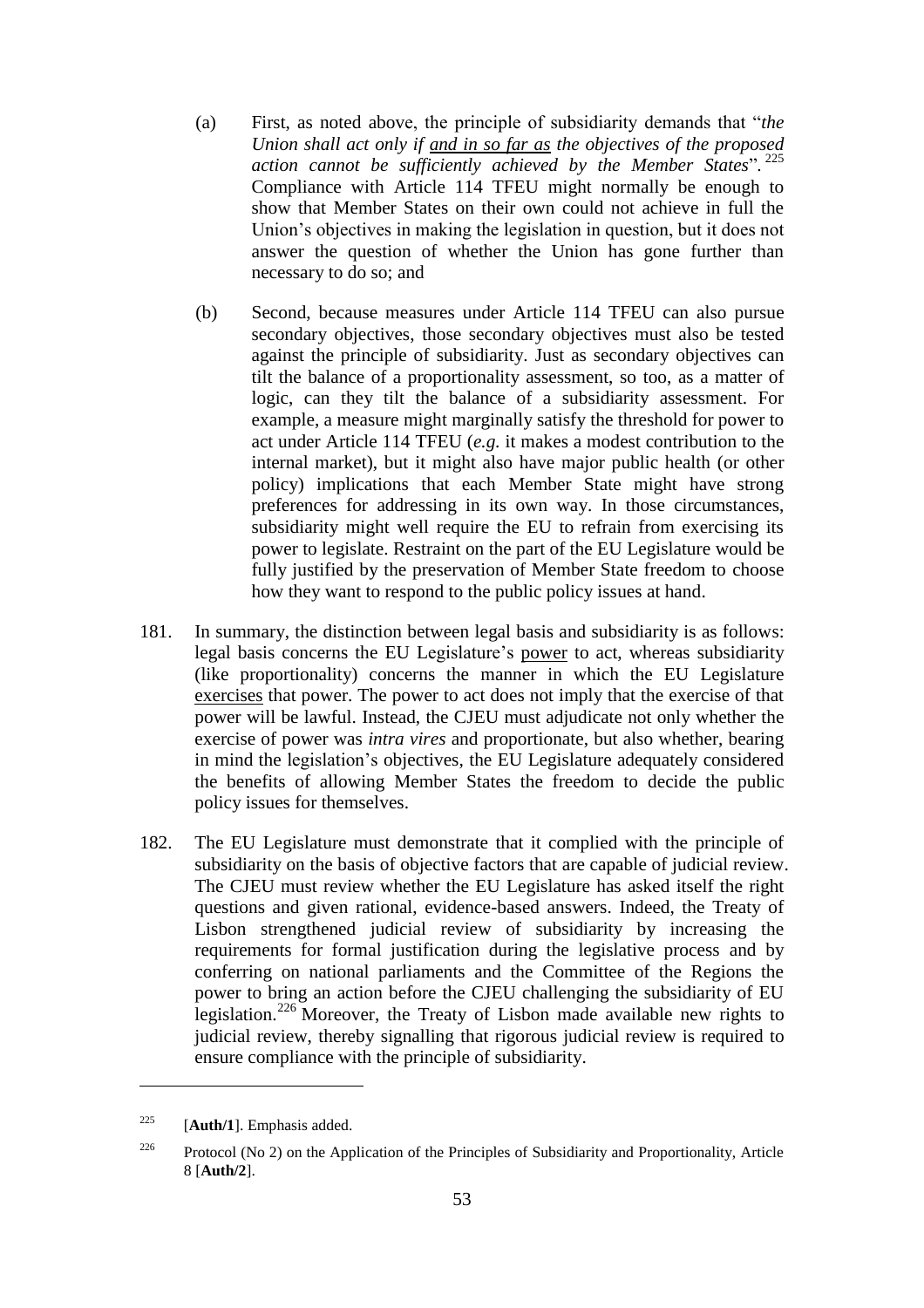### **The subsidiarity check in this case**

- 183. The subsidiarity check procedure in this case began with the transmission of the Commission's proposal for a Directive to the national parliaments on 3 January 2013. The deadline for submission of reasoned opinions was therefore 4 March 2013. Not surprisingly, given that many (if not all) national parliaments were not in session during at least a substantial part of that period, several parliaments (including both the United Kingdom's House of Commons and the House of Lords) were unable to complete their internal scrutiny processes during the relevant period. Of the 39 parliamentary chambers throughout the EU, only 19 (*i.e.* just under half) managed to complete the process during the time allowed.<sup>227</sup> Ten chambers were unable even to begin the process.
- 184. However, almost half the number that were able to complete the process submitted reasoned opinions stating that TPD2 failed to respect the principle of subsidiarity. In particular, they criticised the legality of the draft Directive for lacking a valid internal market basis, for violating the principle of proportionality, and for excessive delegations of power to the Commission.
- 185. Although the nine reasoned opinions fell just short of the number of votes required to bring about a review of the draft Directive, $228$  the strong views expressed in those opinions underline the need for careful judicial scrutiny of the legality of the Directive in this case.

## **The Directive does not respect the principle of subsidiarity**

- 186. As a preliminary matter, if, as PMI contends (and several national parliaments contended), the Directive does not serve any valid internal market objective, it necessarily also infringes the principle of subsidiarity.
- 187. However, even if the Directive is capable of justification on internal market grounds, the menthol ban effected by Article 7 TPD2 nevertheless infringes the principle of subsidiarity. The menthol ban's internal market objective (if there were one) could equally have been achieved by imposing uniform regulation falling short of a ban across the Union. To give one simple example: Article 7 of TPD could have prohibited all Member States from banning menthol. Equally, TPD2 could have left to the Member States the decision on whether to ban, to regulate, or to permit menthol. The EU Legislature's decision to impose a universal ban therefore requires judicial

<sup>227</sup> IPEX, *National Parliaments' subsidiary check procedure scrutiny status*, [http://www.ipex.eu/IPEXL-](http://www.ipex.eu/IPEXL-WEB/dossier/dossier.do?code=COD&year=2012&number=0366&appLng=EN)[WEB/dossier/dossier.do?code=COD&year=2012&number=0366&appLng=EN,](http://www.ipex.eu/IPEXL-WEB/dossier/dossier.do?code=COD&year=2012&number=0366&appLng=EN) accessed on 18 June 2014 [**KD/26/1-2**]*.*

<sup>&</sup>lt;sup>228</sup> Each Member State's parliament has two votes. Where a Member State operates a bicameral system, each house has a single vote. The nine reasoned opinions in this case covered 14 votes out of a total of 56. A further two and a half national parliaments would therefore have sufficed to trigger a review.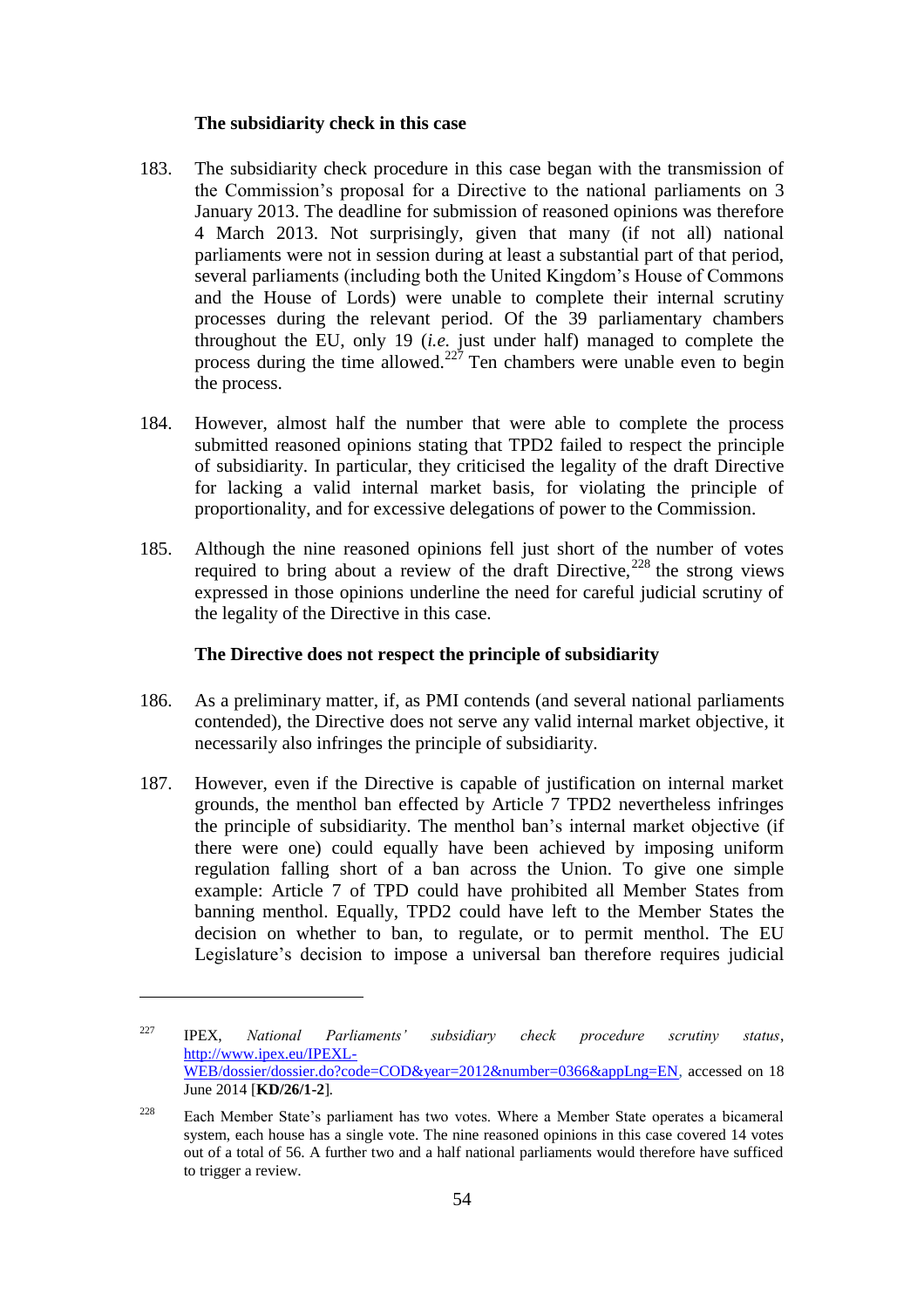review to test for compliance with the principle of subsidiarity.

- 188. The only basis on which the decision to ban rather than permit menthol could conceivably be justified is on public health grounds. Indeed, that is the only justification given in the Impact Assessment for choosing between harmonising options. <sup>229</sup> But, as discussed above, that public health justification calls for a subsidiarity analysis and the CJEU must appraise whether the EU Legislature has asked itself the right subsidiarity questions and has given rational, evidence-based answers.
- 189. In this case, the EU Legislature has done neither. Neither the recitals to TPD2 nor the Commission's Impact Assessment grapple adequately with, let alone show, that the principle of subsidiarity has been respected. They use boilerplate language that simply asserts compliance with the principle without giving any explanation of the basis for that assertion. In the section of the Impact Assessment that dealt with subsidiarity, the EU Legislature said nothing at all about its public health objective. There was not even an acknowledgement that by banning menthol throughout the EU, the EU Legislature was necessarily preventing Member States from deciding for themselves how to deal with the public health issues (if any) that they might perceive to arise from menthol cigarettes. The EU Legislature therefore failed to show that the deprivation of Member State freedom to act in relation to public health was justified by the (alleged) internal market benefits of the menthol ban.
- 190. As Mr Azinovic explains, consumer taste for menthol cigarettes varies significantly across the EU.<sup>230</sup> In some markets they are barely sold at all, whereas in others they account for up to a quarter of cigarette sales. Moreover, the risks of illicit trade are likely to vary according to the proximity of a particular Member State to non-EU States in which menthol cigarettes will continue to be available. Even if the EU Legislature were to have concluded that the subsidiarity test was satisfied in respect of the other elements of the Directive, it should have given much more consideration to the question of whether it was satisfied in respect of the menthol ban.
- 191. Moreover, some of the other choices made by the EU Legislature strongly suggest that if the subsidiarity question had been properly posed in relation to menthol cigarettes, the answer would have been negative:
	- (a) As discussed above, the EU Legislature appears to have considered it to be acceptable in internal market terms that Member States should be free to choose to ban additional categories of tobacco products under Article 24(3) of TPD2 because of public health issues specific to that Member States. That raises the question of why the same should not apply in respect of menthol cigarettes; and

<sup>229</sup> Impact Assessment, p. 47 [**KD/25/117**].

<sup>230</sup> See [17] at [**CB/3/70**].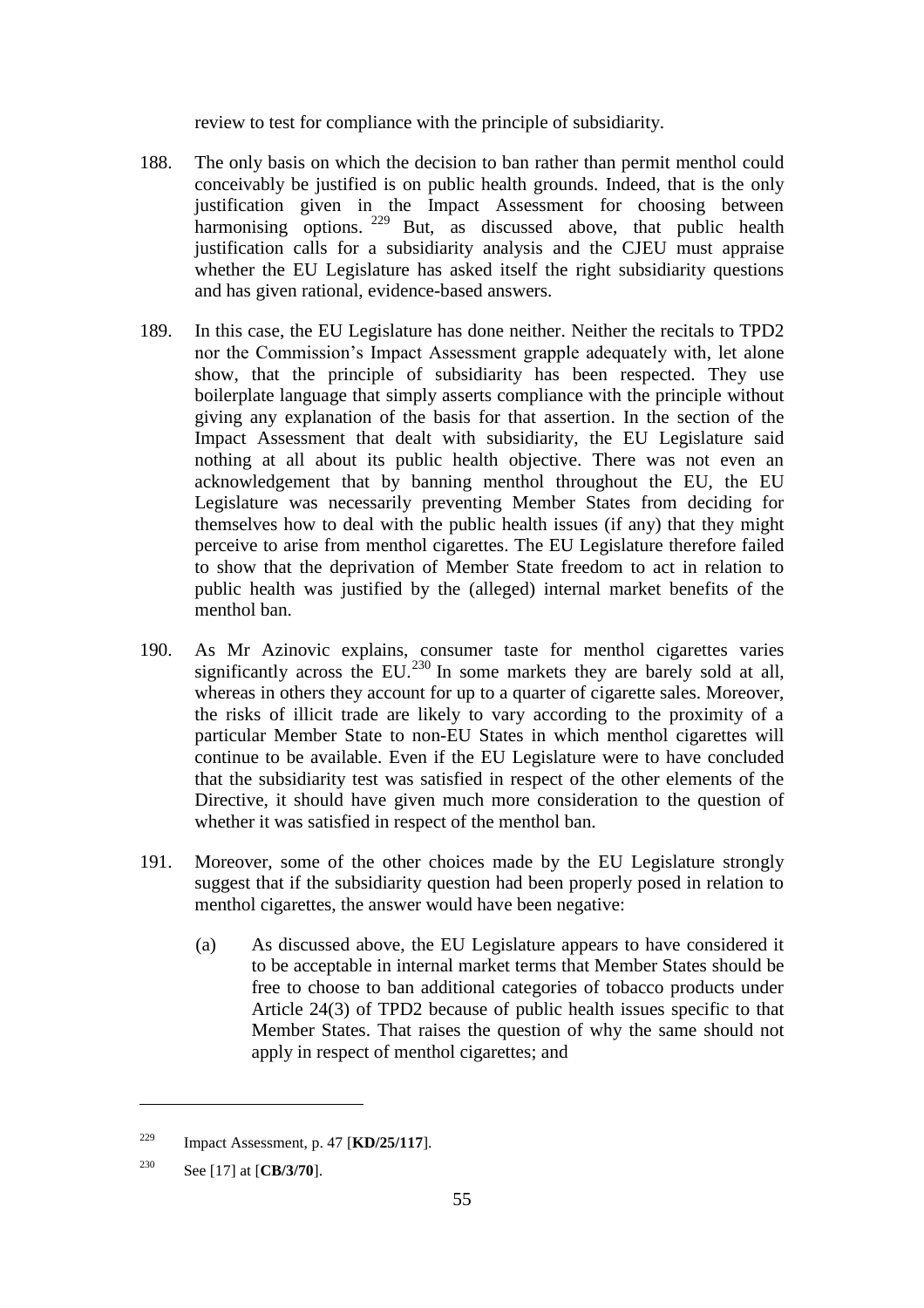- (b) The Commission considered, in its Impact Assessment, the possibility of applying different regulatory treatments to smokeless tobacco products according to whether they had been in use for more than 30 years. In the final version of the Directive, such "*traditional use*" smokeless tobacco products were protected from outright prohibition by their "*traditional use*" status (see recital 32). The EU Legislature therefore respected the principle of subsidiarity by showing sensitivity to the "*traditional use*" status of smokeless tobacco products in some Member States. But it gave no reasons whatsoever for failing to show the same sensitivity to the "*traditional use*" status of menthol cigarettes, which have been used for even longer in several Member States. Indeed, no mention is made in the Impact Assessment of the traditional use status of menthol cigarettes.
- 192. For those reasons, the menthol ban fails to respect the principle of subsidiarity.

# **H. JURISDICTION, STANDING AND THE NEED FOR A REFERENCE TO THE CJEU**

### **The Court's jurisdiction to entertain a challenge to EU legislation**

- 193. The Court has on several occasions held that it has jurisdiction to entertain an application for judicial review based on the invalidity of EU legislation, provided only that the application is brought by a claimant with standing under domestic law.<sup>231</sup> The CJEU has confirmed that, in order to give effect to the EU law right to effective legal protection, it must be possible for natural and legal persons to challenge before the national courts EU measures of direct application that affect them. <sup>232</sup> The only circumstance in which EU law prevents the Court from entertaining such applications is where the claimant could have brought a direct action before the General Court challenging the EU legislation, but failed to do so.
- 194. The law governing standing to bring direct actions in the General Court is set out in Article 263 TFEU, which provides that an applicant may have standing where the challenged measure is "*of direct and individual concern*" to the applicant or that it is a "*regulatory act*" that is of "*direct concern*" to the applicant and that does not entail implementing measures.
- 195. The case-law of the CJEU and General Court has set a high bar for the establishment of "*individual concern*". An applicant will only be individually concerned by a decision that is not addressed to it if it affects the applicant "*by*

<sup>231</sup> See, for example, *R (on the application of ABNA Limited) and others v The Secretary of State for Health and another* [2003] EWHC 2420 (Admin) at [15] [**Auth/46**].

<sup>232</sup> See, for example, Case C-50/00 P *Unión de Pequeños Agricultores v Council* [2002] ECR I-6677 at [42] [**Auth/25**].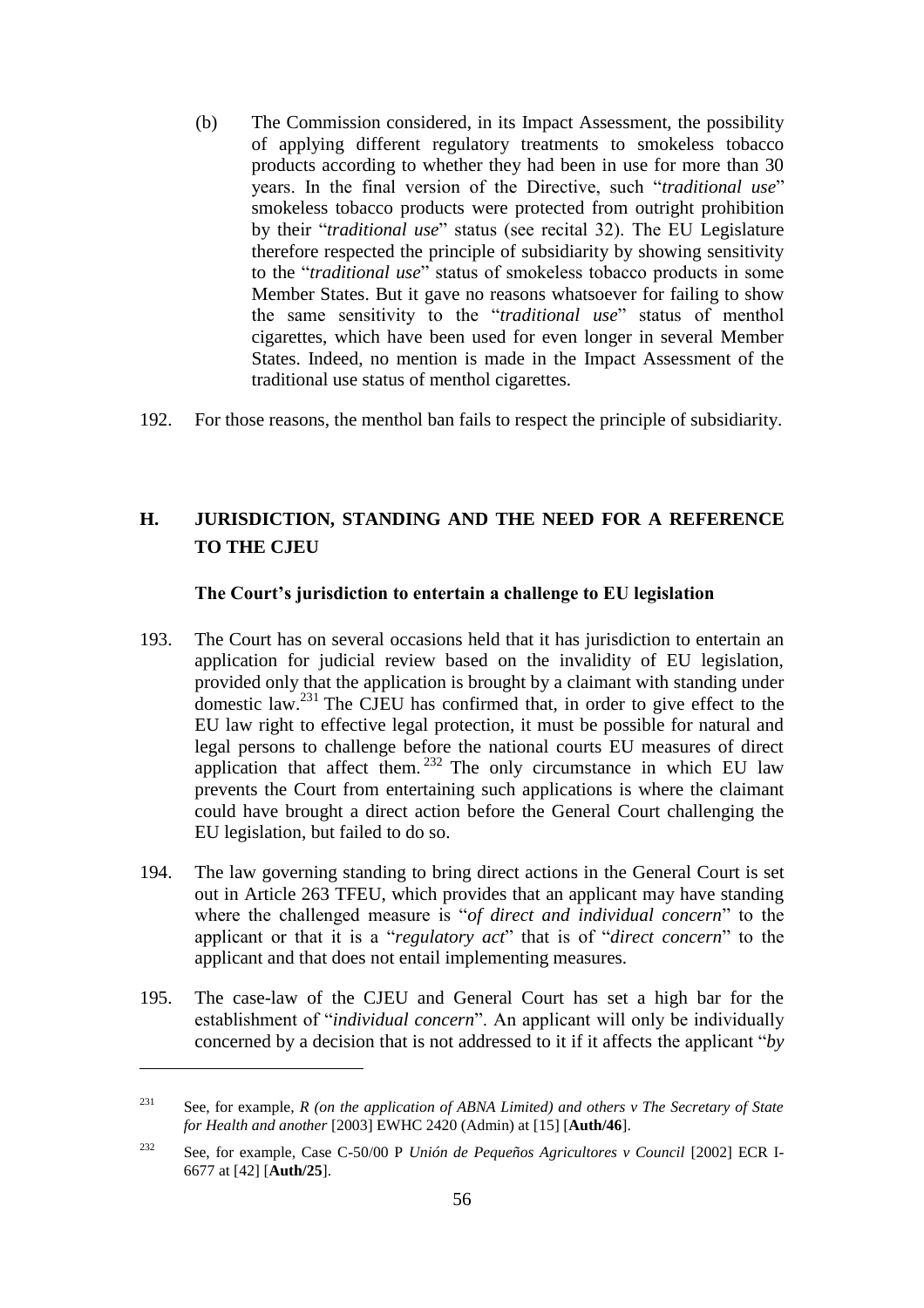*reason of certain attributes which are peculiar to them or by reason of circumstances in which they are differentiated from all other persons and by virtue of these factors distinguishes them individually just as in the case of the person addressed*".<sup>233</sup> In this case, TPD2 cannot be said to affect a fixed and closed group of persons.<sup>234</sup> In that regard, PMI is in the same position as the tobacco companies that have brought similar challenges in the past to EU legislation by way of judicial review in England, including BAT's challenge to TPD1 discussed above.

- 196. The position is the same in respect of the provision for standing to challenge "*regulatory acts*". In Case C-583/11 *Inuit Tapririit Kanatami v Parliament* and Council, the CJEU held that "*the concept of 'regulatory act' provided for in the fourth paragraph of Article 263 TFEU does not encompass legislative*  acts".<sup>235</sup> TPD2 is a legislative act made in accordance with the ordinary legislative procedure.
- 197. It follows that PMI would not have had standing to challenge TPD2 in the General Court and a claim for judicial review is the only remedy open to PMI.

### **Obligation to make preliminary reference to the CJEU**

- 198. Although the Court has jurisdiction to entertain applications based on the invalidity of EU legislation, it does not have the power to declare EU legislation invalid without making a reference to the CJEU under Article 267 TFEU. Consequently, where a substantial doubt is raised as to the validity of an EU measure and where it is clear that a decision on the validity of that measure is necessary for the resolution of the case, the Court is bound to refer the question of the validity of the legislation to the CJEU. The UK Courts have interpreted "*substantial doubt*" to mean essentially the same standard of arguability as the Administrative Court applies at the permission stage of a judicial review. <sup>236</sup>
- 199. Accordingly, if the Court accepts that the grounds outlined above are arguable, it is bound to grant permission and make a reference.
- 200. In PMI's letter before action, PMI invited the Defendant to acknowledge that

<sup>233</sup> Case 25/62 *Plaumann & Co v Commission* [1963] ECR 95 at [107] [**Auth/17**].

<sup>234</sup> *cf.* Case 11/82 *AE Piraiki-Patraiki v Commission* [1985] ECR 207 [**Auth/18**].

<sup>235</sup> Judgment of 3 October 2013 at [61] [**Auth/37**].

<sup>236</sup> See Case 314/85 *Foto-Frost* [1987] ECR 4199 per AG Mancini at [AG9(1)] [**Auth/19**]. This test has been applied in Scotland (see *Booker Aquaculture v Secretary of State for Scotland* 2000 SC 9 per Lord Rodger at [27], referring an issue because it was one that "*I cannot with complete confidence resolve myself*") [**Auth/48**] and by the Administrative Court in England (*R (SCPM SA) v Secretary of State for the Environment, Food and Rural Affairs* [2007] EWHC 2610 (Admin), [2008] EuLR 250, per Jackson J, at [23], referring a question to the CJEU because "*I am satisfied that there is a serious issue concerning the validity*" of the relevant provision) [**Auth/47**]. See, generally, Edward and Lane on European Union Law (2013) at [5.140] [**Auth/54**].